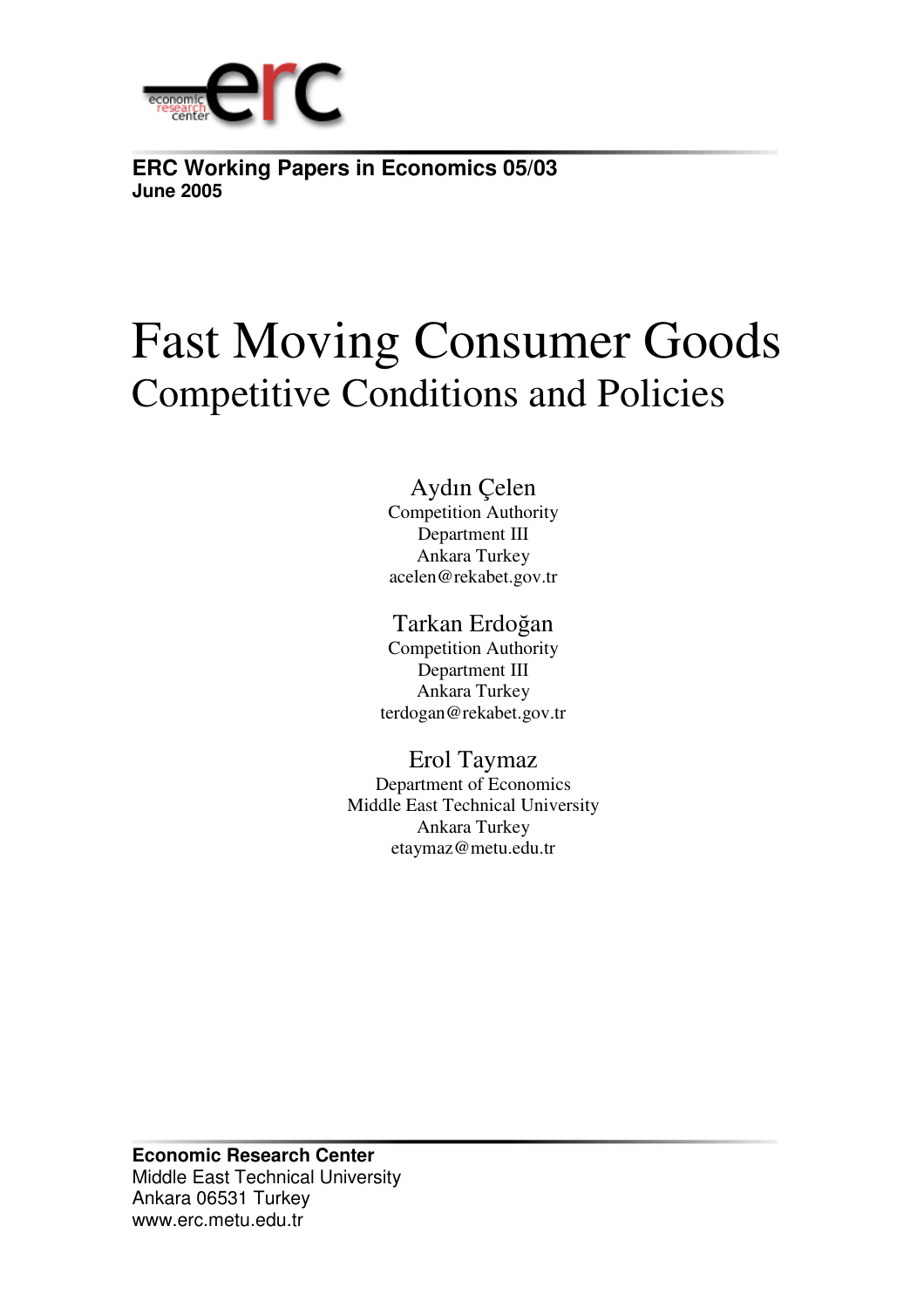# Fast Moving Consumer Goods Competitive Conditions and Policies



## Aydın Çelen, Tarkan Erdoğan and Erol Taymaz

## Abstract

Fast moving consumer goods (FMCGs) constitute a large part of consumers' budget in all countries. The retail sector for FMCGs in Turkey is in the process of a drastic transformation. New, "modern" retail formats, like chain stores and hyper/supermarkets, have rapidly diffused in almost all major urban areas, and increased their market share at the expense of traditional formats (grocery shops, green groceries, etc.) in the last couple of decades. This rapid transformation has raised concerns about competitive conditions in the sector. This study is aimed at to shed light on competitive conditions prevailing in the FMCGs retail trade sector in Turkey. We analyze how the structure of the market is being transformed in recent years by new retail formats. The study is focused on the analysis of competitive dynamics (inter-firm rivalry, pricing and non-price policies, barriers to entry, regulatory conditions, etc.) within the sector, and draws lessons for competition policy.

Keywords: FMCG, competition policy, Turkey JEL Codes: L4, L81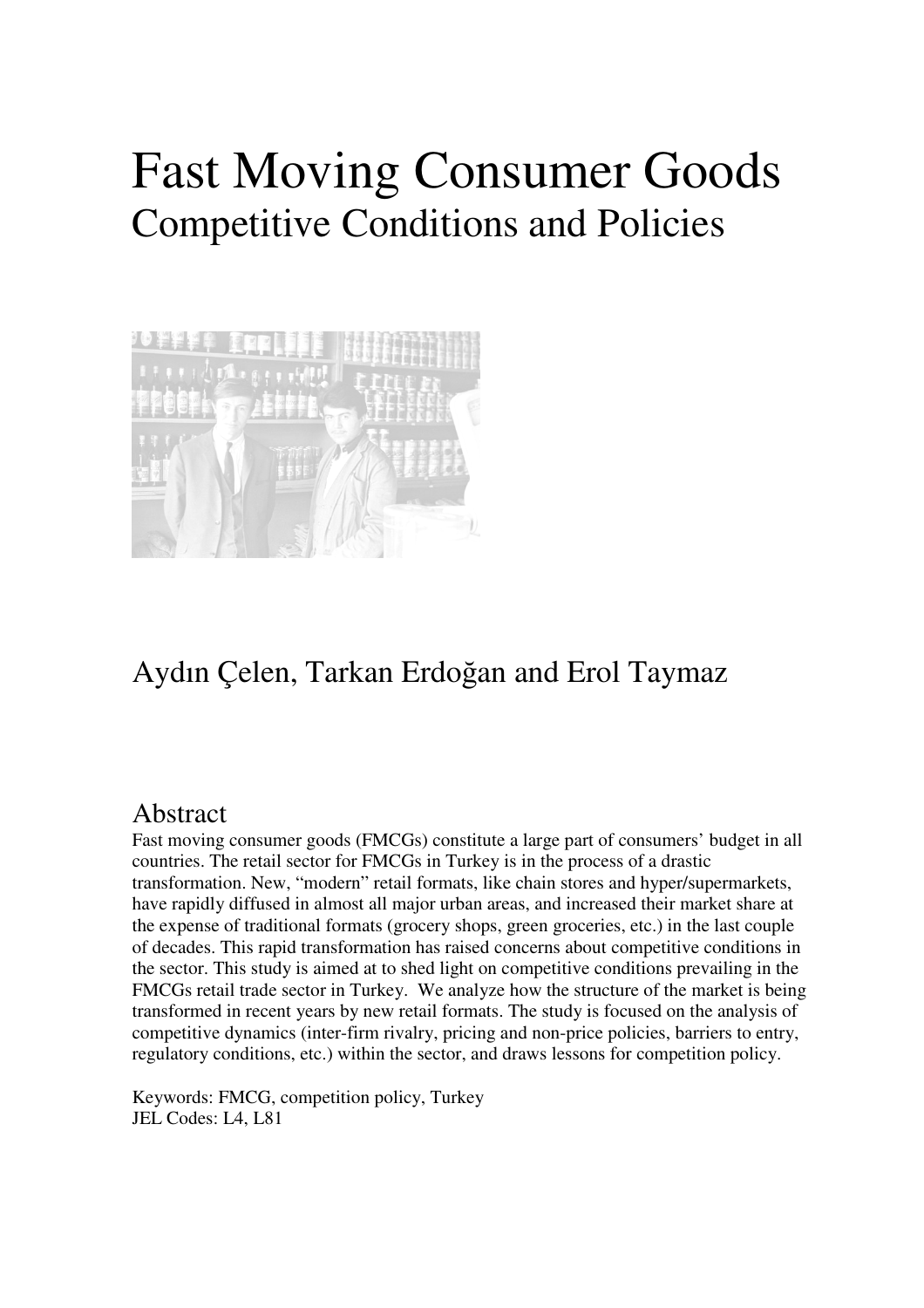## 1. Introduction

Fast moving consumer goods (FMCGs) constitute a large part of consumers' budget in all countries. Retail trade in these products, that is, their supply to households, has attracted considerable interest from consumers and policy-makers because a well-functioning retail sector is essential for daily provision of these essential products at high quality and low cost.

The retail sector for FMCGs in Turkey is in the process of a drastic transformation. New, "modern" retail formats, like chain stores and hyper/supermarkets, have rapidly diffused in almost all major urban areas, and increased their market share at the expense of traditional formats (grocery shops, green groceries, etc.) in the last couple of decades. This rapid transformation has raised concerns about competitive conditions in the sector.<sup>1</sup>

This study is aimed at to shed light on competitive conditions prevailing in the FMCGs retail trade sector in Turkey. We analyze how the structure of the market is being transformed in recent years by new retail formats. The study is focused on the analysis of competitive dynamics (inter-firm rivalry, pricing and non-price policies, barriers to entry, regulatory conditions, etc.) within the sector, and draws lessons for competition policy. Since the FMCG retail sector is closely related to suppliers (FMCG producing industries), other services (most importantly, wholesale trade), and users of FMCGs (hotels and restaurants), the backward and forward industry linkages are also taken into account.

The study is based on four sources of information. First, we extensively use official statistics collected by the State Institute of Statistics (SIS). Although the SIS provides comprehensive data on the retail trade sector and supplier industries (number of firms, employees, production, foreign trade, etc.), the data are not up-to-date (most of the data are not available beyond 2002). Second, we conducted a series of interviews with the main observers and actors both in the private (FMCGS retailers as well as suppliers) and public sectors. Interviews provided very valuable information on various business practices and

<sup>&</sup>lt;sup>1</sup> Competitive conditions in the retail trade for fast moving consumer goods received considerable interest in many developed countries as well. As a result of concern s raised by the public and consumer organizations, competition authorities in developed countries conducted specific studies on competitive conditions and anticompetitive practices in this sector. One the most comprehensive studies was conducted for the UK Competition Commission (2000). For competition issues in the retail sector, see Mazzarotto (2001) and Dobson *et al*. (2001).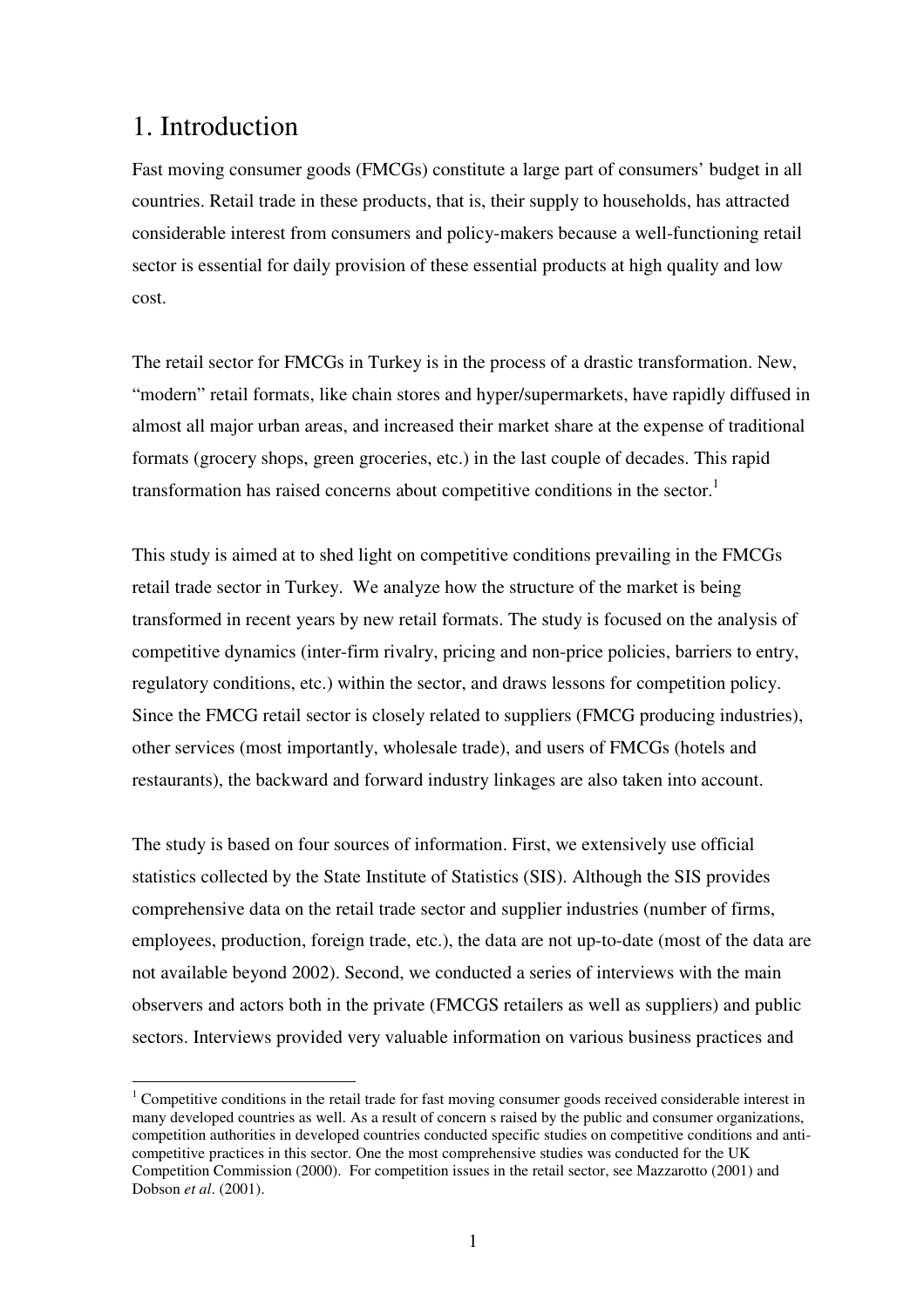competitive dynamics in the sector. Third, we conducted a comprehensive survey, partly to get quantitative evidence on the issues raised by the interviewees. A list of 100 main retailers and about 200 suppliers was collected. Two questionnaires, one for retailers and the other one for suppliers, were prepared and the survey was conducted in the fourth quarter of 2004. The response rate was about 50 percent for retailers and 40 percent for suppliers. Finally, we used the HTP Household Consumption Panel data to analyze market share dynamics and pricing behavior.

The study is organized as follows: Section 2 presents the data on the structure of the FMCG retail market. Sector 3 summarizes recent changes in the markets (market dynamics). Section 4, drawing on the survey and HTP data, describes the conduct of retailers and suppliers, and analyzes the implications for competitive conditions. Section 5 discusses likely changes that can be observed in the future. After a brief discussion on competition policy issues in Section 6, the last section summarizes main findings of the study.

## 2. The market

The retail market for fast moving consumer goods (FMCGs) consists of various retail channels. The International Standard Industry Classification (ISIC, Revision 3) classifies retail channels into seven categories at the 4-digit level: ISIC 5211 retail sale in nonspecialized stores, ISIC 5219 other retail sale in non-specialized stores (department stores, etc), ISIC 5220 retail sale of food, beverages and tobacco in specialized stores, ISIC 5231 retail sale of pharmaceutical and medical goods, cosmetic and toilet articles, ISIC 5251 retail sale via mail order houses, ISIC 5252 retail sale via stalls and markets, and ISIC 5259 other non-store retail sale. Since there is no firm in categories ISIC 5251 and 5252 in Turkey, they are excluded from our analysis.

Table 1 presents the summary data on the retail sector<sup>2</sup> in Turkey for the period 1997-2001.<sup>3</sup> The data on wholesale sectors (5121 wholesale trade in agricultural raw materials

<sup>&</sup>lt;sup>2</sup> Unless otherwise stated, since our study is focused on FMCGs, the "retail sector" refers to only those sectors that trade FMCGs (ISIC 521 and 522), and excludes other sectors such as retail trade of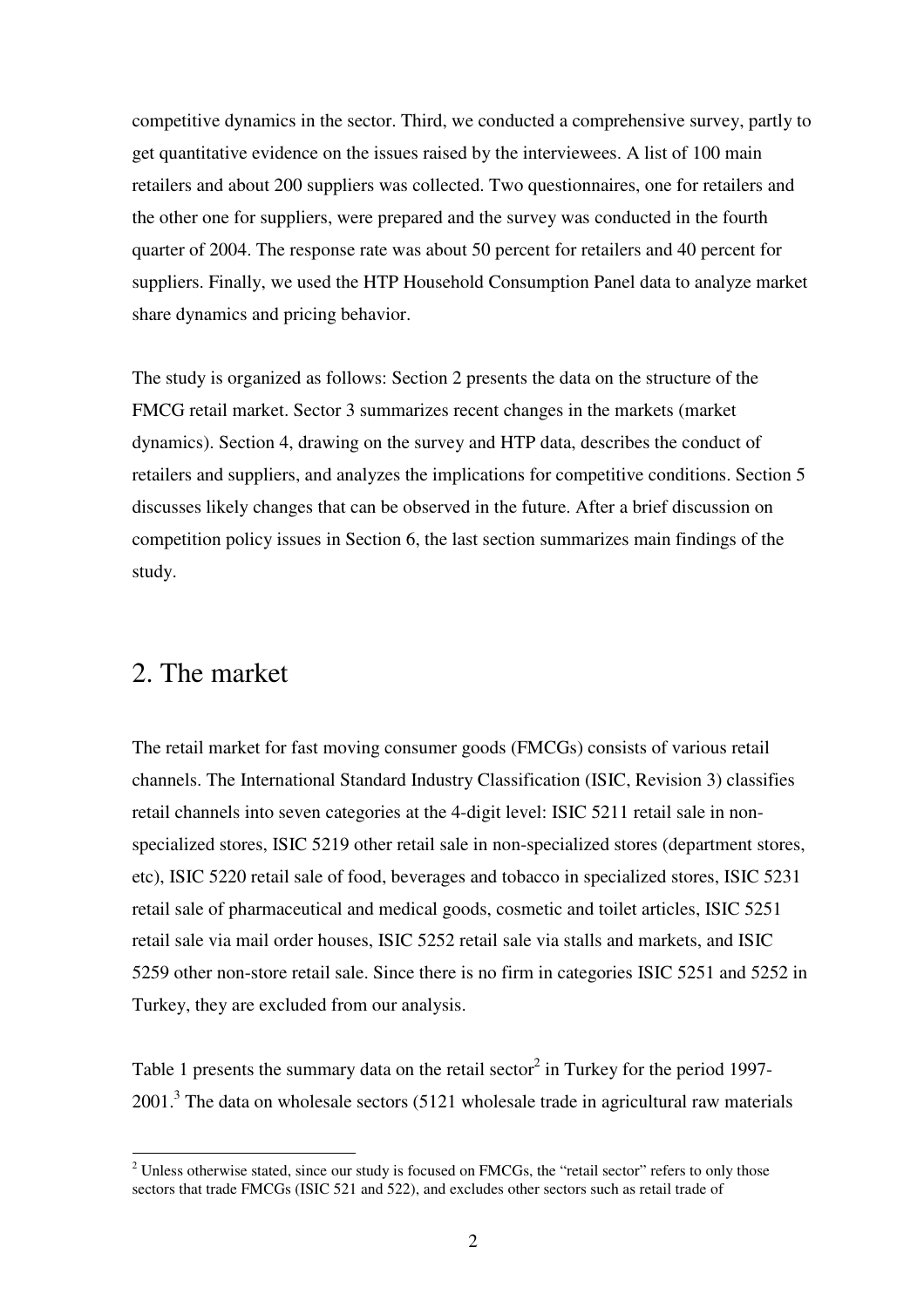and live animals, and ISIC 5122 wholesale trade in food, beverages and tobacco) are also included in the table.

The retail sector in Turkey sold \$ 29.8 billion worth of goods in 1999. Its contribution to GDP amounted to \$6.7 billion.<sup>4</sup> The value of goods sold declined sharply in 2001 (21.9) billion) because of the severe economic crisis in that year. The Turkish lira depreciated almost by 100 percent whereas manufacturing prices increased by 67 percent. The value of goods traded by the wholesale industry experienced a similar decline from 1999 (\$ 23.1 billion) to 2001 (\$ 19.4 billion). The retail sector employed 231 thousands people, and the number of people engaged in the sector (paid workers *plus* owners, self-employed and unpaid family workers) was 580 thousands in 2001. The retail sector, together with the wholesale sector, provides employment for 690 thousands people. In other words, it is one of the leading employment generation sectors in Turkey.

There were about 282 thousands retail and 20 thousand wholesale establishments in 2001, i.e., in an average retail establishment, there are only two people working, whereas an average wholesale trader operates with 5.5 people. The sector shrunk more than 10 percent in real terms in 2001, but the number of establishments and the number of employees/ engaged people increased slightly in the same year, thanks to its flexibility.

The retail sector is closely related with agriculture and FMCG supplying industries.<sup>5</sup> Total value added created by the agriculture sector was \$ 27.2 billion in 2000 (Table 2). FMCG supplier industries added \$ 7.2 billion. Agriculture employs almost 35 percent of all working people in Turkey (about 7.5 million people). Since a significant part of the population lives in rural areas and are engaged in agricultural production, a large part of

pharmaceutical and medical goods, textiles, clothing, footwear, household appliances, hardware, paint and glass (ISIC 523), retail sale of second-hand goods in stores (ISIC 524), retail trade not in stores (mail order houses, etc., ISIC 525) and repair of personal and household goods (ISIC 526).

<sup>&</sup>lt;sup>3</sup> The State Institute of Statistics conducted the Census of Businesses in 2002, but the results were not available as of January 2005.

<sup>&</sup>lt;sup>4</sup> The share of rent expenses and interest payments in total value added was around 4 percent and 1 percent, respectively.

 $<sup>5</sup>$  The following industries are included in FMCG supplier industries (ISIC Revision 3): 1511 meat and meat</sup> products, 1512 fish and fish products, 1513 fruit and vegetables, 1514 vegetable and animal oils and fats, 1520 dairy products, 1531 grain mill products, 1532 starches and starch products, 1533 animal feeds, 1541 bakery products, 1542 sugar, 1543 cocoa, chocolate and sugar confectionery, 1544 macaroni, noodles, couscous, 1549 other food products, 1551 spirits; ethyl alcohol, 1552 wines, 1553 malt liquors and malt, 1554 soft drinks, mineral waters, 1600 tobacco products, 2101 pulp, paper and paperboard, 2102 corrugated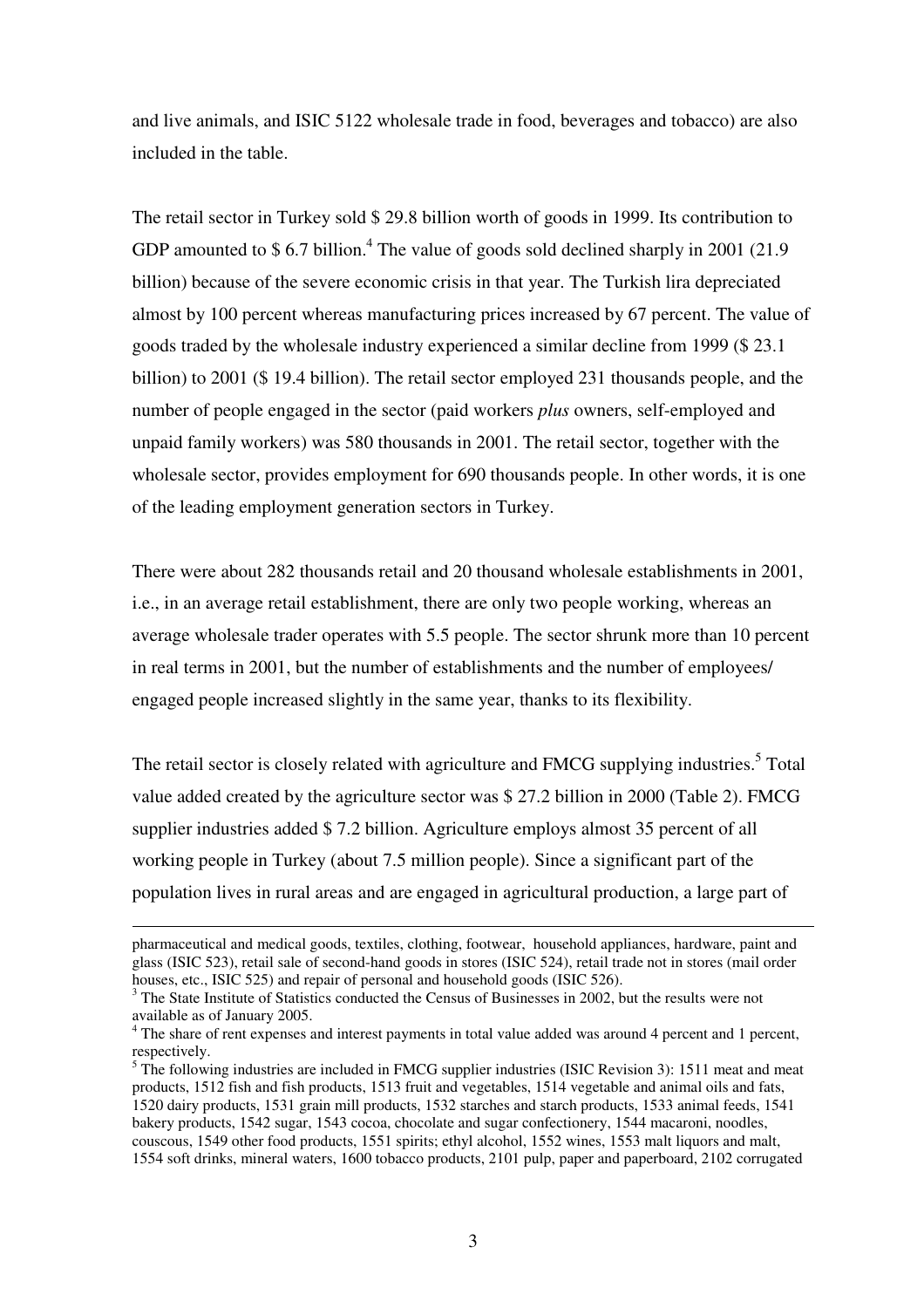agricultural goods are consumed there. The FMCG supplying industries employed 203 thousands people in 2000 (down from 216 thousands in 1998). These industries lost further 10,000 jobs during the economic crisis in 2001.

The retail sector provides households essential consumption goods. However, these same products are consumed by households as services provided by hotels and camping sites (ISIC 5510) and restaurants, bars and canteens (ISIC 5520 that also includes catering activities and take-out activities). These services purchase FMCGs from wholesale and/or retail trade outlets and substitute for consumption at home. These two sectors' sales for private domestic consumption were about \$ 5 billion in 1998.<sup>6</sup> Thus, hotels and restaurants demand a considerable amount of FMCGs and they provide these goods embodied in their services to households as substitutes. Moreover, the share of these sectors in total FMCG consumption tends to increase. Total output of hotels and restaurants increased in dollar terms 73 percent in only three years, from 1997 to 2000, whereas the sales of the retail sector grew 31 percent in the same period.<sup>7</sup>

Turkey imported, on average, \$ 1.9 billion worth of agricultural products annually in the period 1998-2003, and its average annual export revenue from agricultural products was about \$ 2.4 billion in the same period. It is a net exporter in food products (\$ 1.9 billion exports vs \$ 1.3 billion imports), and a net importer of paper and paper products. It exported somewhat more soap and detergents, cleaning preparations, and perfumes than it imported in the last 6 years. The most important imported food items are meat and meat products and vegetable and animal oils and fats (total import value in 2003 was almost \$ 1 billion).

An analysis of the market structure in supplier industries is necessary to understand the performance of the retail sector. The data on concentration rates (4-firm concentration ratios, <sup>8</sup> CR4) are shown in Table 3. The 4-firm concentration rates are higher than 50 percent in fish and fish products (53), dairy products (696), starches and starch products

paper, containers, 2109 other articles of paper and paperboard, 2424 soap and detergents, cleaning preparations, perfumes.

It is calculated from the 1998 Input-Output table.

<sup>&</sup>lt;sup>7</sup> Professional catering services is one of the fastest growing sectors in Turkey. Although there was no catering firm among the largest 500 private firms in 2001 (listed by *Capital* journal), two catering firms, Sofra and Sodexho were ranked  $290<sup>th</sup>$  and  $346<sup>th</sup>$  in 2003.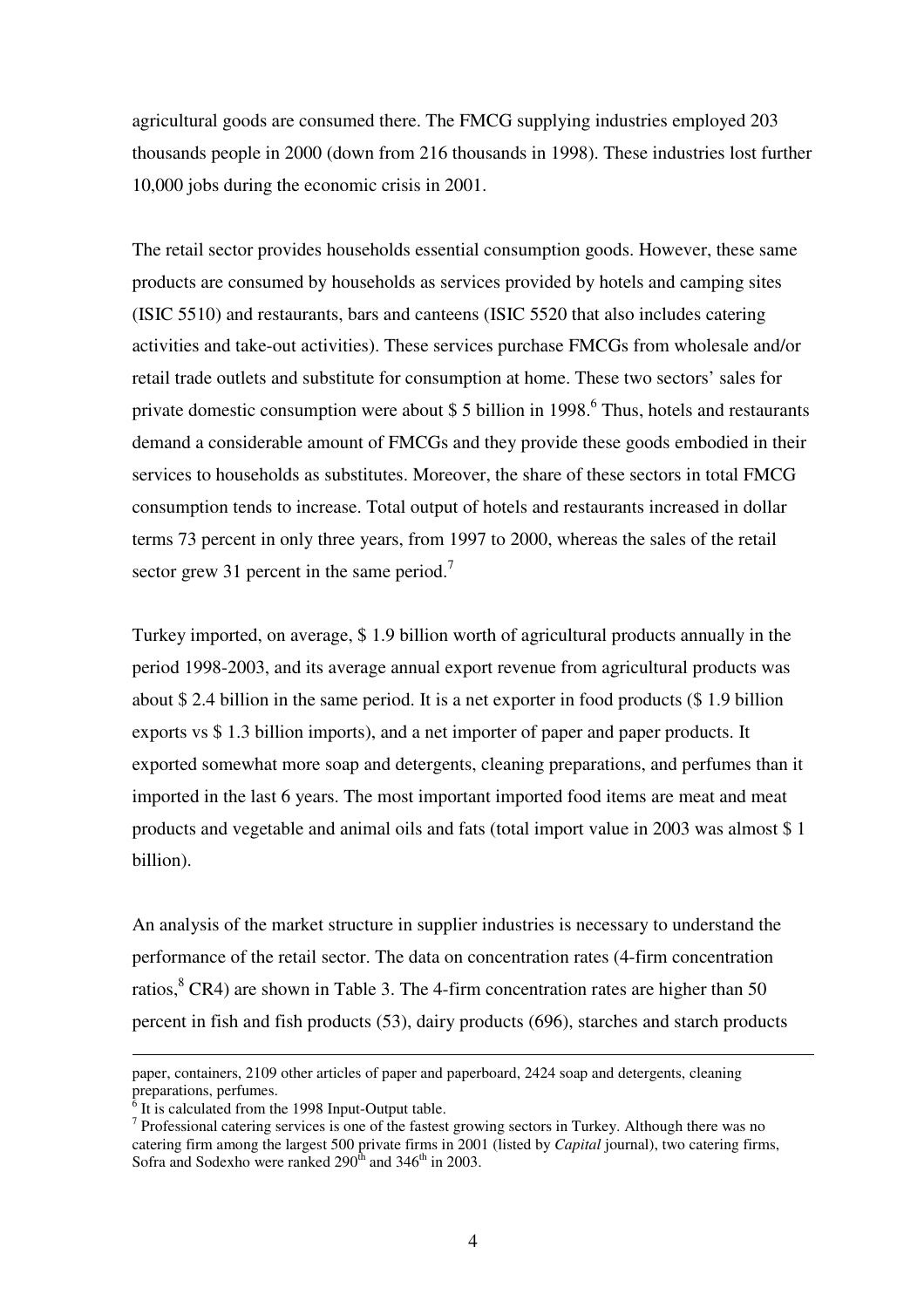(913), cocoa, chocolate and sugar confectionery (933), macaroni, noodles and couscous (173), spirits and ethyl alcohol (539), wines (31), malt liquors and malt (329), soft drinks and mineral waters (763), tobacco and tobacco products (3143), and soap and detergents, cleaning preparations and perfumes  $(1215)$ .<sup>9</sup> In order to determine the degree of concentration in *domestic supply*, we need to check the level of concentration in imports, and the share of imports in domestic supply as well. The SIS data on concentration in imports show that 4-firm concentration ratio in imports, i.e., the share of 4-largest importers in total imports, exceed 50 percent in only macaroni, noodles and couscous, and beverages (all four sub-sectors). Since imports make up less than 25 percent of domestic supply of all FMCG-related products (with one exception, pulp, paper and paperboard), foreign trade does not likely to have a major impact in reducing the market power of domestic suppliers.<sup>10</sup> Thus, we conclude that seller power could be a problem for retailers, especially for small ones, for the aforementioned products.

The SIS does not calculate concentration rates for retail sectors. However, we have collected sales data from major retailers for the period 2000-2003. We have estimated 4 firm concentration rates for the non-specialized retail trade in stores sector (ISIC 521) by assuming that the largest chain stores in our sample do not compete with specialized retail sector (ISIC 522 and 523) and non-store retail trade (ISIC 525). Our estimates suggest that 4-firm concentration rates in the non-specialized retail trade in stores was 10.8 percent in 2000 and 11.5 percent in 2001.<sup>11</sup> The level of concentration is much lower in Turkey than in many European countries, but is expected to increase gradually as a result of the increasing market share of and the wave of mergers between large retailers.<sup>12</sup>

<sup>&</sup>lt;sup>8</sup> Since the SIS collected data at the establishment level, concentration ratios are calculated for establishments. The data excludes private establishments employing less than 10 people.

<sup>&</sup>lt;sup>9</sup> Sales values in 2001 are provided in parentheses to give an idea about the size of the market.  $10$  As a result of the customs union with the EU, tariff rates for imports of industrial products from the EU are equal to zero percent. Tariff rates for agricultural products are rather high, about 50 percent for live animals and animal products, 39 percent for vegetable products and 23 percent for edible oils (trade weighted averages for 2003). Tariffs for imports from other countries are slightly higher than those from the EU (Togan and Taymaz, 2005). High tariff rates for these products help large domestic suppliers to protect their market power.

 $11$  According to the HTP data, the share of four largest chains (BIM, Migros, Tansas and Gima) in total FMCG sales in 2003 was 8.8 percent.

 $12$  Among the European countries in the late 1990s, the lowest 5-firm concentration rates for food retailing are observed for Italy (30 percent) and Spain (38), whereas the highest rates are observed in Sweden (87 percent) and Finland (96 percent). The rates for the UK, Germany and France were 67 percent, 75 percent and 67 percent, respectively. The level of concentration increased in the 1990s in almost all major European markets (Dobson Consulting, 1999: 45).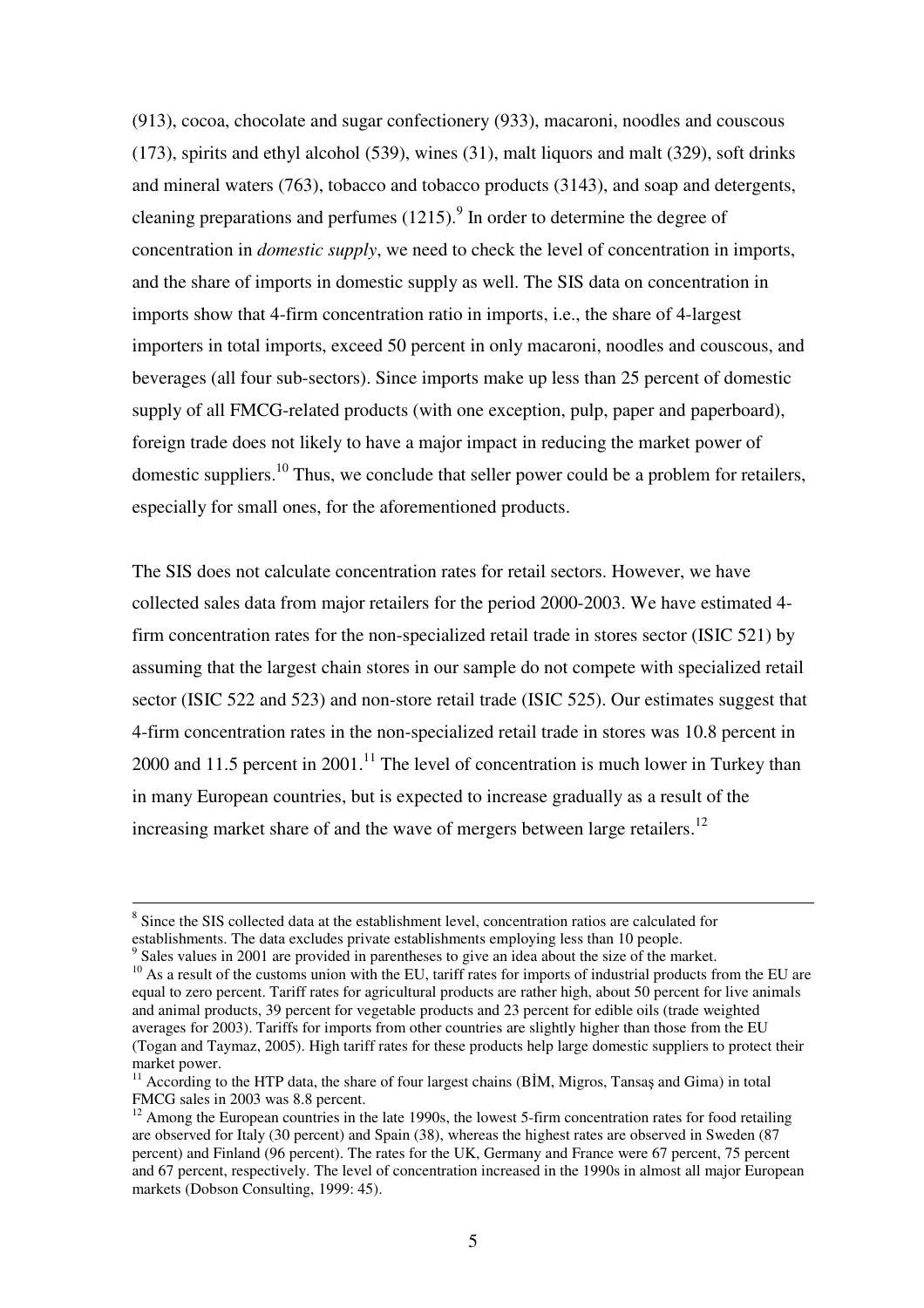Finally, we will look at the financial performance of the retail sector and FMCG-related sectors. Table 4 presents the data on profit margin (operating profits/turnover).<sup>13</sup> As may be expected, the profit margin is very low in retail trade (ISIC 521): it was around 1 percent in 1997 and 1998, but it became negative in 1999 and continues to be negative. Retail trade of new goods in specialized stores (retail trade in pharmaceutical and medical goods, textiles, clothing, footwear, household appliances, hardware, paint and glass) had a much higher profit margin, around 10 percent in the period 1997-2002. Profits margin in wholesale trade is somewhat higher than the margin in retail trade (5.8 percent in wholesale of agricultural raw materials, and 1.9 percent in wholesale of food, beverages and tobacco). Among the FMCG-supplier industries, other chemical products and tobacco have the highest profit margins.

Profit rates (profits before tax/equity ratio) are highly correlated with profit margins. Retail trade in FMCG experienced a sharp decline in profit rate in 2001 (-43 percent), and sustained substantial losses in 2002 as well. However, retail trade in non-FMCG (ISIC 523) has had quite high profit rates throughout the period under investigation. Wholesale trade has a high profit rate (on average, around 25 percent in the period 1998-2002), and tobacco and other chemicals are among the most profitable FMCG-supplying industries.

Although there are a few observations, there is a discernible positive correlation between profitability measures and 4-firm concentration ratios (average values for 1999-2001). Highly concentrated sectors, like tobacco and other chemicals, score well in profitability measures. Incidentally, retail trade in FMCG (ISIC 521) has the lowest concentration rate and it is one of the least profitable sectors.

<sup>&</sup>lt;sup>13</sup> The data are collected by the Central Bank of the Republic of Turkey. Unfortunately, there are no data for ISIC 522. The main drawback of the CBRT data is its coverage. It includes only those establishments that applied for a loan from the banking system. Profit margin can be calculated from the SIS data as well. Profit margin as defined by value added minus wage payments (including imputed wages for unpaid family workers and self-employed) to sales ratio was around 10-13 percent for the retail sector (ISIC 521) in the period 1997-2001.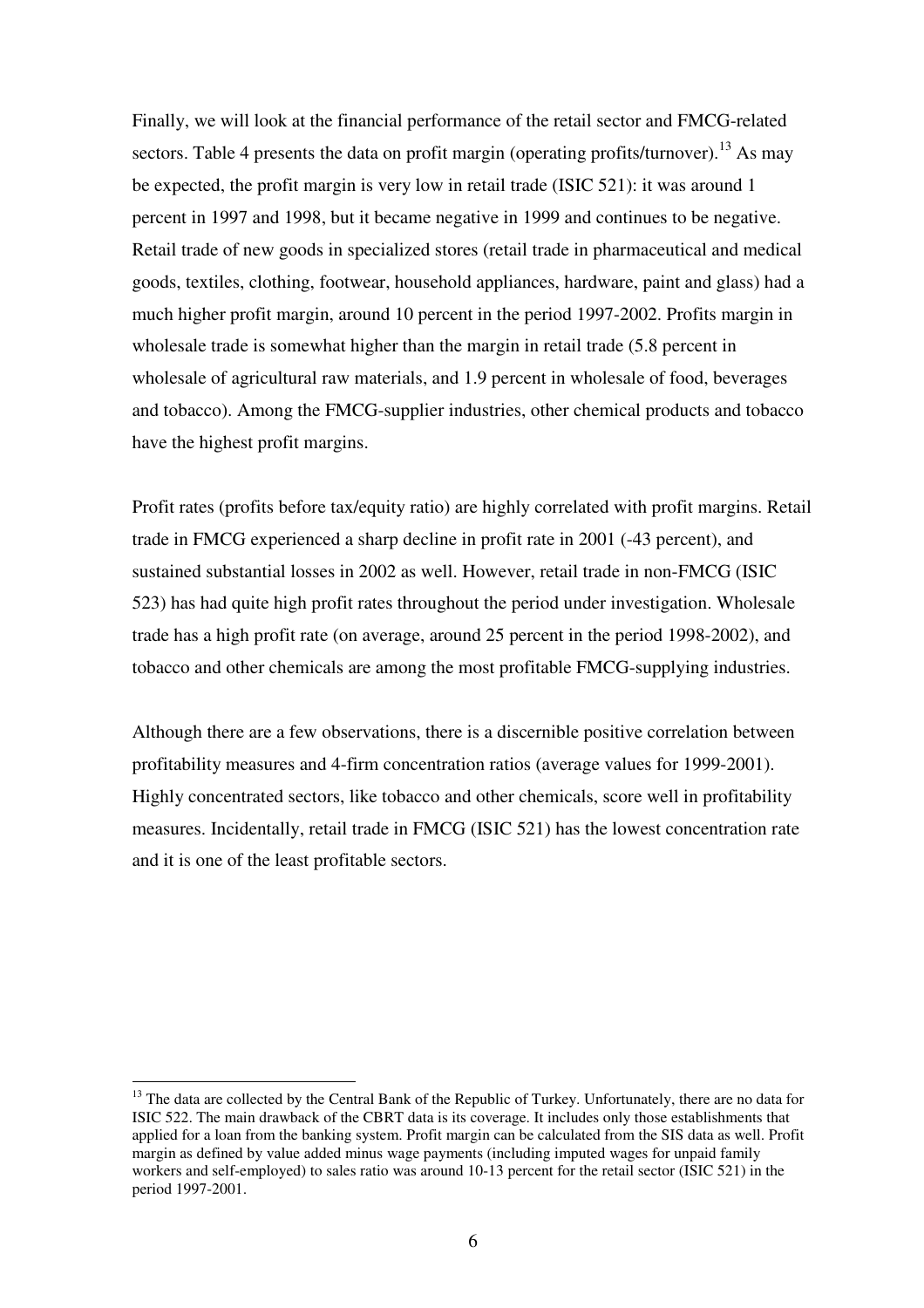## 3. Market dynamics

We have seen that the level of concentration in retail trade in FMCG is quite low compared to the European countries. However, the concentration data provides a snapshot of the sector without much information on the underlying dynamics. Therefore, in this section, we will analyze market dynamics, i.e., entry and exit processes with a special emphasis on entry by foreign firms, and changes in the composition of the industry by retail type. (The process of internationalization of retailers in Turkey is extensively studied by Tokatli and her colleagues, see Tokatlı and Boyacı, 1997; Tokatlı and Özcan, 1998; Tokatlı and Eldener, 2002. For a comparison between the retail market in Turkey and other emerging markets of Europe, see Tokatli, 1999).

The market dynamics is to a large extent determined by the regulatory framework. The Australian Productivity Commission (APC), in collaboration with the Australian National University, has measured restrictions on trade in services for a number of countries in the world. 14 The OECD has also compiled a large database, the OECD *International Regulation Database*, for various sectors, including wholesale and retail trade (see, for example, Boylaud, 2000; Boylaud and Nicoletti, 2001). In this study, we use the APC database to compare Turkey with various categories of economies because it covers a large number of countries and summarizes regulations in index form.

The trade restrictiveness index is calculated for two types of supply (domestic and foreign) and two types of activities (ongoing operations and establishment of new businesses). It covers all distribution services, i.e., wholesale and retail trade (ISIC 51 and 52). Table 5 presents the data on restrictiveness index scores for Turkey and average values for four country categories (developed countries, EU-15, Latin America and Asia). The domestic index scores for all country groups are quite low. In other words, there are not many restrictions on establishment of domestic retail firms and their ongoing operations. The domestic index score for restrictions on establishment is zero for Turkey, i.e., Turkey does not impose any serious restriction that may impede the establishment of domestic retail firms. The domestic index score for restrictions on ongoing operations is slightly higher

 $14$  The database was downloaded in December 2004 from the Australian Productivity Commission website: http://www.pc.gov.au/research/rm/servicesrestriction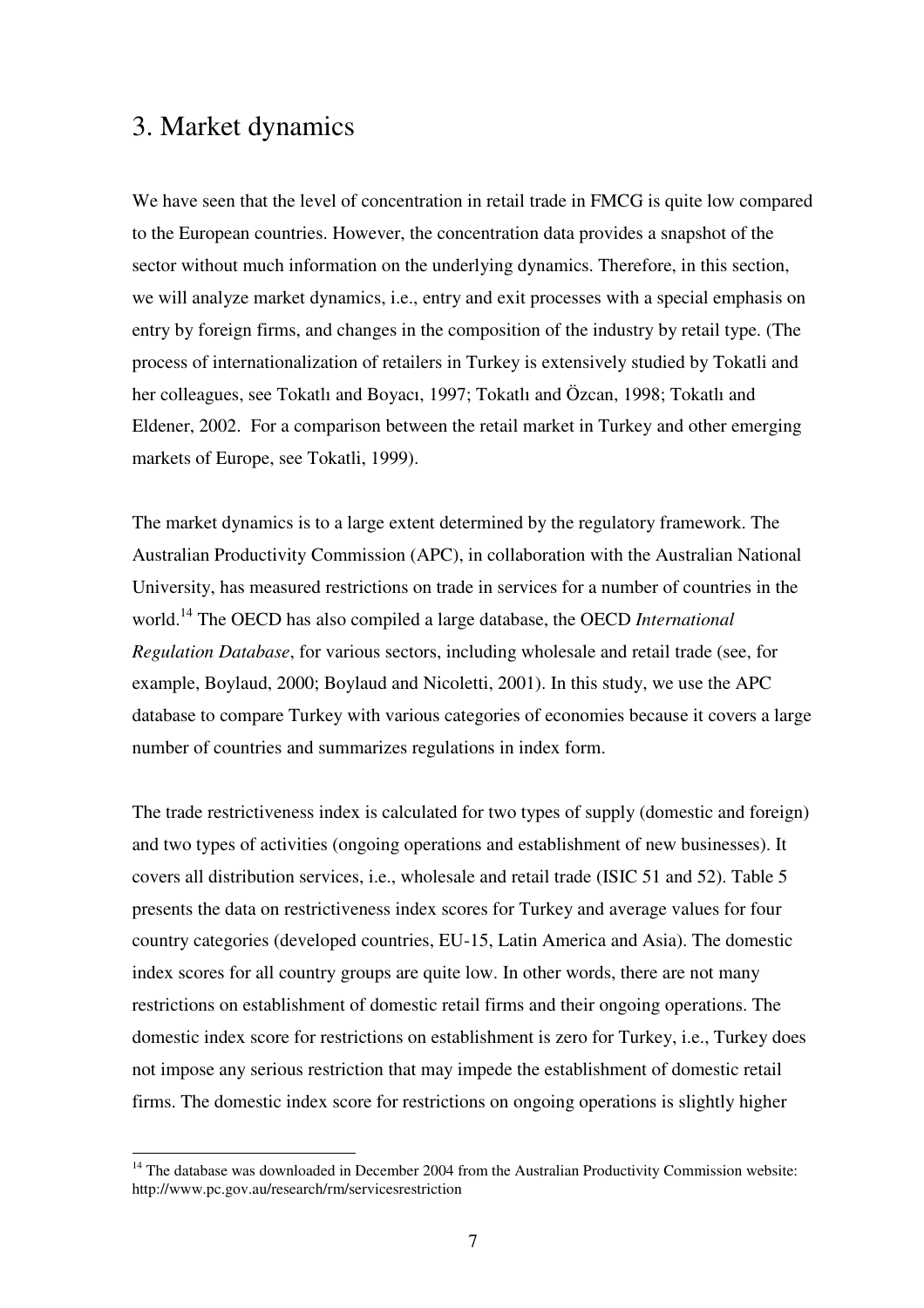than the average of other countries, mostly because of insufficient protection of intellectual property rights (IPRs).

Turkey seems to have minor restrictions on the establishment of foreign retail firms: the index score is only 0.031 (much lower than the EU-15 average, 0.153; other developed countries, 0.094; Latin American countries, 0.080; Asian countries, 0.176). In other words, contrary to other countries, Turkey does not discriminate against foreign firms in the retail sector. The index score for restrictions on ongoing operation of foreign firms in Turkey is comparable to those observed in other countries (0.096 for Turkey vs 0.086 for EU-15, 0.071 for other developed countries, 0.074 for Latin America, and 0.105 for Asian countries). "Insufficient protection of intellectual property rights" is again the main factor contributing to the foreign index in Turkey. Turkey seems to restrict "movement of people" that imposes additional restrictions for foreign firms.

Turkey has introduces a number of changes in protecting IPRs in recent years. Turkey introduced a number of laws on the protection of patent rights, industrial designs, geographical indications, and trademarks, and ratified the Patent Co-operation Treaty, and Nice, Vienna and Strasbourg Agreements, and specialized courts on IPRs were established. Turkey has become a member of the European Patent Convention in 2000. The new law on foreign direct investment (No 4875, enacted on June 5, 2003) guarantees national treatment for foreign firms established in Turkey and allows 100 percent foreign ownership in almost all sectors.<sup>15</sup> Moreover, the law on work permits for foreign nationals (No 4817, enacted on February 27, 2003) has reduced the administrative burden on getting work permit, and opened up a large number of occupations to foreign citizens. We can conclude that, with the recent legislative changes, Turkey has lifted almost all restrictions in retail sector for domestic and foreign investors.

The regulatory framework has changed so as to create an environment favorable to entry of new companies, and efficient operation and growth of existing ones. Turkey has a number of policy tools to promote investment in various sectors, activities and/or regions. The Decree of the Council of Ministers on investment incentives (No 2002/4367, June 10,

<sup>&</sup>lt;sup>15</sup> There are some exceptions defined in sector-specific laws. The exceptions are: (i) broadcasting, where foreign shareholders' equity participation is restricted to 25 percent; and (ii) aviation, maritime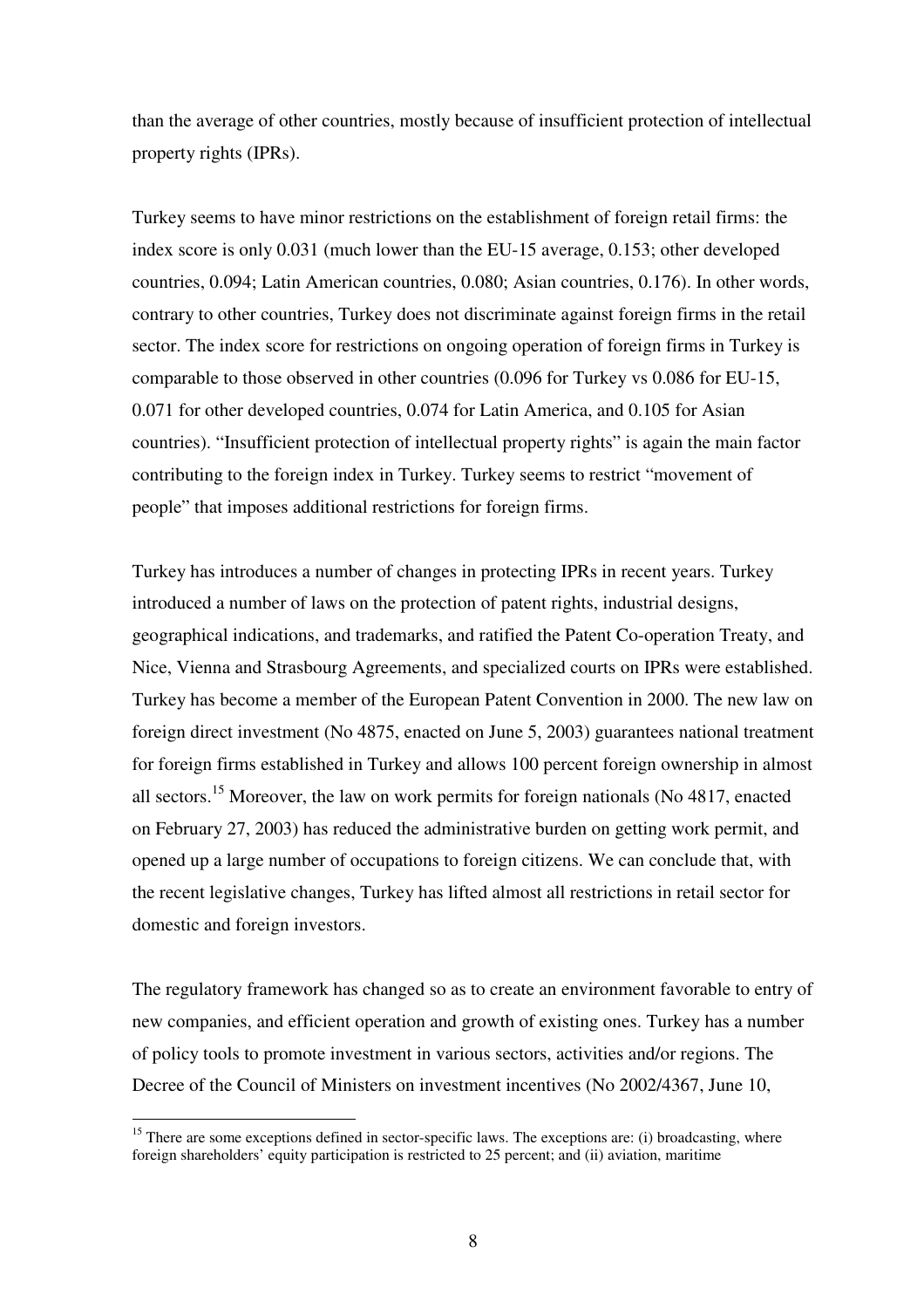2002) provides the legal basis for state support schemes. The Regulation on the implementation of the decree (No 2002/1, published in the *Official Journal* on July 3 2002), defines the administrative procedures, and clarifies the types of investment activities that can benefit from state support. The Regulation (Appendix 6, A.11) explicitly states that investment in "hypermarkets, shopping centers and car parks" in any region will not benefit from any investment incentive. Although the exclusion of hypermarkets and shopping centers from the state support program is potentially an unfavorable amendment for large chains companies, they did not raise much concern about it.<sup>16</sup>

There is no reliable data on entry and exit in the retail sector. However, since the average establishment size is very low (only 2 people per establishment), the turnover rate is expected to be high. In spite of high turnover and the economic crisis in 2001, the number of establishments in the retail sector has continuously increased since 1997.<sup>17</sup> For example, there were 260175 establishments in retail trade<sup>18</sup> in 1997, and it increased to 267370 in 1998, 273057 in 1999, 279329 in 2000, and 281911 in 2001. The number of establishments increased in other retail types and wholesale trade as well.

Although there is a slight increase in the number of retail establishments, the market has been transformed by the entry and diffusion of "organized" or "modern" retailing (chain stores, hypermarkets and supermarkets). Migros-Turk, established in 1954, was the first retail joint-venture between Municipality of Istanbul and the Federation of Swiss Cooperatives in Turkey (Tokatlı and Boyacı, 1997: 105). However foreign partner withdrew in 1975 and majority shares of the company were transferred to Koç Holding. The first supermarket chain in Turkey, Gima, was established in 1956 as a public undertaking. It was privatized in 1993, and sold to the partnership of Bilfer and Dedeman. The majority shares of the company were later sold to Fiba Holding in 1996 (Tokatlı and

transportation, ports, fish processing and telecommunications services provided under concession agreements, where foreign ownership is restricted to 49 percent.

<sup>&</sup>lt;sup>16</sup> An interviewee claimed that major chain stores have already invested in hypermarkets, and do not plan to open many more hypermarkets in the future. Therefore, they were indeed in favor of excluding hypermarkets from the coverage of investment incentives scheme because it may restrict entry into this segment of the market. In other words, this amendment is favorable for incumbent chain stores.

<sup>&</sup>lt;sup>17</sup> However, AC Nielsen (2004) estimates that the number of retailers declined continuously from 176 thousands in 1996 to 143 thousands in 2003. The number of chains, hyper and supermarkets and specialists (gas station markets, dry fruit vendors, etc.) increased in the same period. For the survival strategies of small retailers, see Özcan (2000).

<sup>&</sup>lt;sup>18</sup> It includes sectors ISIC (Rev. 2) 5211, 5219, 5220, 5231 and 5259.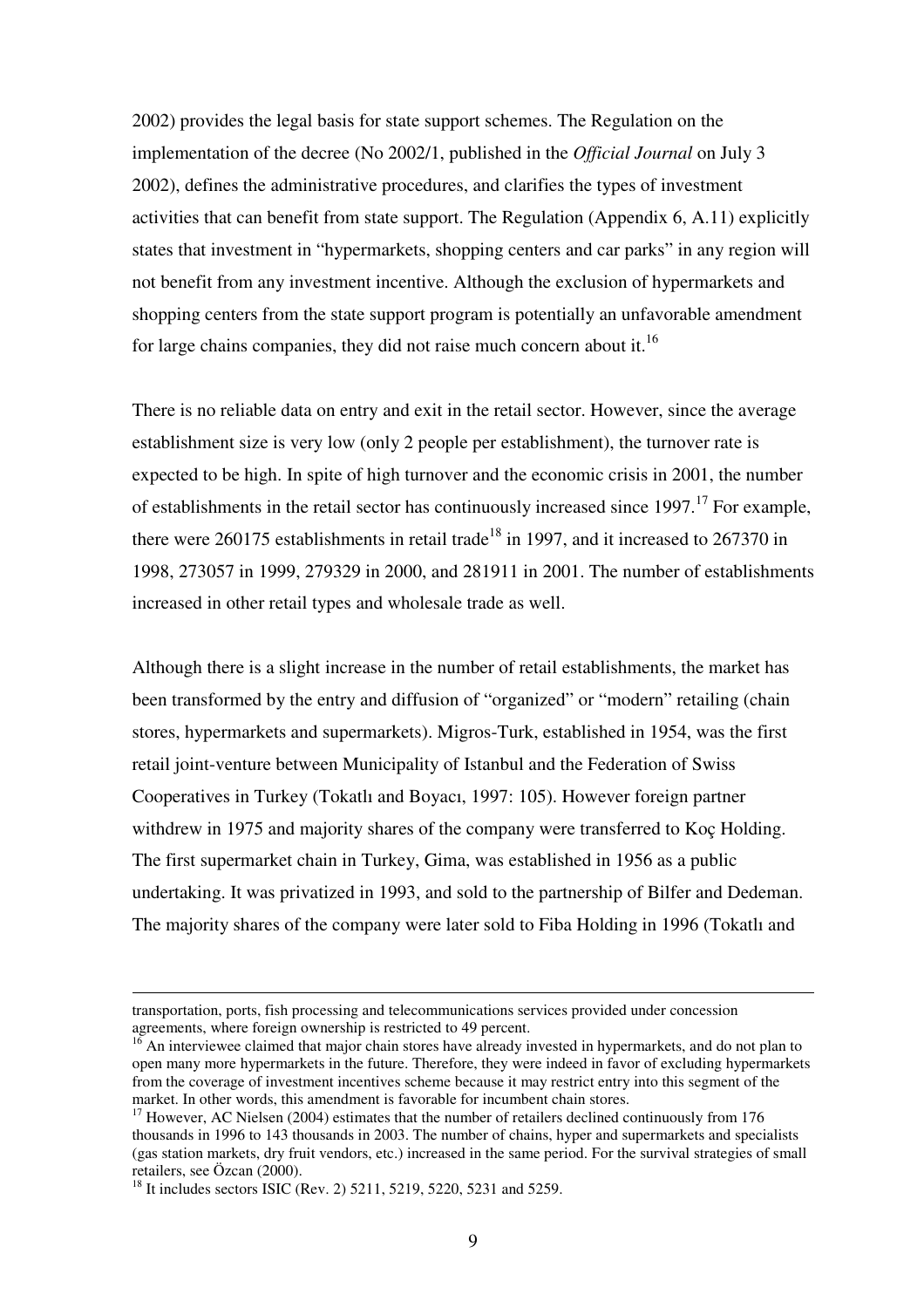Özcan, 1998: 92). Another main retailer, Tansas, was set up in 1973 by Izmir Municipality. It was also privatized in 1996 and Doğuş Holding purchased the majority of its shares.

The 1990s witnessed entry by foreign firms. As the first foreign retailer, Metro International entered into market in 1988. (Although Metro adopted the cash-and-carry format, it is regarded as a "retail" store serving mostly small scale shops and households.) Carrefour and Promodes, French retailers, entered into market in 1991 and 1992, respectively (Tokatlı and Boyacı, 1998: 6). Carrefour entered into retailing by establishing partnership with Sabancı Holding (CarrefourSa) in 1996. The merger by parent companies of Carrefour and Promodes affected the Turkish retail market, and CarrefourSa acquired Continent in 2000. After operating ten years in Turkey, Metro planned to set up a joint venture with Migros in 1998. Although the Competition Board granted a conditional permission, the merger was not realized. Metro established a new retailer, Real, in 1997, which was followed by Dia in 1999 and BIM in 2000. The last major foreign entry occurred in 2003. A leading retail chain store in the UK, Tesco, entered into the Turkish market in 2003 by merging with Kipa, a regional retailer. The industry analysts suggest that new foreign retailers, for example, Wall Mart, are planning to enter into the Turkish retailing market.<sup>19</sup>

Most of the large domestic chains that entered into the retailing sector in the 1990s, are members of business groups that operate in FMCG-supplier industries and service sectors (see Table 6). There seems to be a tendency towards both vertical integration and horizontal integration. For example, Sabancı and Koç groups are active in supplier industries and hotels and restaurants sector. In the retail sector, they have different retail formats (hypermarkets, supermarkets and discount stores) operated under different brands names. Other retailers also tend to be active in various retail formats and own vertically related firms (Özcan, 2001).

<sup>&</sup>lt;sup>19</sup> The data on foreign firms in Turkey have been collected by the Undersecretariat of Treasury. Foreign firms started to enter in large numbers in the mid-1980s. The number of foreign entrants in FMCG-related sectors reached 60 firms per year in the 1993-1997 period. By the end of 2004, there were more than 1000 foreign firms operating in FMCG-related sectors, and most of them (more than 80 percent) were majority-owned foreign companies. Hotels and restaurants sector are leading in terms of foreign entry, and food and hotels in terms of total capital. (The list of all foreign companies can be downloaded from the Treasury web site: www.hazine.gov.tr.)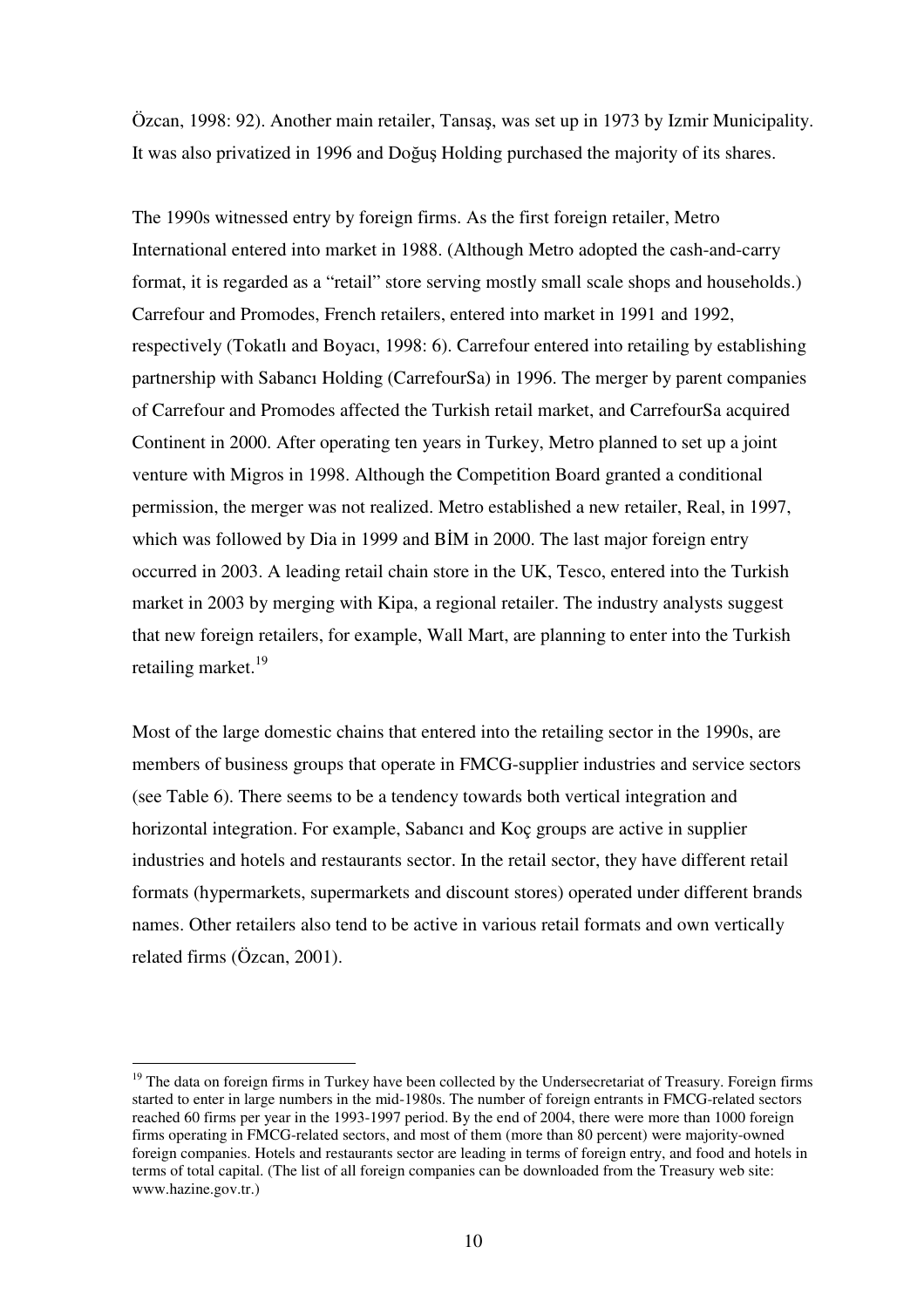As noted earlier, we have conducted a survey of large FMCG retailers and FMCGsuppliers in Turkey, and received responses from 51 retailers and 79 from suppliers. Table 7 presents the data on the time of establishment of these companies that can be used as an indication of entry into the retail market by large companies. Our survey data show that most of the largest retailers operating in 2004 were established in the 1990s. More than 60 percent of retailers were established in the 1989-1998 period whereas those established before 1989 represent only 20 percent of retailers. 13 of 51 retailers who responded to our survey belong to a (domestic) business group, and 5 are foreign-firms.<sup>20</sup> Most of companies belonging to business groups and multinational companies were also established in the 1990s. There is no new large-scale entry since 1998.

The entry pattern of FMCG-suppliers is quite different than the one observed for retailers. More than half of suppliers who responded to our survey were established before 1984. This is valid for suppliers who belong to business groups as well. The difference in entry patterns in retail and supplier sectors indicate that FMCG retail sector, once considered to be dominated by traditional retailers, has become quite appealing for large companies, and attracted significant amount of large-scale entry in the 1990s. However, the FMCGsupplying industries seem to be dominated by large, old (established) companies who do not face with entry competition, as evident in high concentration rates in most of these industries.

The transformation of the retail market brought by entry of large (chain) companies can be observed in FMCG purchasing patterns of consumers. We look for purchasing patterns of four groups of consumers, categorized by their socio-economic status as AB, C1, C2 and D groups,<sup>21</sup> because chain markets operating mainly hypermarkets and large supermarkets may incline to serve well-to-do consumers who can afford to travel these stores by their own cars.

 $20$  Only one foreign firm operating in the retail sector did not respond to our survey. However, it is owned by a business group, and its sister retailer company responded to our survey.

<sup>&</sup>lt;sup>21</sup> We use the HTP Household Consumption Panel data for this purpose. HTP runs the household panel since 1996 and it currently covers 4,900 households. The panel covered 12 provinces until, and expanded to 27 provinces in 2002 to represent all Turkey. We use the data on only 12 provinces because chain stores have established mainly in large provinces. Since the FMGC market is mainly a local market, it is better to focus on main provinces to analyze competition dynamics between retail types. We would like to thank Güntaç Özler, Vural Çakır, Kerem Soğukpınar, Erdem Çiğdem and Ayse Pancar of HTP and the Retailing Institute for their generosity in sharing their data and knowledge with us.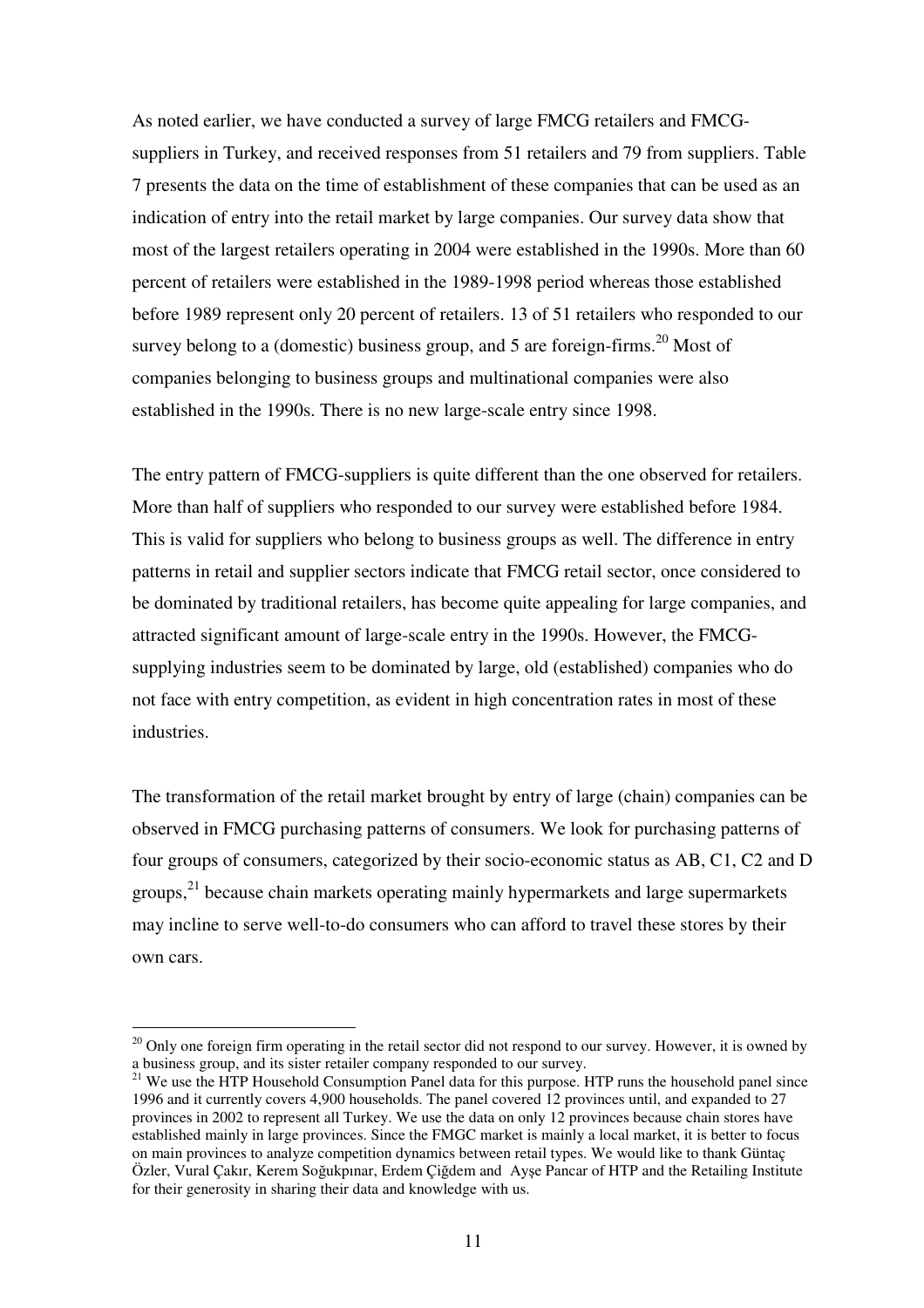Figures 1a-1d depict purchasing patterns of four categories of consumers, respectively. AB group consumers used to purchase their FMCGs mostly from traditional grocery shops. The share of grocery shops in total FMCG expenditures of the AB group was more than 35 percent in 1999 but it declined steadily to 22 percent in 2004. The main winners are local supermarkets, and DVFV and kiosks, gaining about 6 and 3 percentage points market share, respectively, in the last five years. Thus, local supermarkets have been the largest retailer for AB group of consumers since 2002. The single most important chain that achieved a considerable increase in its market share is BIM, a hard discount store. Its market share for AB group increased from 4 to 12 percent. Migros and Sok seem to be the losers for the AB group. Their total share declined from 14.2 percent to 8.7 percent in the same time period.

Grocery shops have been the main retailer for the C1 group but its share declines continuously (from 50 percent in 1999 to 35 percent in 2004). Local supermarkets (from 24 percent to 31 percent) and BIM (from 4 percent to 12 percent) are the main winners in this market as well. Migros has not been an important outlet, and its share fluctuated around 4 percent.

The C2 group behaves as the C1 group. Grocery shops have a declining share (from 53 percent to 42 percent), and local supermarkets (from 18 percent to 31 percent) and BIM (from 5 percent to 10 percent) increased their shares.

The D group experienced possibly the most dramatic transformation. Grocery shops had the dominant share for this group of consumers in 1999 (about 65 percent), but lost their market drastically (48 percent in 2004). Local supermarkets (from 14 percent to 27 percent), BIM (from 4 percent to 10 percent) and DFV and kiosks (from 2 percent to 7 percent) had increased their shares substantially.

Although the trends are similar for four categories of consumers (declining shares of grocery shops, increasing shares of local supermarkets, BIM, and, to some extent, DFV and kiosks), the levels of market shares of retail formats are still significantly different across consumer groups. For example, the share of traditional outlets (grocery shops and open bazaar) was only 22.4 percent for AB group in 2002, it was 35.1 percent for C1 group, 43 percent for C2 group, and 48.6 percent for D group. In a similar way, chain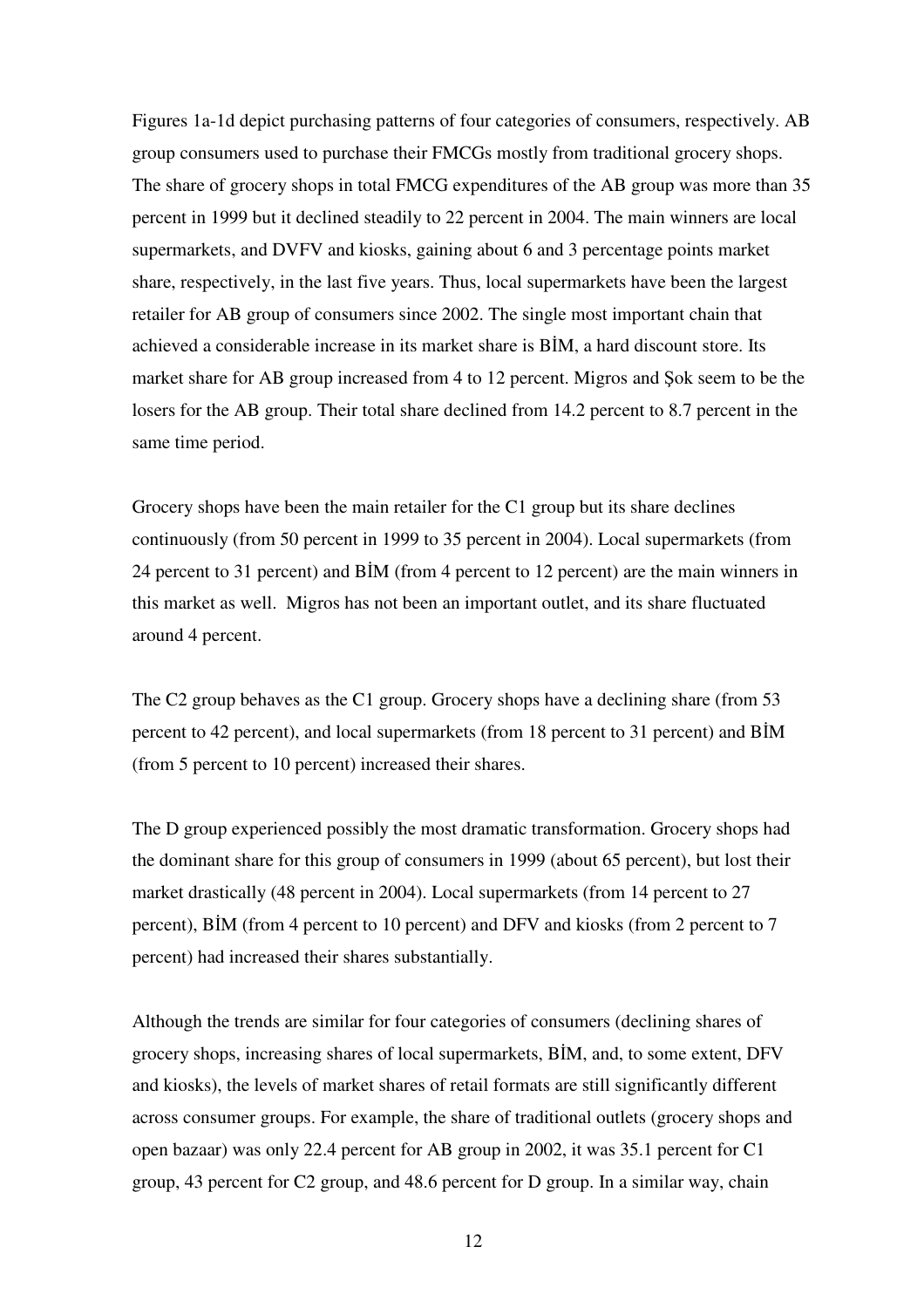stores have a larger share in FMCG expenditures of well-to-do consumers. Total share of all chains (BIM, CarrefourSA, Dia, Gima, Kipa-Tesco, Migros, Real, Şok and Tansaş) was 35.8 percent for AB group and 28.1 percent, 18.9 percent and only 15.3 percent for C1, C2 and D groups, respectively. However, chain stores *excluding* BIM have not been successful in increasing their market shares in the last five years. The combined market share of all chain stores excluding BIM increased only a few percentage points for AB and C1 groups, and declined almost the same amount for C2 and D groups. These findings indicate that large chain stores, as a group, has gained some market share in the early- and mid-1990s, especially in those markets serving AB and C1 groups, but their market share has been stabilized. However, local supermarkets and BIM continue to increase their market shares at the expense of traditional retail formats.

The informal sector is considered as one of the main obstacles for the development of the "modern" retail sector because informal sector firms, by not paying social security contributions and any taxes, gain an unfair competitive advantage against firms obeying laws and regulations. Although it is almost impossible to measure the exact size of the informal sector, its share in the market can be estimated roughly.

According to the SIS 2003 Household Labor Force Survey, there were 4.1 million people employed in wholesale and retail trade, hotels and restaurants, and 42 percent of these people were not covered by any social security system. Thus, more than 40 percent of the people employed in "wholesale and retail trade, hotels and restaurants" are employed "informally".

We have asked in our survey the firms about the extent of the informal sector. Almost three quarters of retail and suppliers firms indicated that they compete with the informal sector firms. These firms estimated that the market share of the informal sector was around 30 percent in retail and 20 percent in FMCG supplier sectors. These estimates are somewhat lower than the estimates derived from the  $HLFS<sup>22</sup>$ , but they indicate that informal sector continues to play and important role, especially in the retail sector.

 $22$  Informal sector firms are usually small firms with low turnover/employee ratio. Therefore, the size of the informal sector estimated by survey respondents is consistent with the share of employees without any social security as estimated by the Household Labor Force Survey.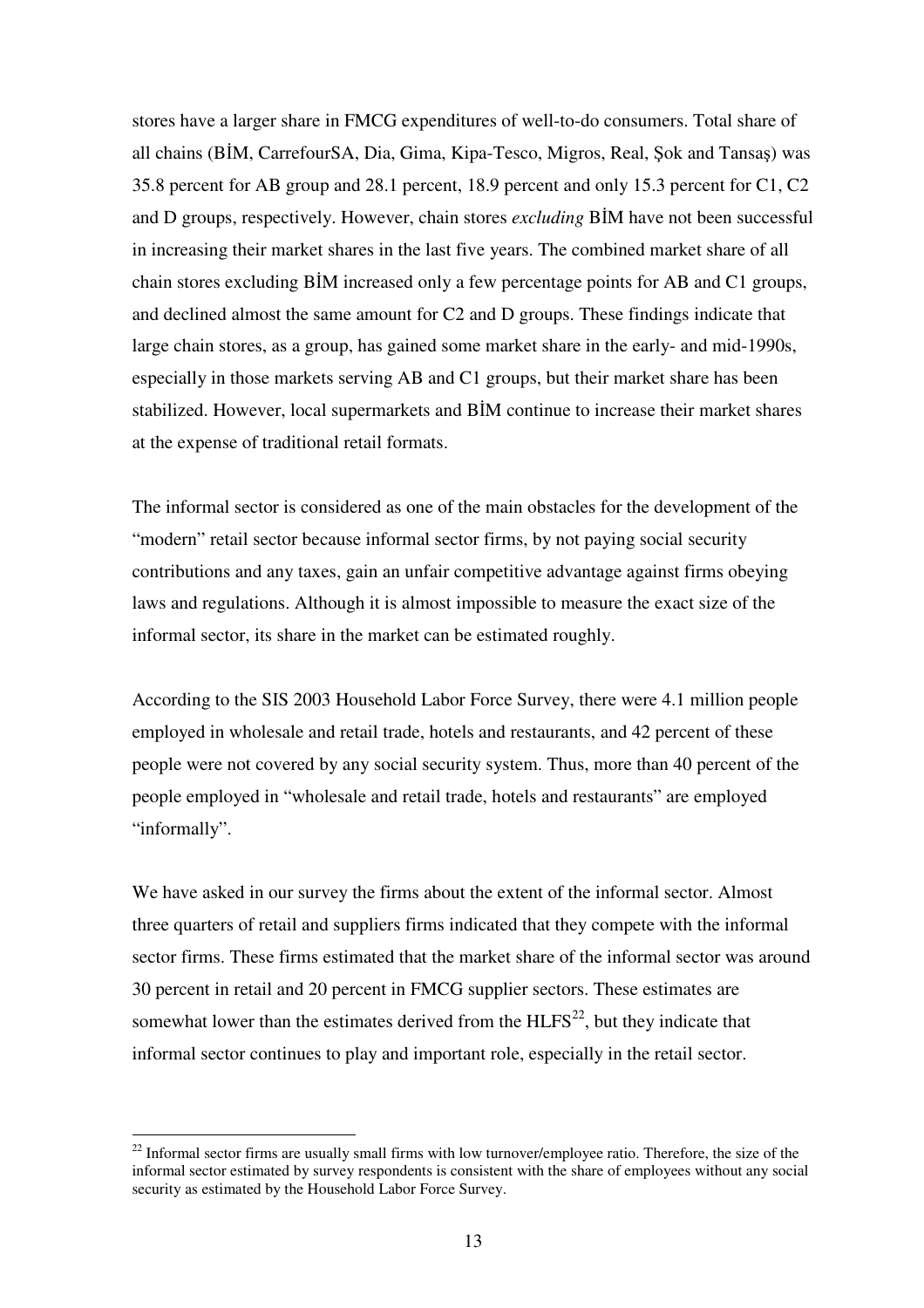In spite of the rapid development of the modern retail formats in Turkey in the last decade<sup>23</sup>, their market share is still very low compared to the European countries. According to AC Nielsen data (AC Nielsen, 2004: 20), the markets shares of hypermarkets and big supermarkets reached 36.0 percent and 23.3 percent, respectively, in European countries in 2002 whereas their total share in Turkey in the same year was only 22 percent (11 percent for hypermarkets and 11 percent for big supermarkets). Among the European countries, the lowest total share of hypermarkets and big supermarkets was observed in the Netherlands (25 percent), Austria (29 percent) and Greece (36 percent), and the highest shares in Portugal (62 percent), the UK (76 percent) and France (77 percent). These findings indicate that modern retail formats (hypermarkets and big supermarkets) are likely to increase their market shares substantially in Turkey.

## 4. Retailers' conduct

Large chain stores have entered into the FMCG retail sector in Turkey in the early- and mid-1990s and have transformed its structure. Although their share in the national market is still small, they may have significant market power in localities they operate because the FMCG market is basically a local market. There are different definitions for the geographical dimension of the market, but it is commonly accepted that a customer is not likely to move more than 30 km for shopping. Therefore, large retailers' conduct should be analyzed to shed light on possible abuses of market power. Since retailers sell FMCGs without any further processing, we will focus on pricing behavior and supplier-retailer relations.

We have conducted interviews with about 20 large retailers, and on the basis of our findings, designed two surveys, one for retailers and the other one for FMCG-suppliers to get information about retailers' conduct and retailer-supplier relations. We received responses from 51 retailer and 79 from suppliers. The responses rates were 50 percent and 40 percent, respectively. Table 8 presents the data about the coverage of these surveys. According to the SIS statistics, total sales value of the "non-specialized retail trade in

 $23$  High inflation rates in the 1990s were one of the main reasons behind the rapid increase in the market share of modern retail formats (hypermarkets and supermarkets) which could make large financial profits due to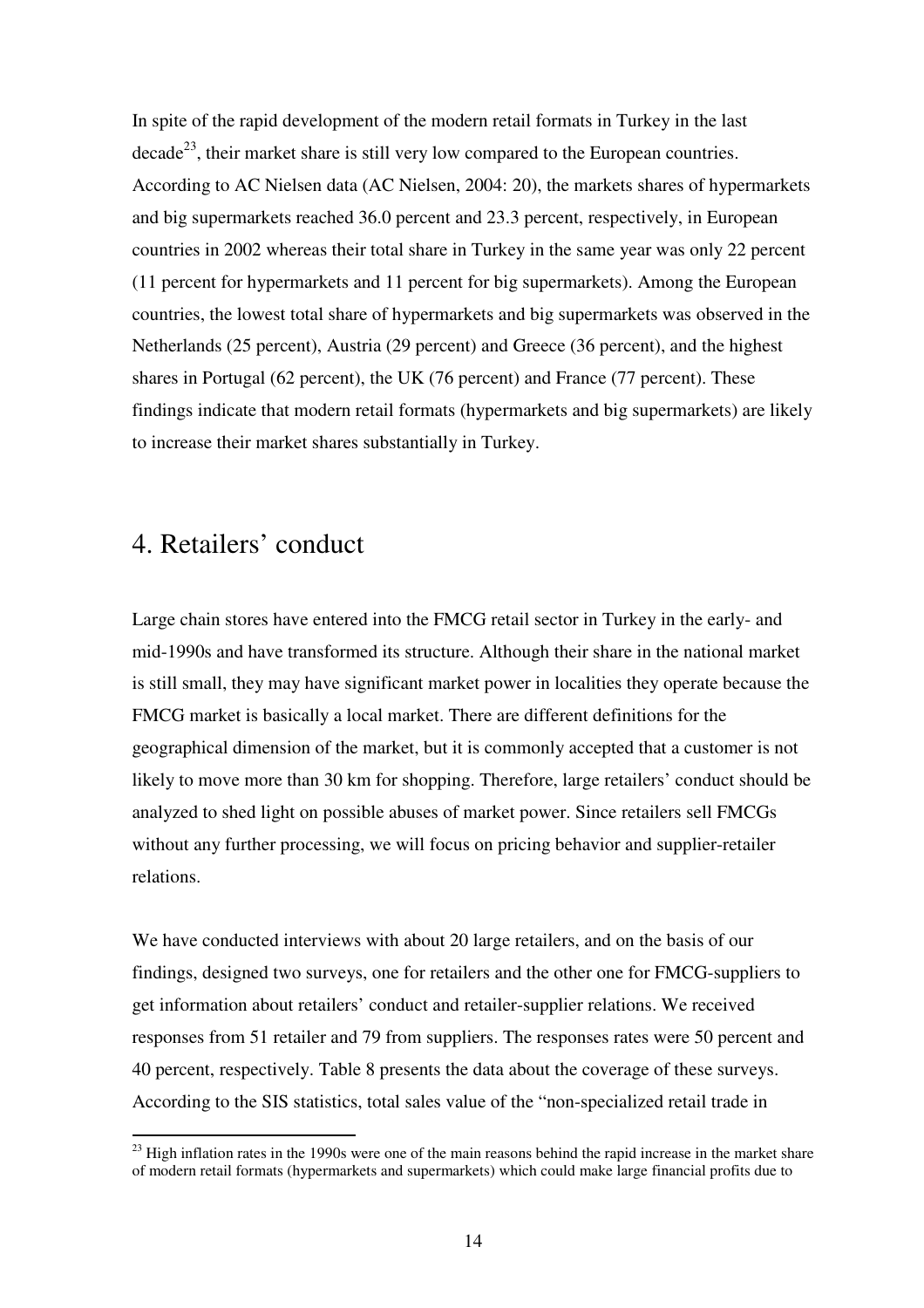stores" sector (ISIC 521) was \$ 14.3 billion in 2001. Total sales of 44 firms who provided the sales data for 2001 for our survey was \$ 2.6 billion. In other words, the surveyed firms account for at least 18.3 percent of non-specialized retail trade.<sup>24</sup> The SIS data are not available for 2003. However, HTP estimates total FMCG retail sales in 2003 as \$14.4 billion. Chains, discounters, hypermarkets and supermarkets sold 4.6 billion worth of FMCG in the same year. Thus, according to HTP data, our sample of firms covers 30.3 percent of total sales and 94.6 percent of sales by chains and supermarkets.<sup>25</sup> These comparisons suggest that our sample firms provide a good coverage of large retailers. The coverage ratio for FMCG-supplier industries is also quite satisfactory (18.4 percent of sales in 2001). The retail firms' turnover in our sample was around \$ 100 million, and they employed, on average, about 900 people. Suppliers are slightly smaller (\$ 78 million turnover and 750 employees per firm in 2001).

In order to compare our results across firm size, we have classified firms into three categories, small, medium-sized, and large. Since more retail firms provided their employment data, we used the number of employees in 2003 for classification for the retail sector (small means employing less than 150 people, medium-sized 150-499 people, and large 500 and more people). However, for those firms we have sales data, the classifications based on employees and turnover were almost the same. For suppliers firms, we used turnover data for 2003 for classification (small means turnover less than \$20 million, medium-sized \$ 20-50 million, and large more than \$ 50 million). The cut-off values are chosen such that firms are more-or-less equally distributed in these three categories.

Table 9 shows the distribution of firms across size categories. All five foreign firms in the retail sector are large firms. Moreover, all but one firm that belong to business groups are medium-sized and large firms. There are 9 foreign firms in our sample of suppliers (11 percent of all firms). There are two small, one medium-sized and five large foreign suppliers. Suppliers belonging to business groups are, on average, large firms.

their superior financial management skills. We thank our referee for this comment.

 $24$  Since the surveyed firms are large firms, they account a smaller share of employment.

<sup>&</sup>lt;sup>25</sup> Some of the surveyed firms sell non-FMCGs as well. Therefore, the coverage rates could be slightly overestimated.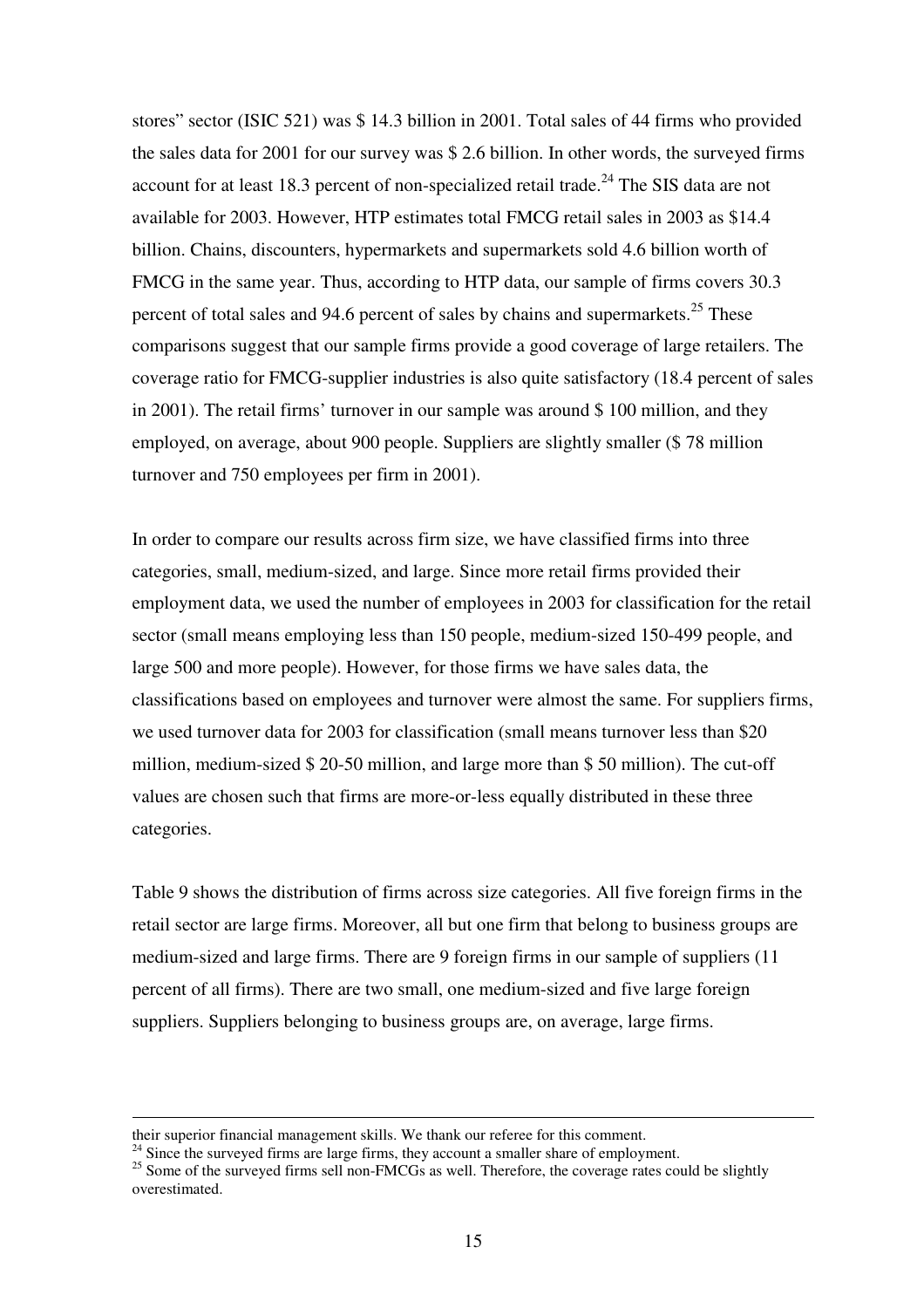There is a strong positive correlation between retailer size and store size (see Table 10). Small retailers do not own any hypermarket, and concentrate on supermarkets and small supermarkets (store area between  $100-1000$  m<sup>2</sup>). A few medium-sized retailers operate some hypermarkets, but their preferred type is a supermarket with 400-1000  $m^2$  store area. Almost all hypermarkets are operated by large retailers who have also a large number of small supermarkets. Foreign retailers operate either hypermarkets or small supermarkets.

An analysis of large domestic and foreign retailers at the firm reveals clear differences in firm strategies. More than 80 percent of small supermarkets of large domestic firms are operated by only two firms, whereas there is only one foreign firm that operates small supermarkets. In other words, most of large firms, either domestic or foreign, concentrate on operating relatively small number of large stores (hypermarkets, large supermarkets, etc.) whereas a few large firms have been following the strategy of opening a large number of small supermarkets all around the country.

Estimates on total store area indicate that large retailers have a dominant position. 11 large domestic retailers had 58 percent of total store area whereas 4 large foreign retailers had 28 percent in 2003.

The number of products sold by a retailer changes positively by size as well. Small and medium-sized retailers sell about 9000 and 12000 products, respectively. Large retailers sell a large number of products, about 24000.

The survey questionnaire included questions that define the "relevant market" for retailers. Three aspects of the market, consumers' socio-economic status, retail format, and geographical market, are used to define the "relevant market". There seems to be no difference between small and large retailers in terms of serving different categories of consumers. Large retailers claim to serve all categories more, but there is not any specialization towards serving any specific consumer group. As may be expected, all retailers indicate that "supermarkets" constitute the main competitive form. 75 percent of large retailers consider hypermarkets as a part of their market. It is interesting to observe that discount markets and cash&carry are closely related with large retailers' markets.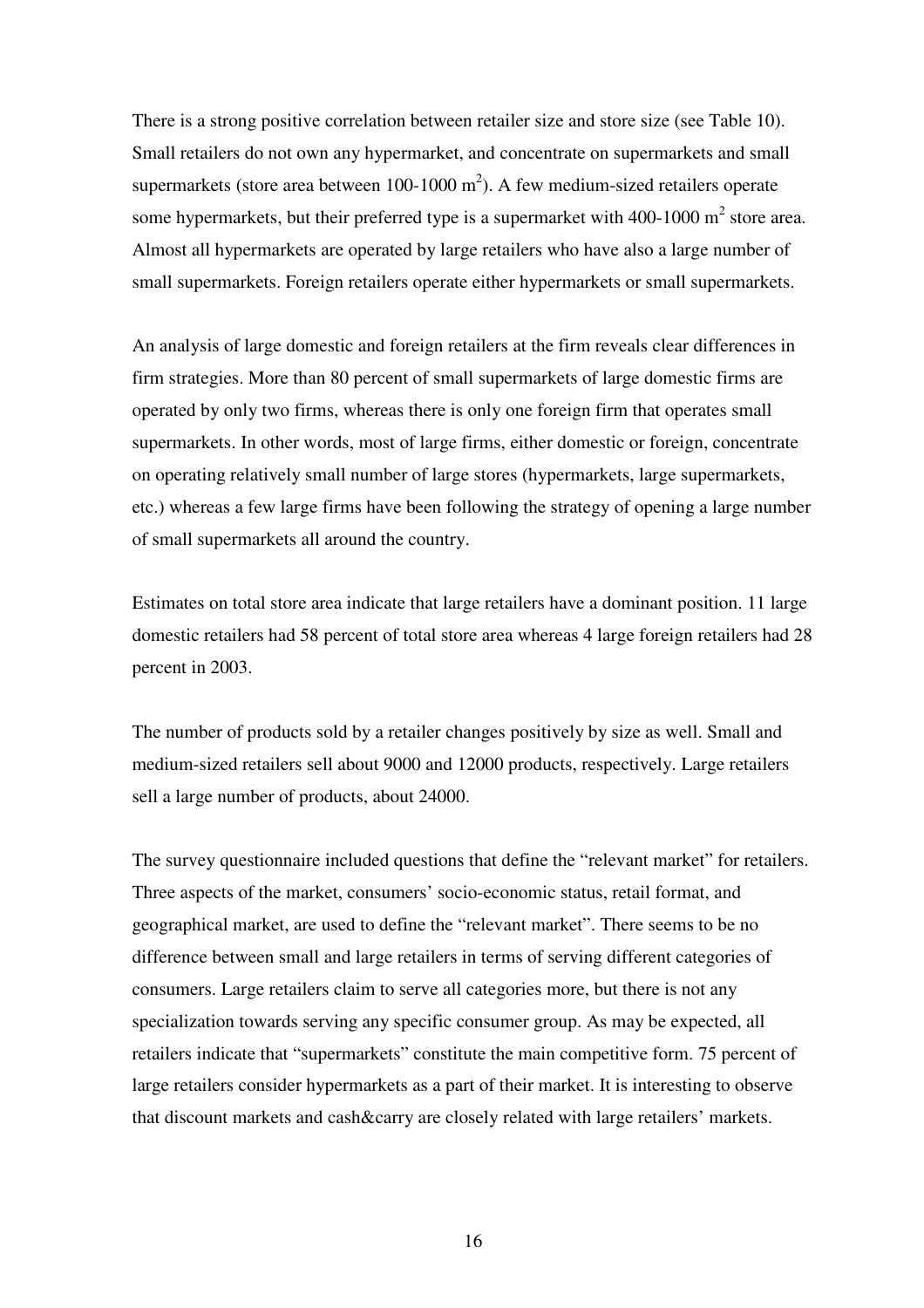Geographical aspect seems to be main aspect that defines the "relevant market" for retailers. Almost all small and medium-sized retailers consider their market as local (only one province), or regional whereas half of large retailers consider the market as a national market. Moreover, the market is conceived as "international" by one third of large retailers (5 firms). It is interesting that only one foreign retailer considers its market as "international" whereas others (4 firms) consider it as national and/or regional.

Firms were asked to provide data on the number of entrants into and exits from the market in which they operate. Most of the firms (60 percent) could not respond to this question. The average values for the number of entrants and exits were 3.6 and 2.5 for retailers, and 12.3 and 12.1 for supplies. Firms estimated their market share in 2003. Interestingly, small retailers estimated larger market shares, probably because of the fact that, as note earlier, they consider their market local. In the case of FMCG-suppliers, large firms claimed to have larger shares, as one would expect, because suppliers' compete mainly at the national level.

FMCG retailers sell (or could sell) almost identical products. Therefore, price-competition is likely to be very important. If they have local market power, they would be able to raise their prices. Price comparisons could be helpful in identifying if some retailers (mostly, chain stores) enjoy a certain degree of market power. However, it is notoriously difficult to make a price comparison across retailers and/or retail type because each retailer sells a different basket of products and the number of products sold is very large. To mitigate the effects of differences in product mix, we calculate relative prices for baskets of products sold by each retailer/retail type as follows:

$$
RP_{jt} = \sum_{i \in I_j} p_{ijt} q_{ijt} / \sum_{i \in I_j} p_{it}^* q_{ijt}
$$

where  $RP_{it}$  is the relative price for retailer *j* at time (quarter) *t*,  $p_{it}$  the price of product *i* sold by retailer *j* at time *t*, *I<sub>j</sub>* the set of products sold by retailer *j*, and  $q_{ijt}$  the quantity sold.  $p^*_{it}$  is the average price of product *i* at time *t*, and is calculated as follows:

$$
p_{it}^* = \sum_{j \in J} p_{ijt} q_{ijt} / \sum_{j \in J} q_{ijt}
$$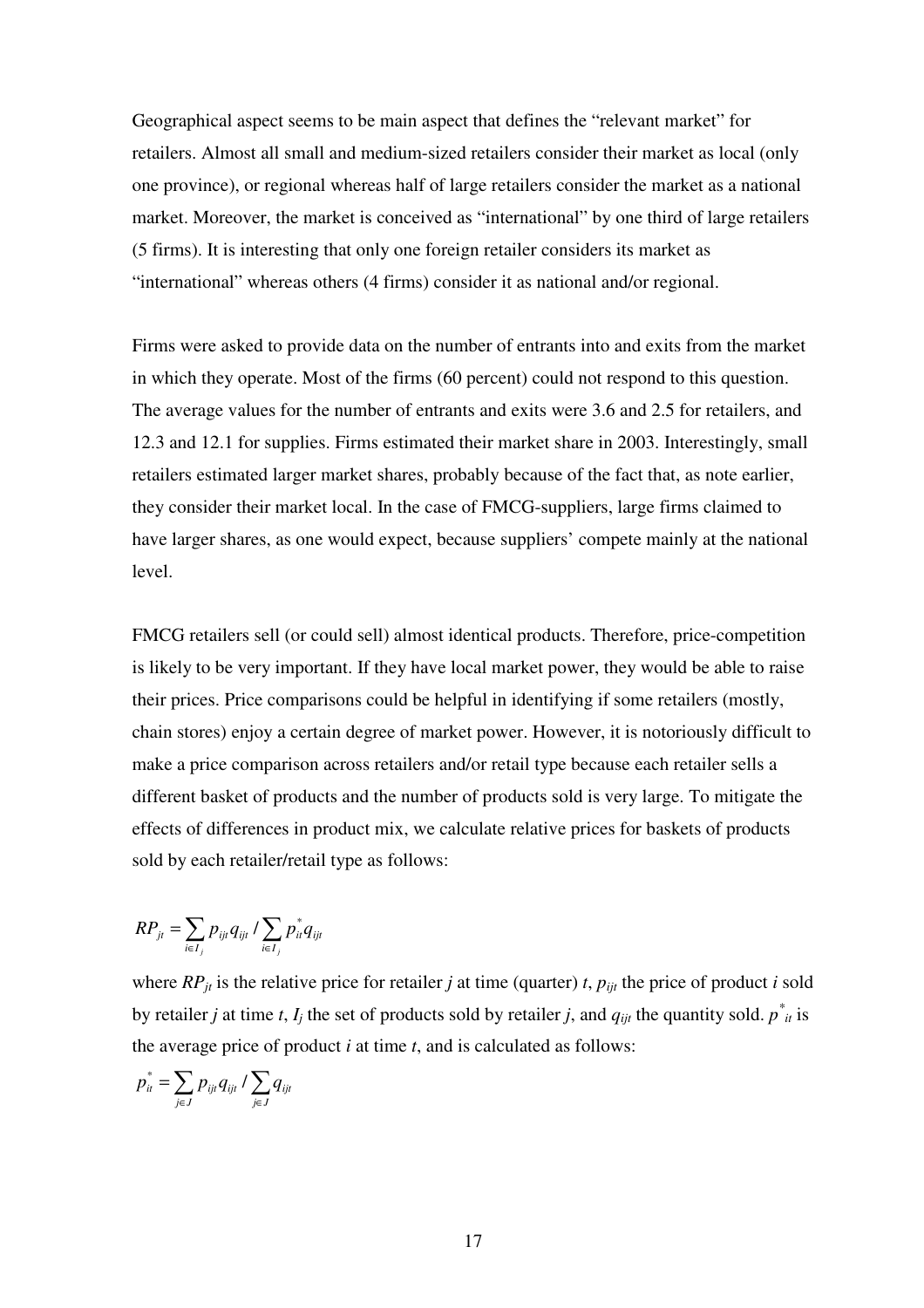Thus, RP compares the cost of the basket of products purchased from retailer *j* to the amount the consumer would pay for the same basket had s/he bought it at (weighted) average of prices observed in the market, i.e., the amount a random buyer would pay.

We calculated relative prices for various retail types and all national chain stores for three groups of products, food, personal care products, and cleaning products. 26 Figure 2a presents the data on relative food prices for the period 1999:4-2004:3 (we use 4-quarter moving averages to mitigate the effects of quarterly fluctuations). The data reveal consistent and persistent patterns in relative food prices. For example, BIM, the hard discount store, had the lowest relative food prices throughout the period. A BIM customer paid on average 8 percent less than what s/he would pay at average market prices. Other discount stores, Dia and Kipa had also low prices. CarrefourSA, known for its aggressive pricing strategies, was among the low cost chains. Gima and Migros had a tendency to raise their prices relative to the market, and has become the most expensive chains in 2004 (the price differentials were 6 percent for Gima, and 3 percent for Migros in 2004). Tansa, Real and Sok chains increased their relative prices especially in the period 2000-2003. It is remarkable to find that DFV and kiosk and grocery stores have been 3-4 percent more expensive, and local supermarkets 1-2 percent cheaper throughout the period. In other words, grocery shops that are usually blamed for operating informally are not low-cost outlets for consumers. 27

The relative price data on personal care products reveals somewhat different trends (Figure 2b). For these products, BIM chain and cash&carry and open bazaar formats provide low cost alternatives. Real, Gima, Tansas and Migros chains are among the most expensive providers of personal care products in recent years. Grocery shops are again relatively more expensive (1-2 percent). Local supermarkets were relatively expensive in 1999 and 2000, but have reduced their relative prices, and get close to the average in 2004. There

<sup>&</sup>lt;sup>26</sup> We use the HTP data in calculating relative prices. The dataset includes price and quantity data for those products that were sold by most of the retailers in almost all quarters under investigation (1999:1-2004:3). <sup>27</sup> A recent study by McKinsey Global Institute (2003) indicates that there are substantial productivity differentials between "traditional" (for example, groceries) and "modern" (hypermarkets, supermarkets, etc.) retail formats. It is estimated that the "modern" retailers are almost three times more productive than "traditional" retailers ("productivity" is measured as value added per hour worked). Similarly, the SIS data indicate that "large" retailers are 3-4 times more productive than "small" retailers. Although the productivity differential between traditional and modern retailers is huge, the impact of productivity differentials on prices is much smaller because the share of wage payments in turnover (sales revenue) is only about 2-5 percent, and the share of value added in turnover is about 20 percent in the retail sector. Moreover, the traditional retailers reduce their costs to some extent by avoiding tax and social security payments.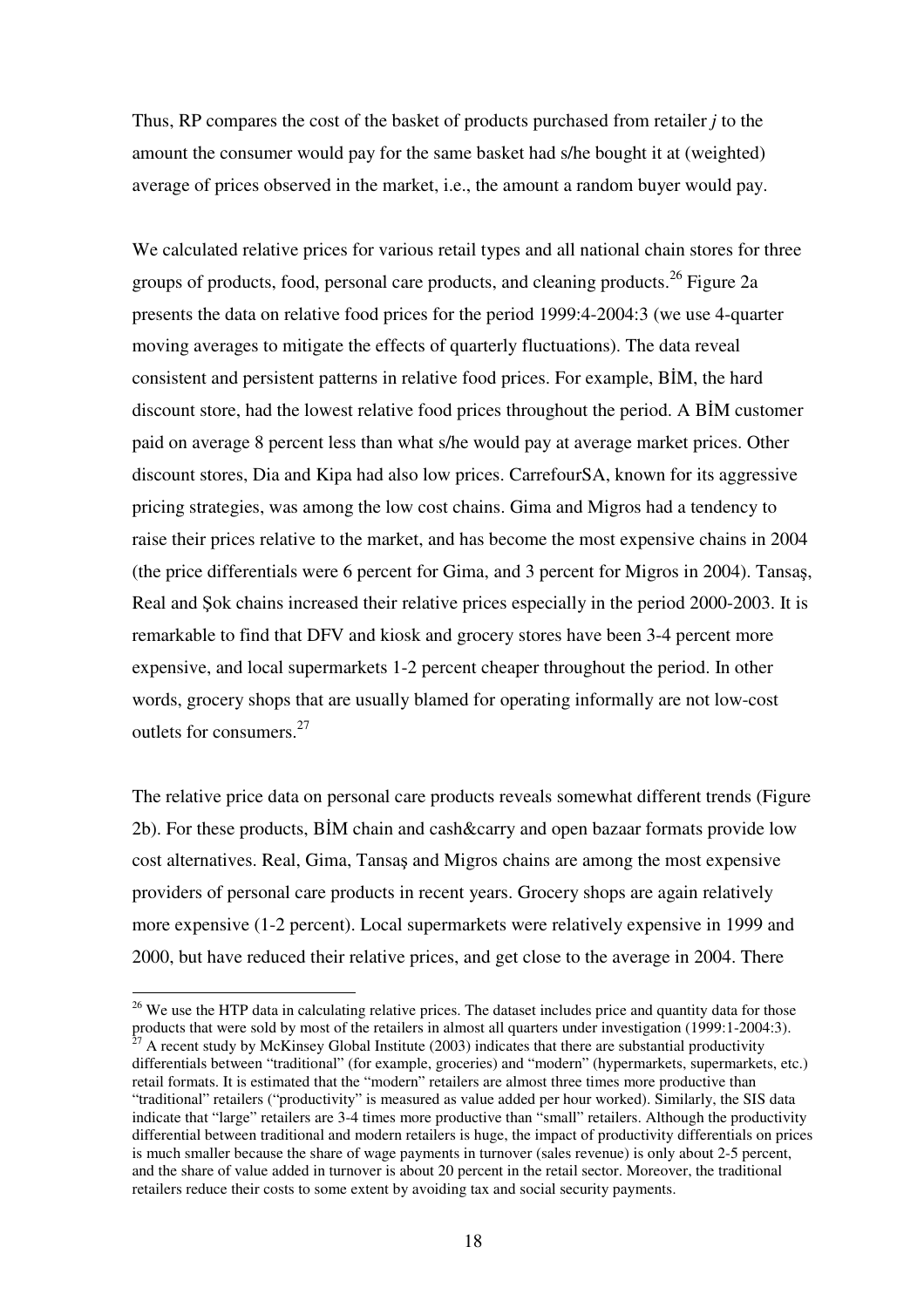seems to be an upward trend in almost all relative prices. This is caused by the substantial shift towards low-cost retailers.

Cleaning products have a different ranking. Open bazaars experienced a sharp decline in relative prices of cleaning products after 2001 crisis. Carrefour and cash&carry were lowprice leaders in 2004. Gima, Migros and Tansas, as in the case of other products, were relatively more expensive. Prices at local supermarkets, grocery shops and BIM fluctuated around the average values.

There are two conclusions that can be drawn from price comparisons: first, price differentials are not trivial. It was about 14-15 percent in all products (food, personal care and cleaning products) in 2004. Considering quite thin profit margins in the retail sector, these differences seem to be quite significant. Second, consumers are fairly price-sensitive in food products:<sup>28</sup> low-price retailers, most importantly, local supermarkets and BIM have increased their market shares (for all consumer categories), whereas grocery shops lost substantial market share in the last five years.

Since there are quite significant price differentials between retail types and customers have different shopping characteristics that depend on their socio-economic status, prices paid by different groups of consumers may differ. This issue is certainly important from welfare point of view.

We calculated relative prices paid by different groups of consumers as follows:

$$
RP_{ct} = \sum_{i \in I_c} p_{ict} q_{ict} / \sum_{i \in I_c} p_{it}^* q_{ict}
$$

where  $RP_{ct}$  is the relative price paid by *c* group of consumers, and  $p^*_{it}$  is the average price:

$$
p_{it}^* = \sum_{c \in C} p_{ict} q_{ict} / \sum_{c \in C} q_{ict}
$$

There seems to be no difference in relative food prices paid by socio-economic groups. The price differential was widened in 2001, after the economic crisis that hit probably hardest the D category, but even in that year, the differential remained less than 2 percent. Although well-to-do consumers, presumably the AB group, could pay higher prices for

 $28$  The share of food in total FMCG expenditures is about 85 percent.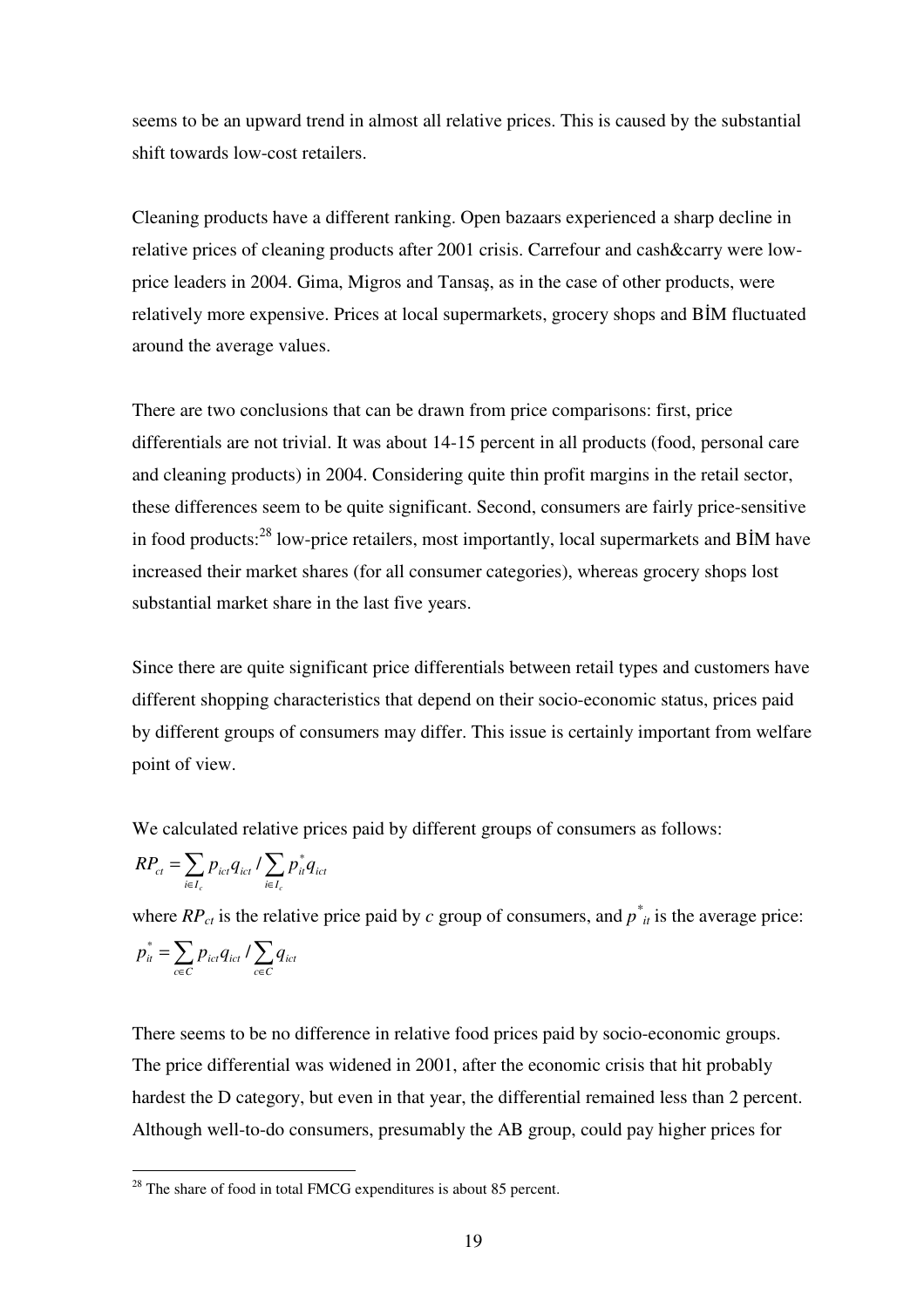food, and the D group is more sensitive to food prices, they turn out to be paying almost the same price because the D group goes to grocery shops for shopping, but as noted earlier, grocery shops are relatively expensive.

The behavior of relative prices for personal care and cleaning products is completely different. The price differential between socio-economic groups was quite small in 1999 and 2000 (only a few percentage points), but it widened up rapidly after the 2001 economic crisis, and reached almost 15 percent in the case of cleaning products. It is apparent that price sensitive poorer consumers (D group) have substituted cheap, no-brand products after the economic crisis for more expensive brands (recall the low prices in open bazaars), whereas well-to-do consumers (the AB group) could afford more expensive brand-name products.

We have established that average prices differ consistently and considerably across retail types. However, price differences do not directly imply market power. Since the FMCG markets are local, chain stores face with different competitive conditions in different local markets. Therefore, those companies that have market power may differentiate their prices across local markets. This behavior, called "price flexing", can be an indicator for the exercise of market power.

We calculated weighted average of standard deviation of prices by retail type as follows:

$$
PF_{jt} = \sum_{i \in I_j} w_{ijt} \delta_{ijt}
$$

where  $PF_{jt}$  is the degree of price flexing by retail *j* at time *t*,  $w_{ijt}$  the share of  $i^{\text{th}}$  in total sales of retailer *j* at time *t*,  $\delta_{ijt}$  the coefficient of variation of *i*<sup>th</sup> product prices for retailer *j* during the period *t*. Thus, the *PF* variable shows the degree of price dispersion (price differentiation) by retail types.

Figure 3a shows the data on price flexing in food products. All retail types experienced the same trend: after a slight increase in the degree of price differentiation until the middle of 2001, there was a sharp decline in the second half of 2001 and throughout 2002. The decline in price differentiation continued at a slower pace in 2003 and 2004. Since we calculated the *PF* index by using quarterly observations, any change in prices within the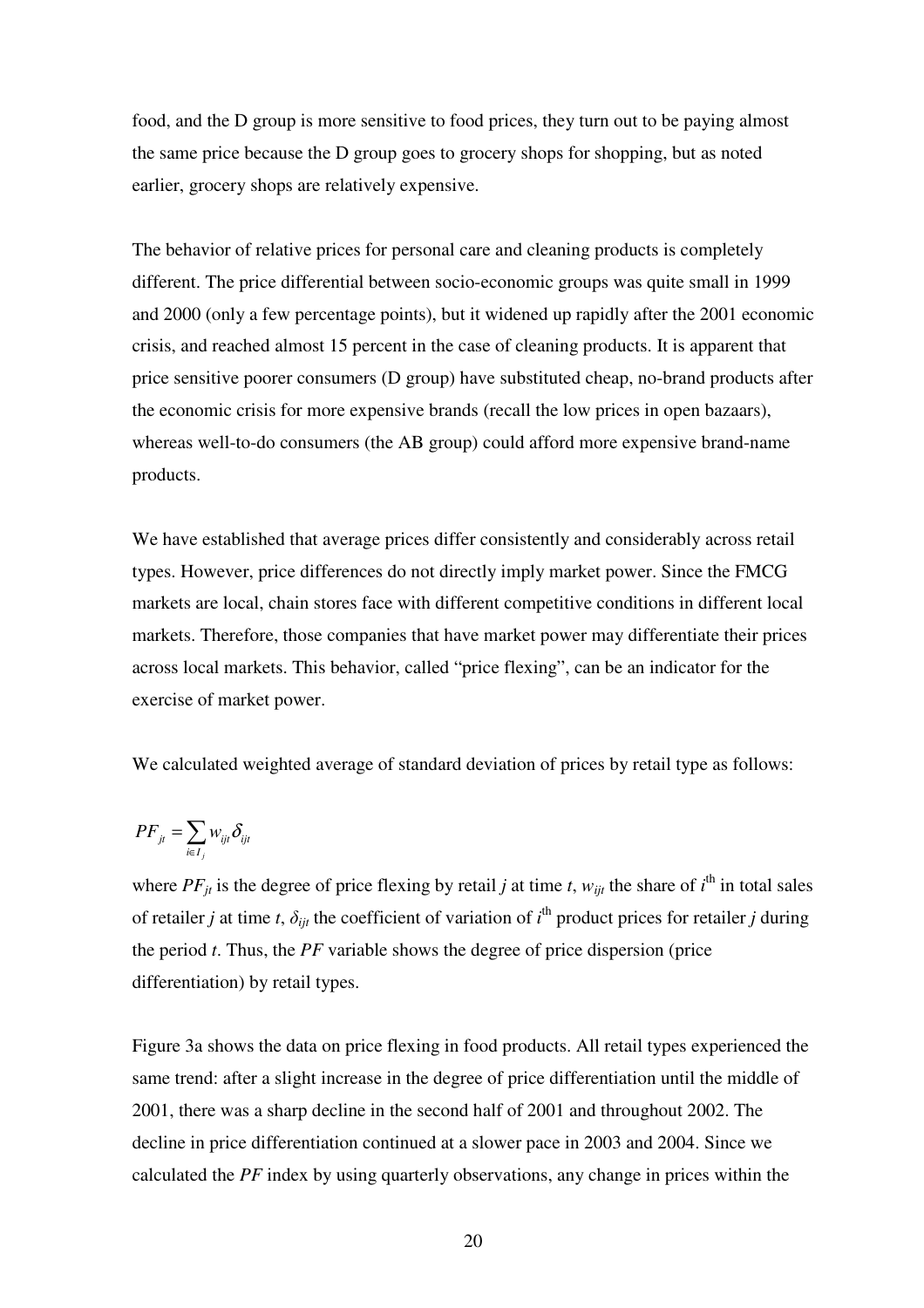quarter will increase the index value. In other words, the general pattern of changes in the *PF* values follows closely changes in inflation rates. When the rate of inflation is high, price changes will be more frequent/ large, leading to a higher PF value.

A closer analysis of PF values reveals that traditional FMCG outlets, open bazaars and grocery shops had higher price differentiation than all chain stores. Local supermarkets and cash & carry stores had also high price differentiation values. All chain stores had much lower values throughout the period. There is not any permanent ranking of chain stores in terms of the PF values. Thus, it seems that chain stores have either more stable prices or they do not differ much their prices across their shops. Prices differ more across open bazaars, grocery shops and local supermarkets. The lowest PF values are found among DVFs and kiosks that mainly sell items whose prices are usually set at the national/regional level (tobacco products, beverages, etc.).<sup>29</sup> Thus, there is not much scope for price differentiation for these shops.

A different pattern emerges in the case of personal care products. Grocery shops, local supermarkets and cash & carry stores had higher PF scores for personal care products, but some chains, most notably, the market leaders, Migros and Sok, had also quite high PF values in 2004. There seems to be price flexing in these chain stores as high as the one in traditional outlets.

Since there was not sufficient number of observations for a number of chain stores, the PF values for cleaning products were calculated for a small set of chains. As in other cases, traditional retailers (open bazaar and grocery shops), local supermarkets and cash & carry stores had higher price differentiation than main chain stores.

<sup>&</sup>lt;sup>29</sup> TEKEL, the state monopoly company, used to have a monopolist position by law in the markets for alcoholic beverages and tobacco products. The market was gradually opened to competition, and a regulatory agency was established in 2002. Moreover, the alcoholic beverages division of TEKEL was privatized in 2003. The law grants the Tobacco and Alcoholic Beverages Board the right to set prices for those firms whose production, sales or imports are below a certain threshold level (the threshold level was 1 million liters per year and could be gradually reduced by the Board in the next five years). Large firms whose capacity is higher than the threshold level are free to set their own prices. There are similar restrictions in the tobacco products market. Whereas large firms with an annual capacity to produce at least 2 billion cigarettes or 15,000 tons of other tobacco products per brand may freely import, price, distribute, and sell that brand, the price and marketing principles for small importers are determined by the Board. The first attempt to privatize the tobacco division of TEKEL in 2004 was unsuccessful. The tobacco products market is highly concentrated. There are three multinational firms (Philip Morris Sabancı (PMSA), JTI and British American Tobacco) that share half of the market (the other half is served by TEKEL). PMSA and JTI were  $6<sup>th</sup>$  and  $23<sup>rd</sup>$ largest private firms (in terms of turnover), respectively, in Turkey in 2003.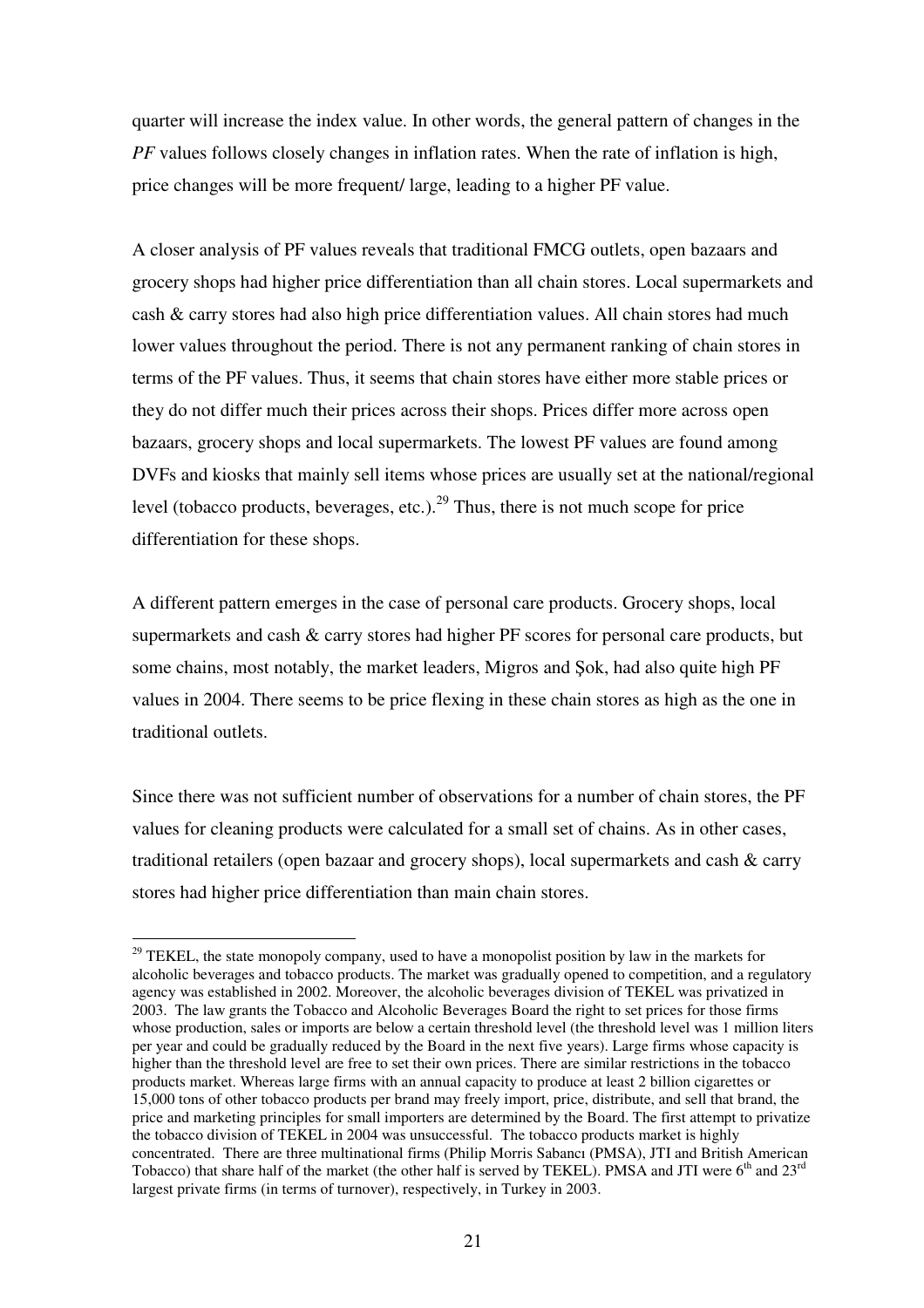The data on price flexing indicate that there are some differences in product prices across different stores. These differences are higher among traditional outlets and local supermarkets that do not have common ownership. Therefore, local conditions seem to matter more for these retailers. In the case of chain store, there seems to be some price flexing, especially in personal care products.

The data on prices give some information about the outcome of retailers' conduct. Therefore, in order to get more information about pricing behavior, the survey included questions on what determines sale prices, and how firms apply price flexing.

The retailers who participated in our survey suggest that input costs have a strong impact on sales prices (Table 12). Almost all retailers consider the impact of input costs on sales prices as "strong". The second most important determinant of sales price is other retailers' prices (half of respondents consider that other retailers' prices have a "strong" impact on their own prices). Large retailers take into consideration the demand for their products, and small retailers their stocks in pricing decisions. These findings suggest that retailers' may have a certain degree of flexibility in setting their prices, i.e., they may have some market power. FMCG-suppliers prices, i.e., input prices for retailers, are determined largely by input conditions, the label on the product (private label), and payment conditions. Moreover, there is not any significant difference between small and large suppliers in term of pricing decisions.

Since retailers (and, to some extent suppliers) are concerned about their competitors' prices, we asked them if they regularly monitor competitors' prices. All large retailers and almost all of small and medium-sized retailers (about 90 percent) said that they monitor other retailers' prices regularly. Interestingly, supplies are also likely to monitor retailers' prices (85 percent).

Half of retailers acknowledge that they differentiate their prices across their stores (Table 13).<sup>30</sup> Moreover, there is a monotonic increase by size in the share of price flexing firms.

<sup>&</sup>lt;sup>30</sup> In this table (and the following tables) the data on the proportions of firms are given. For example, in Table 13, the number in first row, first column indicates that 33 percent of small retailers responded to the question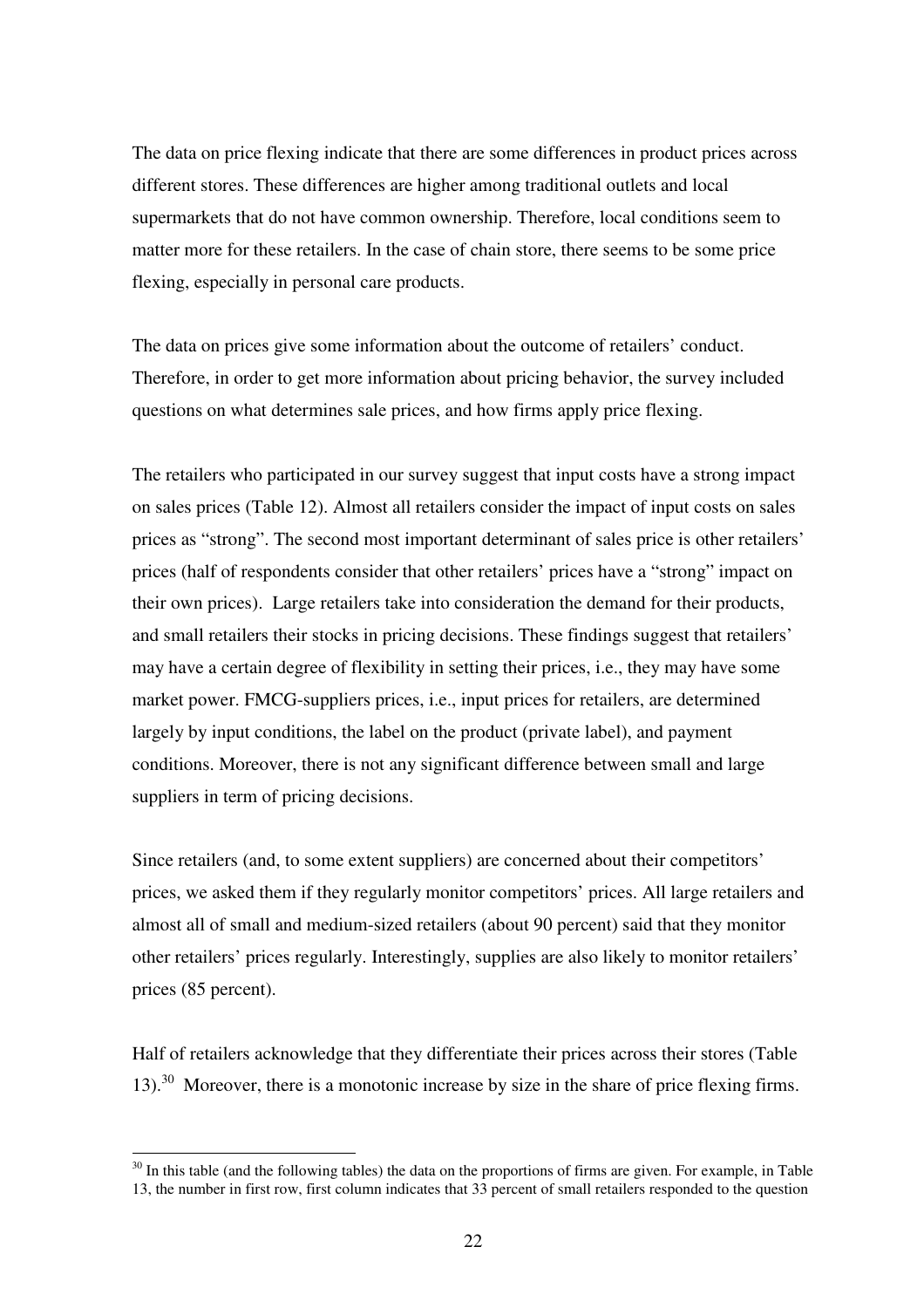Although only 33 percent of small retailer said that they apply price flexing, the ratio increases to 53 percent for medium-sized retailers, and 75 percent for large retailers. The proportion of price differentiating firms is much higher in FMCG-supplying industries (68 percent). Thus, price flexing observed in traditional retailers and local supermarkets may be caused by price differentiation by suppliers that have some market power.

Other regional retailers' prices seem to be the main determinant of price flexing. 85 percent of firms that acknowledge price flexing consider local competition the main reason for price flexing. Prices set differently at new stores. Half of firms suggest that regional demand is important. It is interesting to observe that "regional cost differences" is found to be the least important reason among price flexing. FMCG-supplying firms revert to price flexing because of regional cost differences (65 percent of firms) and as a reaction to other suppliers' prices (60 percent of firms). These findings indicate that there is a strong relationship between price setting and the degree of local competition in the retail sector.

In addition to price flexing, price reduction through promotions is a widely-adopted strategy in the retail sector. Half of all retail firms indicate that they always apply promotions, and most of the remaining firms have promotions at least once a month. Price changes are also made frequently (at least once a month). Small retailers adjust prices either more frequently or adopt state-dependent pricing policies (change prices as a response to changes in input costs). These findings support our conclusion on the stability of prices in large chain stores.

Near- or below-cost selling is a practice used by some retailers to catch the attention of consumers. Some retail companies in our interviews indicated that it is used as an anticompetitive practice by some large retailers. In order to assess the extent of near- or belowcost selling in the retail sector, we asked retailers about the frequency of below-cost selling at their stores and in the sector at large. The same question was asked to FMCG suppliers as well.

Below-cost selling seems to be quite common: more than half of retailers have applied near- or below-cost selling at least once a month (Table 14). However, contrary to our

apply "price flexing" (i.e., differentiate prices across stores). "n" in the table indicates the number of firms who responded to that particular question (item response rate).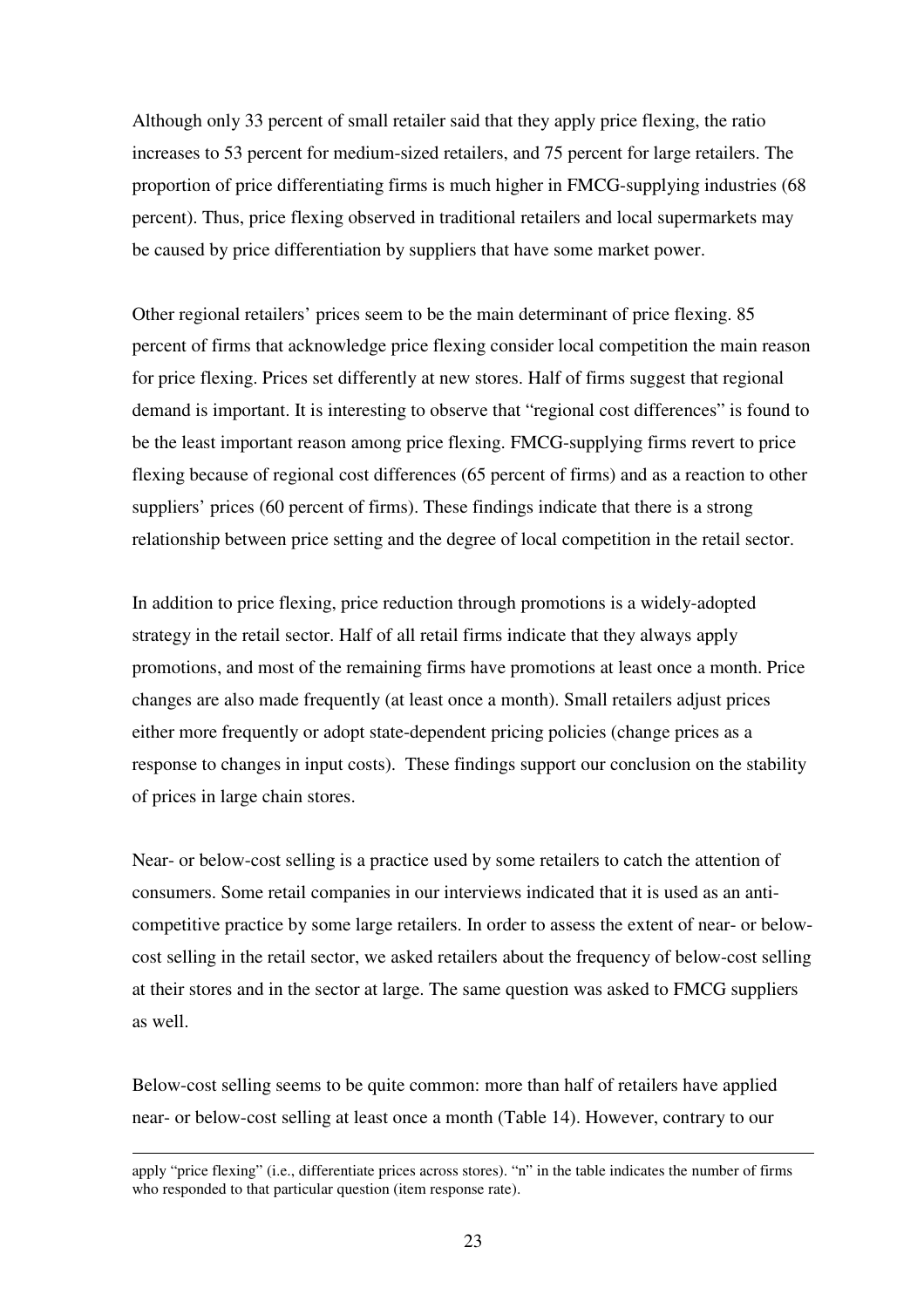prior expectations, it is applied more frequently by small rather than large retailers. Almost all retailers (about 90 percent) believe that below-cost selling is applied by other retailers at least once a month. These findings indicate that this practice is quite common but it is not used, by all retailers, to eliminate their competitors. Interestingly, the proportion of suppliers who believe that retailers' apply below-cost selling is lower than the proportion of retailers who think so.

Most of the firms (about 90 percent of retailers and suppliers) believe that below-cost selling causes unfair competition, but a large majority of them (74 percent of retailers and 84 percent of suppliers) suggest that it cannot be used systematically (Table 15). A small group of firms (around 30 percent) claims that below-cost pricing is used to push competitors out of the market and/or makes the market more competitive. Below-cost selling is used as a marketing method according to half of retailers. However, this practice seems to be harmful for suppliers (64 percent of retailers, 83 percent of suppliers), possibly because of the fact that suppliers in some cases are required to accept lower prices.

Supplier-retailer relation is a contentious issue in studies on the dynamics of competition in the retail sector. There could be two types of distortions in supplier-retailer relations. First, if suppliers have market power, they can try to blockade entry by other suppliers through various restrictions (for example, exclusivity agreements) or providing discounts not related to production and marketing costs (shelf space, product range, etc.). Second, if retailers have market power, they can impose certain fees on suppliers that are not related their costs (listing fees, slotting fees, etc.).

In order to analyze supplier-retailer relations, we first get information about procurement and distribution channels suppliers and retailers use. An average retailer in our sample buys products from 500 suppliers (Table 16). There is a positive relation between the size of the retailer and the number of suppliers: although a small retailer buys from 180 suppliers, a medium-sized retailer is served by 400 suppliers. The number of suppliers a large retailer deals with reaches 1250 (median values for size categories). These data are consistent with the number of products sold by retail size. Moreover, small retailers prefer to buy from suppliers that sell a wide range of products. Small retailers buy about 50 products per supplier, medium-sized retailers 30 products per supplier, and large retailers 20 product per supplier.

24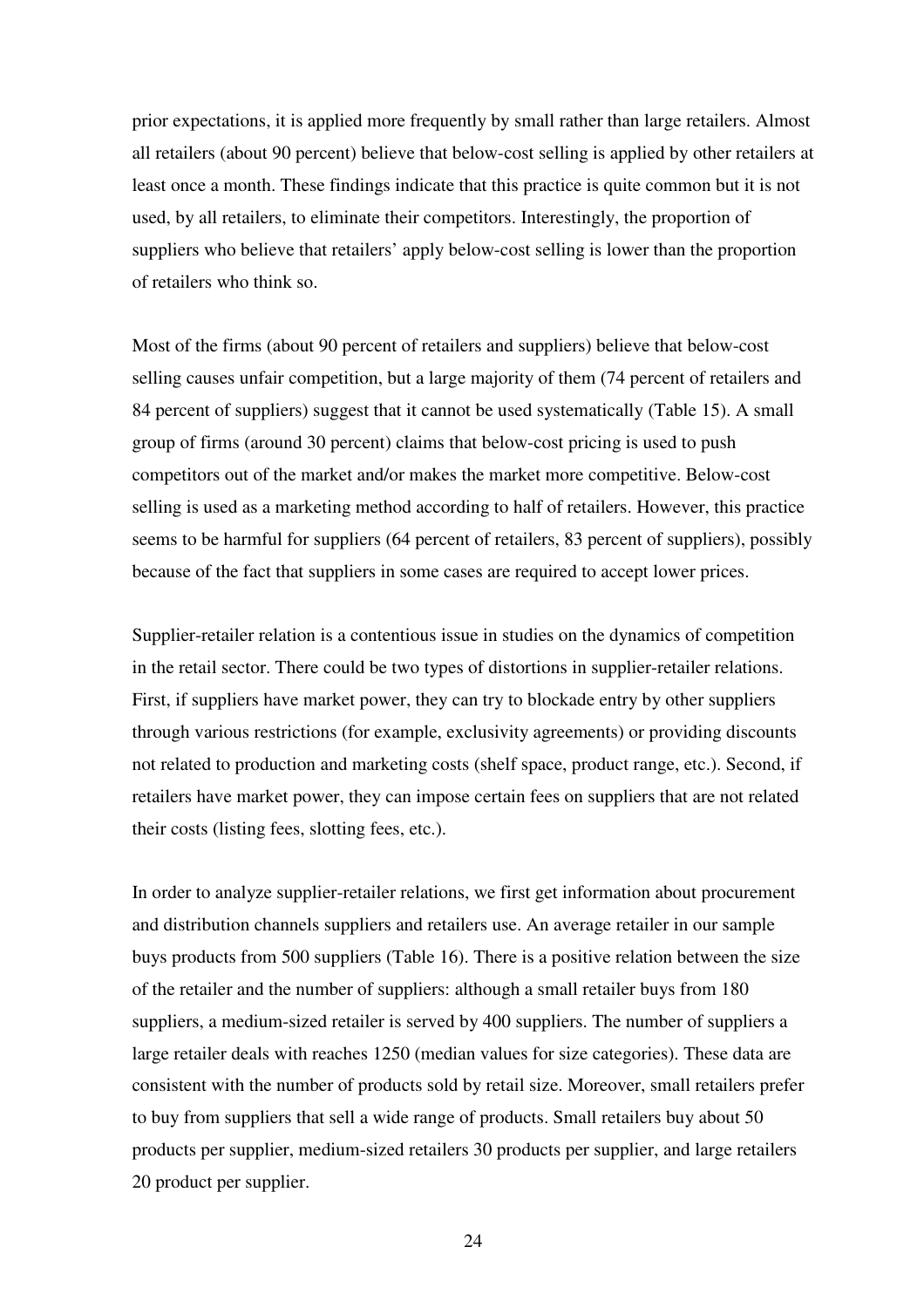Most of large retailers (60 percent) buy products directly from suppliers thanks to large quantities they purchase. However, small and medium-size retailers rely mainly on distributors (about 55 percent). A small group of retailers (only 20 percent) buy their products through wholesalers. The share of wholesalers seems to be small.<sup>31</sup>

On the supplier side, most of suppliers use distributors to supply their products. Large suppliers tend to use more suppliers than small and medium-sized suppliers do. The share of suppliers who sell their products through wholesalers is small (21 percent). The rest of suppliers (26 percent) sell their products directly to retailers.

There is a dual structure in supplier-retailer relationship. First, there is a relationship between large retailer and large/suppliers. Second is the relationship between small retailers and distributors. Large retailers can act as a counterveiling power to large suppliers that may have market power in specific FMCGs industries (Dobson *et al*., 2001). Moreover, they set supply prices at the national level, and reduce regional/locational differences in prices, as observed in price flexing (Figures 3a-3d). Small retailers may subject to restrictive vertical agreements by distributors and are likely to be open to the effects of regional factors.

Table 17 summarizes the data on supplier-retailer relations. No significant difference is found between practices of small and large retailers.<sup>32</sup> Retailers claim that suppliers share frequently to the costs of promotions, i.e., they pay for promotions (insert fee, etc.). Slotting/position fees (gondola, "palet", etc., fees that depend on shelf position) are paid less frequently. Listing fee (fee paid for listing the first time) is applied "sometimes", and shelf fee (fee paid for the duration of listing) is not common. However, all suppliers, irrespective of their size, claim that promotion, slotting and listing fees are charged frequently by retailers. It seems that charging these fees is commonly accepted as a conduct of business. These practices could make entry by new suppliers more difficult.

 $31$  Recall that our sample of retailers is much larger than the sector average.

<sup>&</sup>lt;sup>32</sup> There is only one exception. Packing of products by suppliers is observed more often among large retailers than small ones.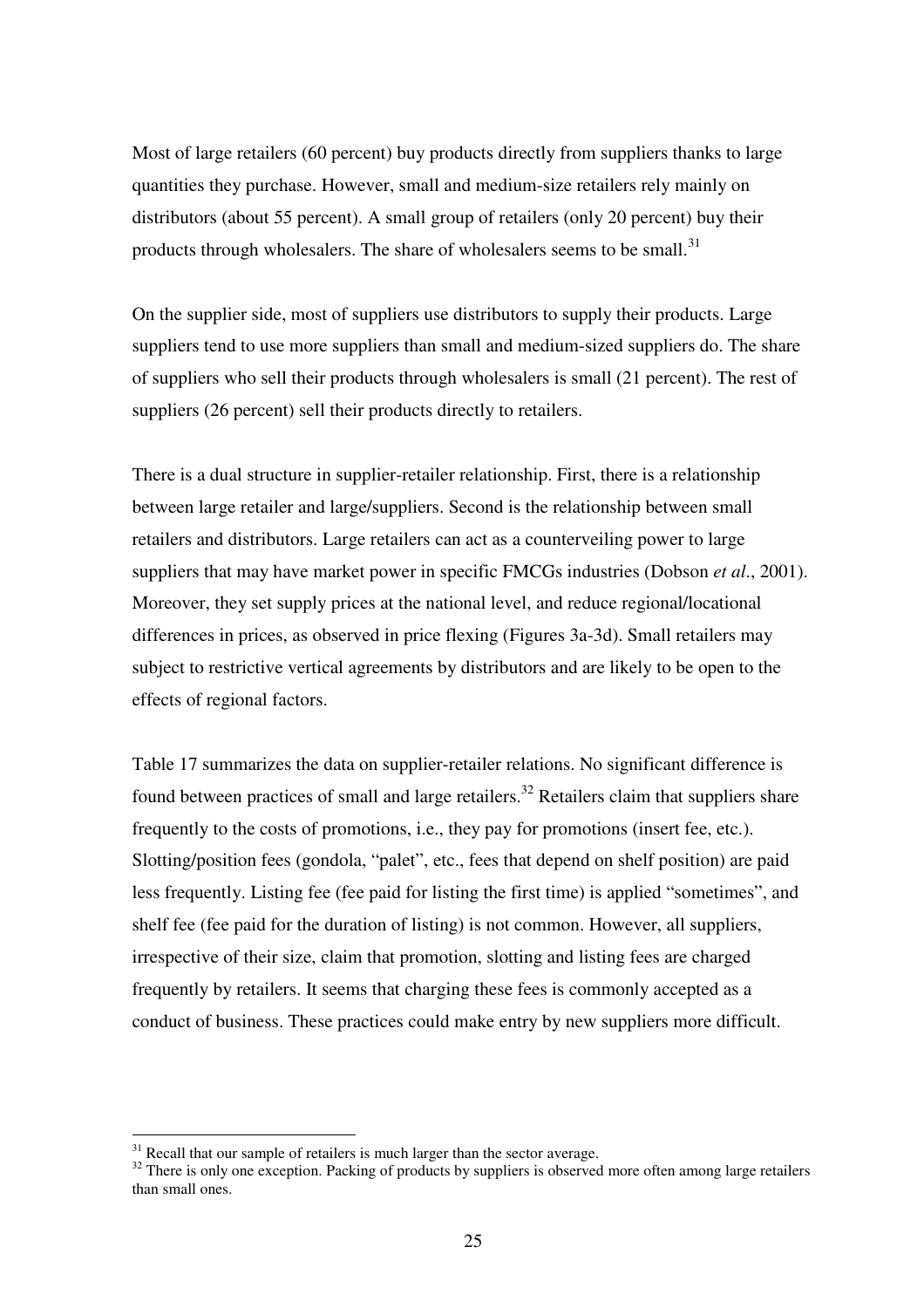In terms of supply conditions, suppliers are almost always are required to take back returned items. Moreover, large retailers frequently ask suppliers to do packing (small retailers usually do not have the power to impose such a condition), and small suppliers face with such demands by retailers more frequently than large suppliers do.

There are two potentially problematic practices that can be applied by retailers and suppliers: exclusivity restrictions on suppliers (requiring suppliers not to sell their products to other retailers), and prices fixing by suppliers. Retailers and suppliers agree that exclusivity restrictions on suppliers are imposed rarely and price fixing occurs "sometimes".

Regarding discounts provided by suppliers, the most common types are quantity-based (volume) discounts and advance payment discounts. These types of discounts are closely related to the cost of supply. As noted earlier, suppliers provide discounts to support promotions launched by retailers. Potentially anti-competitive practices, discounts based on product rage, shelf area and exclusivity restrictions (retailer required not to sell competitive suppliers' products) are observed less frequently. These restrictions, if imposed by dominant suppliers, may create entry barriers for new suppliers.

In order to check the extent of price discrimination by suppliers (through, for example, abovementioned discounts), we asked retailers if they pay the same price as other retailers do. A majority of retailers (68 percent) claimed that there is no difference in prices, 23 percent pay lower prices, and only 9 percent pay higher prices. When asked about what they could do if they discover that a supplier sold the same product to other retailers at a lower price, half of retailers stated that they can charge retrospective discounts (to match the price differential) to the supplier.

There are 10 retailers (4 medium-sized and 6 large) in our sample that are a member of a business group that also owns supplier firms. When asked about the relations with suppliers in the same group, 6 retailers (4 of them are medium-sized) said that they provide preferential access to shelf space for their sister suppliers, and 5 (4 medium-sized) of them get lower prices and/or better payment conditions. Among the sample of suppliers, 4 (2 medium-sized) have sister retailers. 3 (2 medium-sized) suppliers stated that they get preferential access to shelf space in sister retailers, and they offer lower prices and/or better

26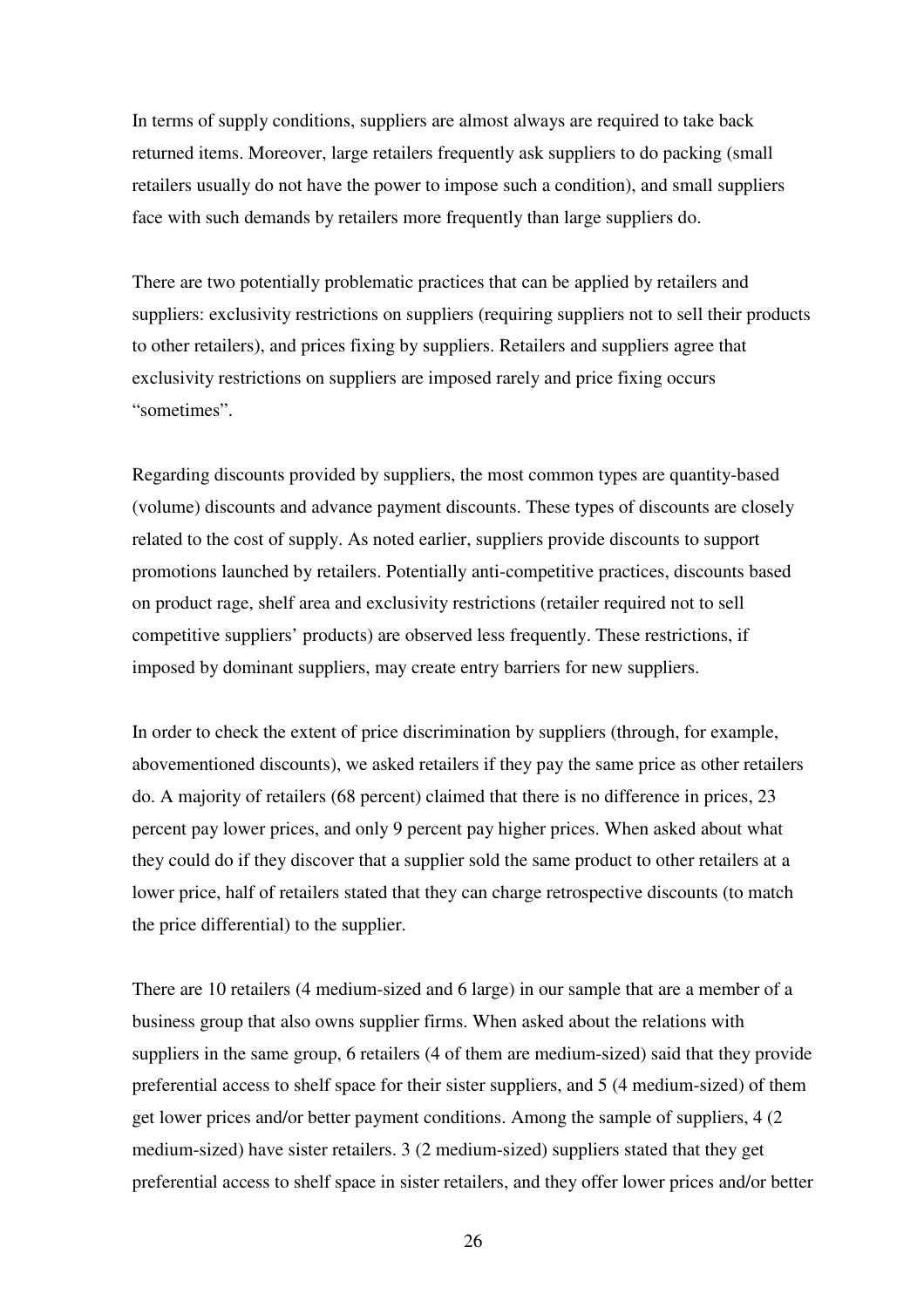payment conditions. Although the number of vertically related retailers/suppliers is small, these findings suggest that retailers (and suppliers) tend to favor their sister companies. This practice could be a concern for competition policy if any one of the vertically-related companies has a dominant position in the market. However, in our sample, it seems that medium-sized companies, not the large ones, have a stronger tendency to establish preferential relations with their sister companies.<sup>33</sup> In other words, the relations between vertically-related suppliers and retailers is not, at least for time being, likely to distort competitive conditions in the retail sector.

Private label products have an increasing market share and changed the competitive conditions in the market (for competitive effects of private label products, see Cotterill, Putsis Jr. and Dhar, 2000; Morton and Zettelmeyer, 2004; Sayman and Raju, 2004; Steiner, 2004). The share of private label products in total sales is quite high (the arithmetic average across all product categories is around 30 percent). Cleaning products, packed food products, milk products and paper products have higher private label shares. Large retailers have somewhat higher private label sales in these categories. Moreover, retailers, especially large ones, expect that the share of private label products will continue to increase in the next three years in all product categories.

It seems that a large number of suppliers are involved in private label production. Almost all firms producing cleaning products produce private label products for retailers, whereas the proportion of suppliers that produce private label products is about 40-50 percent in food and beverages categories. The share of private label products in total turnover is around 16 percent: it is quite high in the case of cleaning products (43 percent), and low in food products (6 percent). Private label products have a higher share in total turnover of small firms (33 percent). They contribute to 10 percent of turnover of medium-sized retailers and only 3 percent of turnover of large retailers. Large suppliers that market their products under national, well-known brand names are involved in private label production in small quantities.

<sup>&</sup>lt;sup>33</sup> A sales manager of a large retailer that belongs to a business group claimed in the interview that they do not have special arrangements with their sister supplier companies because they operate independently as profit centers within the group.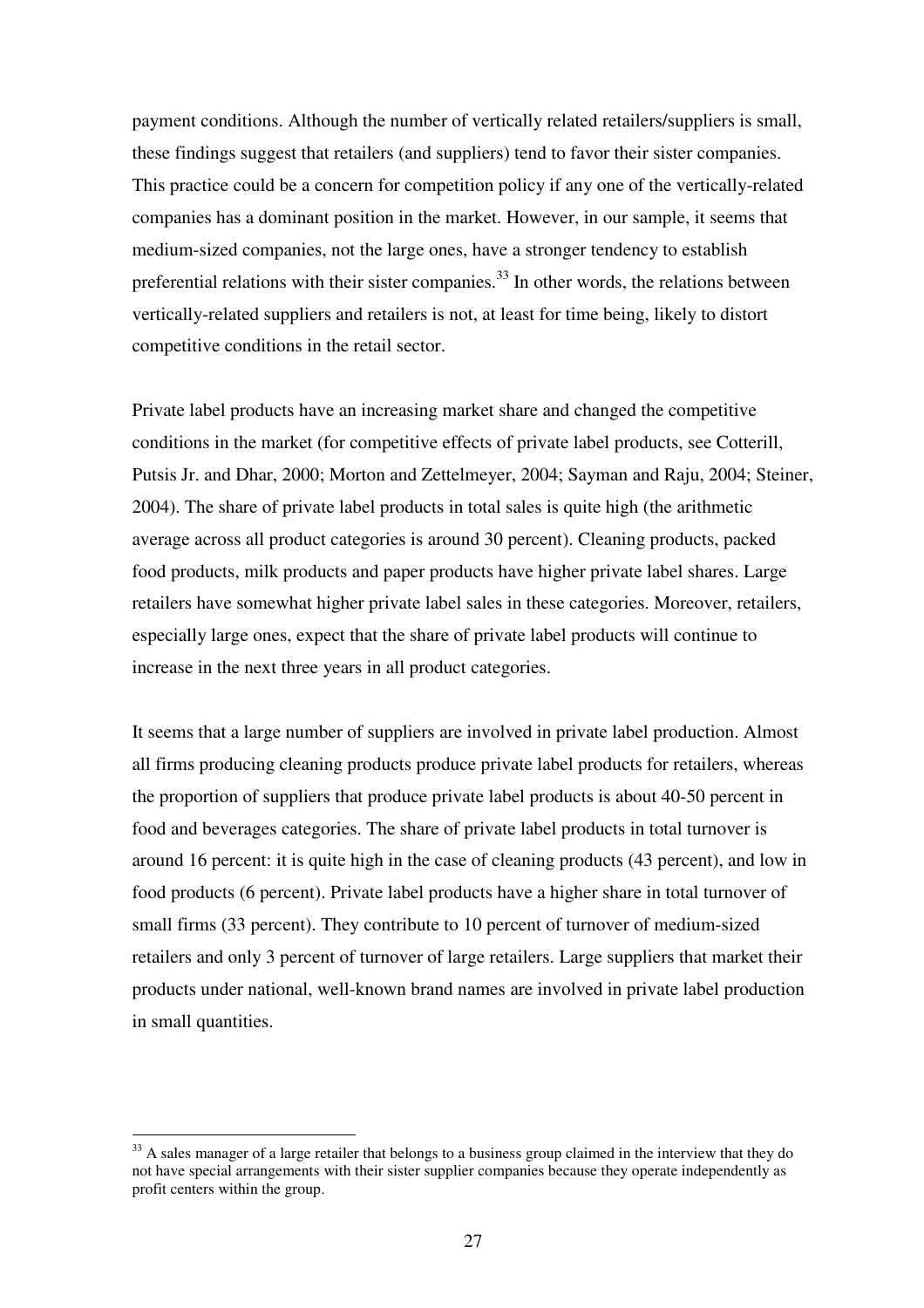Retailers and suppliers believe that private label products are of inferior quality (Table 18). Partly because of this reason, production cost is thought to be lower. A majority of retailers and suppliers agree that these products are cheaper than national brands. There are more suppliers who believe that private label products are relatively cheaper than those who believe that their production cost is lower. Thus, there seems to be a reputation premium on national brands.

## 5. The future

The organized retail market (local supermarkets and chain stores) have grown rapidly at the expense of traditional retail formats (grocery shops and open bazaar). Of course, organized retailers face with certain problems in developing their businesses. They claim that (high) tax rates restrict their growth (Table 19). This is the most important obstacle cited by small and medium-sized retailers. In addition to taxes, land/store availability and competition from informal firms are also important barriers for further growth of the organized retail sector. It seems that urban areas develop without a proper implementation of well-designed city planning in Turkey. This has the most adverse effect on retailing sector. Since it is rather difficult to find an estate suitable for a large-scale store in city centers, the rents and prices for suitable places/areas in city centers may reach prohibitive levels. In order to overcome this problem, the large-scale retailers prefer to acquire supermarkets located in central areas. The lack of suitable locations acts as a significant entry barriers for supermarkets and large chains, and prevents their rapid diffusion.

Small and medium-sized retailers consider competition from large chain stores as a noteworthy obstacle. Regulations, macroeconomic uncertainty, costs of financing financial and transportation facilities are only partially important. Interestingly, consumer demand is among the least important factor that inhibits retailers' growth. This is a striking finding because the SIS survey on capacity utilization finds consistently that the most important reason for underutilization of production capacity in manufacturing industries in Turkey is the lack of (domestic) demand.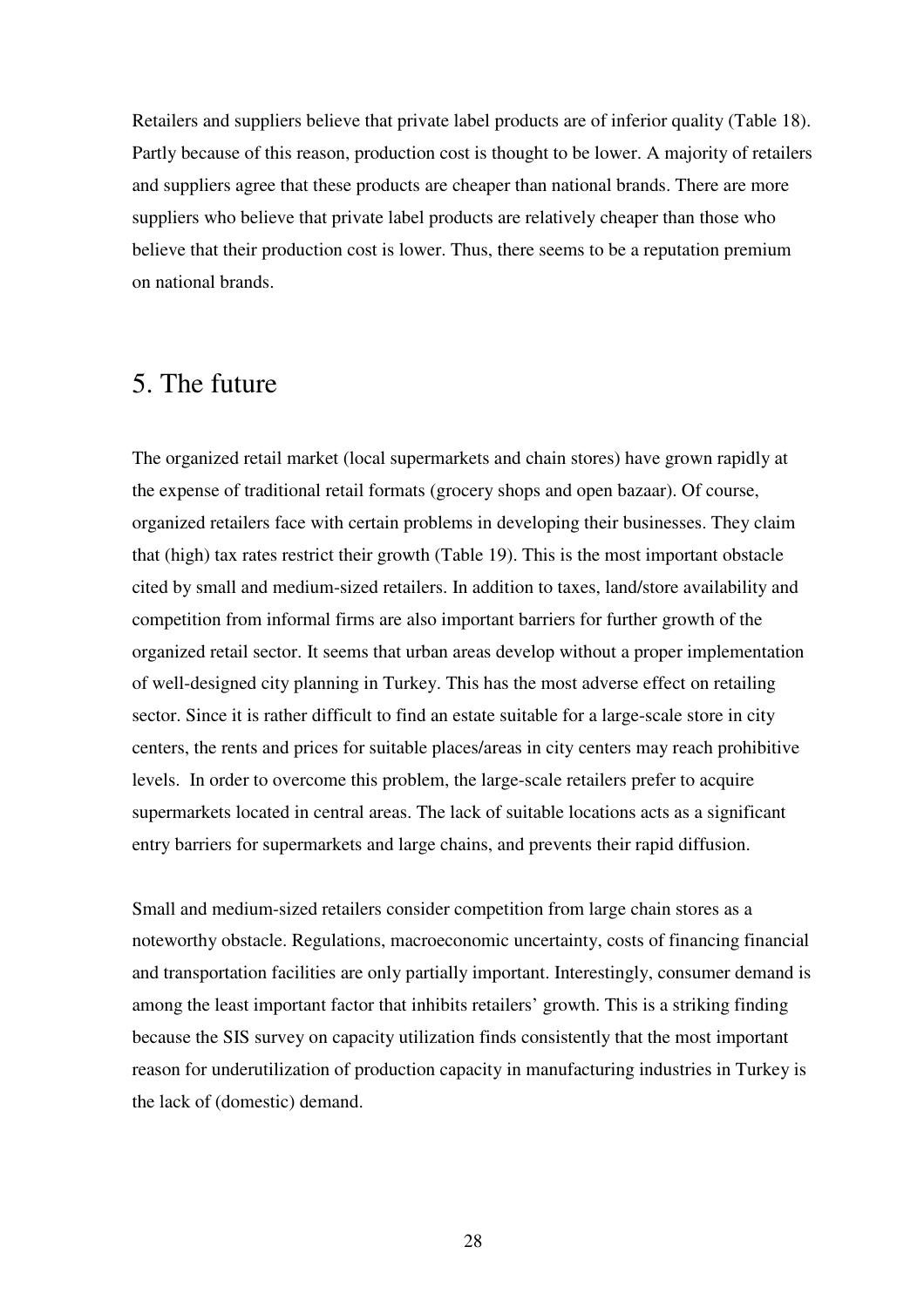Retail characteristics that determine competitiveness provide the clue to understand which retail formats are likely to grow in the future. All retailers, large and small, said that the most important determinant of competitiveness in the retail sector is stores' location (Table 20). It is followed by quality-related aspects (product quality, product range/ diversity, and retailer's brand/reputation), and prices (promotions, proximity to consumers, and prices). Other services offered by the retail (parking, packing, store's appearance and loyalty cards) are slightly less important than quality and prices. Product brand is also among the partially important factors. Given those factors, retailers (and suppliers as well) believe that hypermarkets, supermarkets and discounters will increase their market shares in the next decade. Some suppliers (20 percent of all suppliers) predict that cash & carry and gas station markets will also increase their markets shares. There is almost no firm that believes that grocery shops, open bazaars and specialized markets (butchers, green groceries, etc.) will be able to increase their market shares. Consistent with these predictions, all large retailers who responded to the survey plan to open new stores in the next three years. There are three out of 17 medium-sized and 4 out of 14 small retailers that do not envisage any increase in the number of stores. No retailer predicts any contraction in the number of stores it currently operates. One small retailer stated that it plans to exit from the market in the next three years.

Almost all retailers and suppliers (about 90 percent of firms) expect that foreign retailers' market share will increase in the next decade (Table 21). The proportion of small retailers that expect an increase in foreign presence is a little lower (75 percent). Those firms that predict foreign entry in the retail market believe that, as a result of foreign entry, retail prices will decline somewhat, and product quality and diversity will increase to a large extent. Retailers, especially small ones, are skeptical on the impact of foreign entry on domestic suppliers' production, but suppliers, especially small ones, are hopeful that domestic suppliers' production may increase as a result of foreign entry.

As noted in the second section of this study, there is no specific law regulating the retail market in Turkey. A draft law prepared last year initiated an intense debate on a number of issues. It is obvious that almost all retailers and suppliers are in favor of having a law regulating the retail market (Table 22). Majority of retailers (67 percent) and almost all suppliers (90 percent) support the idea that the law should impose restrictions on belowcost sales. The stance of suppliers on this issue is consistent with their opinion that below-

29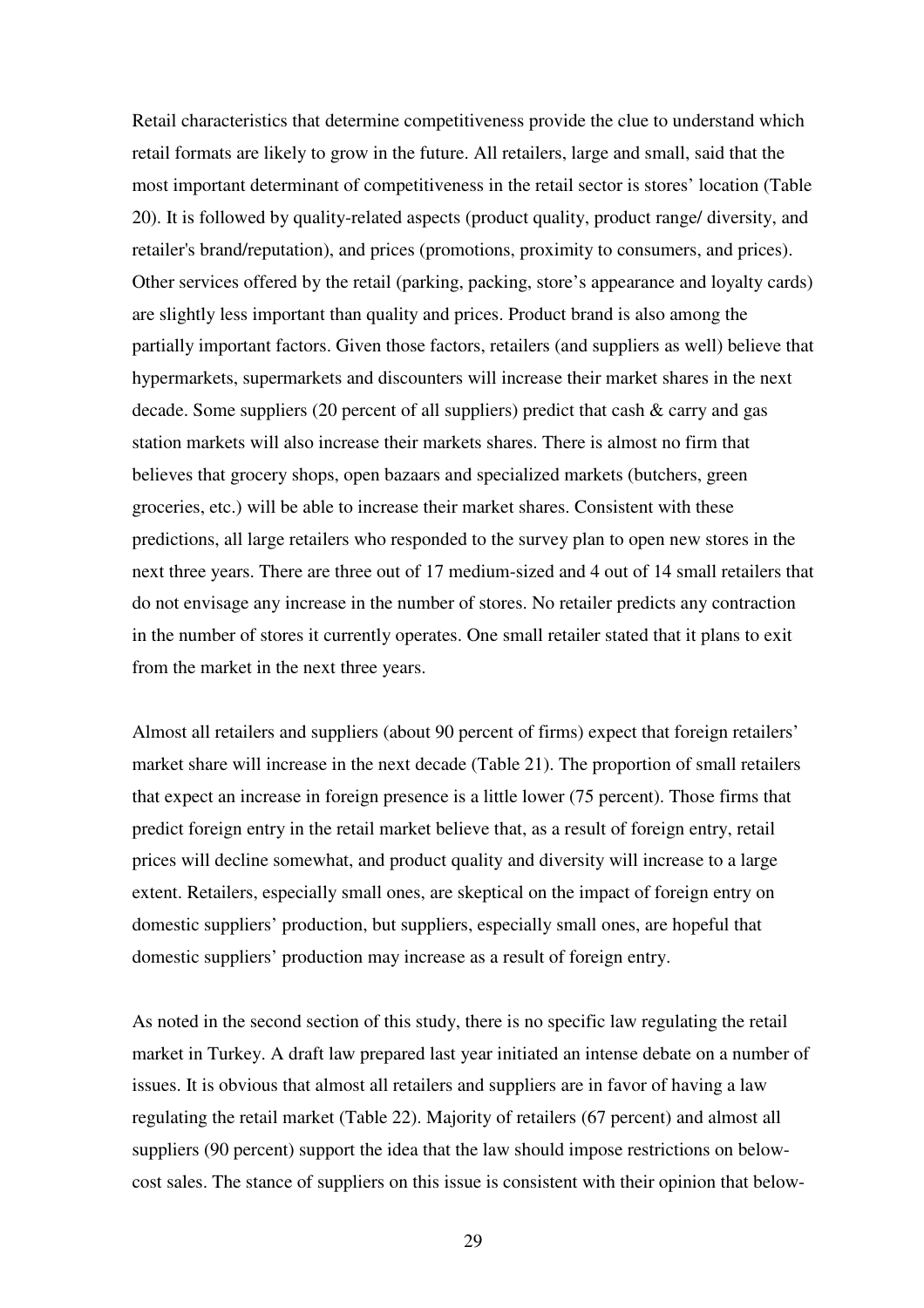cost sales are harmful for suppliers. Suppliers are also strongly in favor of restrictions on payment conditions and exclusivity agreements whereas small and medium-sized retailers are indifferent and large retailers are weakly against these restrictions. While retailers, especially large ones, are against restrictions on promotions, suppliers are somewhat in favor of these restrictions, too. Overall, suppliers seem to be worried that retailers could pass on the costs of fierce competition in the market on their shoulders.

The issue of imposing restrictions on private label sales by retailers (such as 20 percent ceiling) is a contested area where suppliers and retailers, and small and large firms disagree each other. Large retailers who can capitalize on the reputation they establish in the market by selling more private label products are against restrictions on private label sales, whereas medium-sized and large suppliers, who consider private label as a threat to their national brands, are in favor of these restrictions. Small and medium-sized retailers, who may not benefit much from private label products, are somewhat in favor of restrictions, and small suppliers, whose position may not differ under private label production, are indifferent. Private label products seem to be a tool that may shift the benefits of brand name advantages in favor of large retailers.

## 6. Issues for competition policy

The conduct of firms in the retail and supplier sectors has received considerable attention due to its direct impact on consumers. There have been 23 complaints on retailers made to the Competition Authority in the period 1998-2003. Most of these complaints are about below-cost selling and discriminatory practices.

The common feature of below-cost selling complaints is the claim that hypermarkets sell their products at excessively low prices that may force small retailers to exit from the market. According to the Competition Law, below-cost selling or excessively low prices can be deemed as the violation of the law only if the undertaking concerned has a dominant position in the relevant market. The law defines dominant position as "any position enjoyed in a certain market by one or more enterprises by virtue of which, those enterprises have the power to act independently of their competitors and purchasers in determining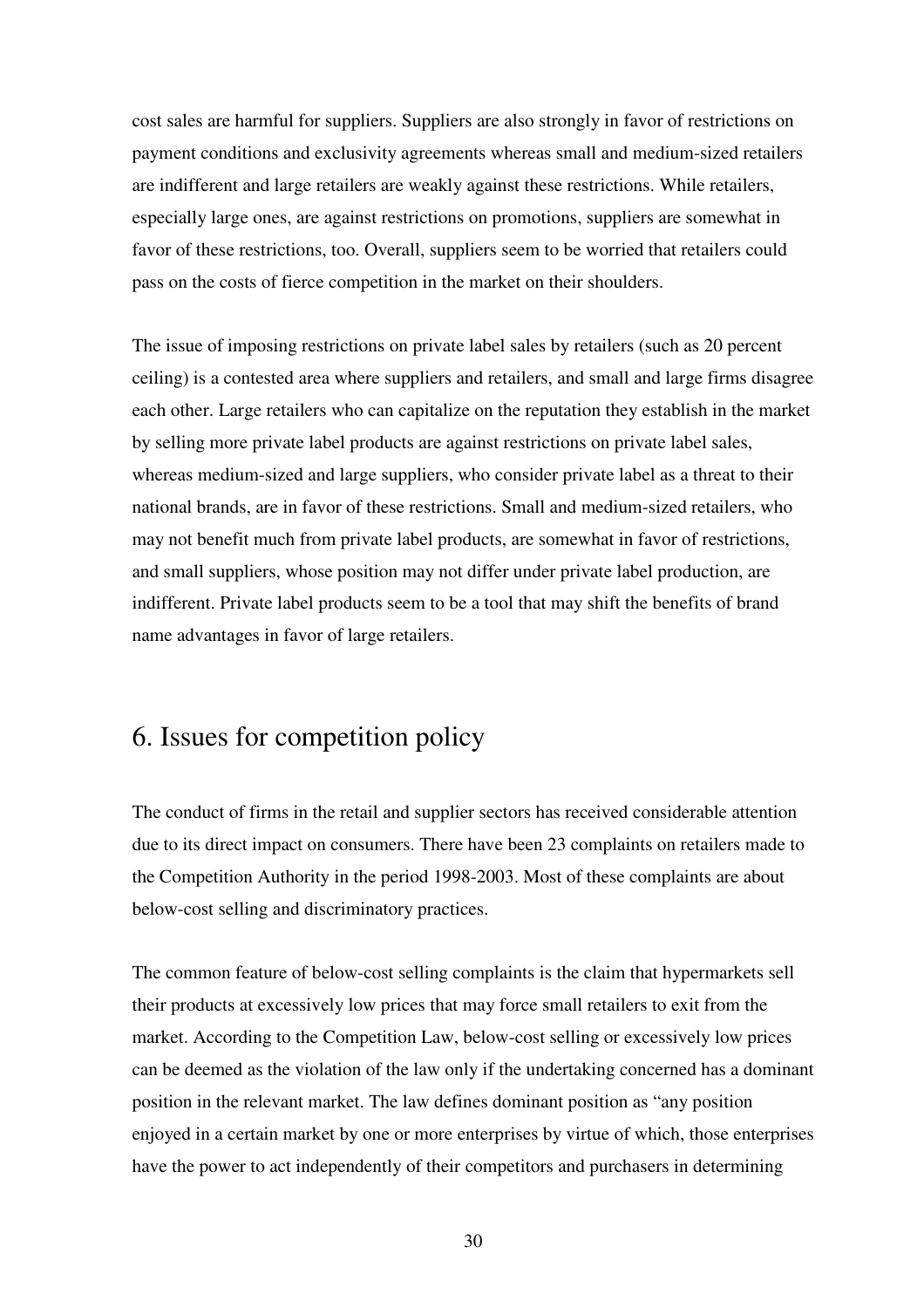economic parameters such as the amount of production or distribution, price and supply". The Competition Board rejected all complaints about below-cost selling as out of scope by arguing that the dominant position of any hypermarket in the relevant market is unlikely because of low concentration ratios in the market, low entry barriers and dynamic market conditions.

Other main complaints brought before the Competition Board are concerned with discriminatory practices done by suppliers against small retailers in favor of large retailers. Complaints were generally brought by small retailers or the Chamber of Small Grocery Shops (Bakkallar Federasyonu Odası ). They claimed that suppliers sell their products under more favorable conditions to large retailers. The Competition Board deemed almost all these complaints as out of scope because it decided that small retailers and large retailers are not in equivalent position because of differences in their sizes, volumes of purchased products, product diversity, etc.

There are two cases of infringement of the Competition Law. The Competition Board decided in the case brought by the Istanbul Food Wholesale Traders Association (IGTOD) that a number of large food suppliers (Benckiser, Sezginler, Ülker, Besler, Eczacıbaşı Procter & Gamble, Marsa Kraft Jacobs Suchard, Unilever, and LeverElida) violated the law by imposing sales restrictions on their distributors. Likewise, another food supplier (Frito-Lay) was found to be abusing its market power by imposing exclusivity restrictions on retailers. 34

There have been five merger cases in retail trade brought before the Competition Board since 1998. In the first case, Metro and Migros joint venture (1998), the Board granted a conditional permission, but the venture was not established later on. In all other cases, Doğuş Holding-Tansaş (1999), Carrefour-Continent (2000), Tesco-Kipa (2003), and Carrefour-Gima/Endi (2005) the Board permitted mergers unconditionally.

<sup>&</sup>lt;sup>34</sup> Frito-Lay was the dominant firm in the salty-snack market in Turkey (two largest firms controlled about 98 percent of the market). It was found that, Frito-Lay tried to establish an exclusive sales network at the final sales points, especially in traditional retailers, in the period 1998-2003. The sales agreements explicitly stated that the retailer could not sell any other brands. Frito-Lay applied also special promotions (awards, gifts, discounts, bonuses, etc.) aimed at achieving exclusivity. Since Frito-Lay's sales personnel visited retailers once or twice a week, it was able to enforce the exclusivity agreements. After the investigation, the Competition Board decided to withdraw the exemption for the non-competition (exclusivity) clause in vertical agreements done between Frito-Lay and the retailers (final sale points), because it did not bring out any economic benefit or efficiency gains, and acted as an barrier to entry.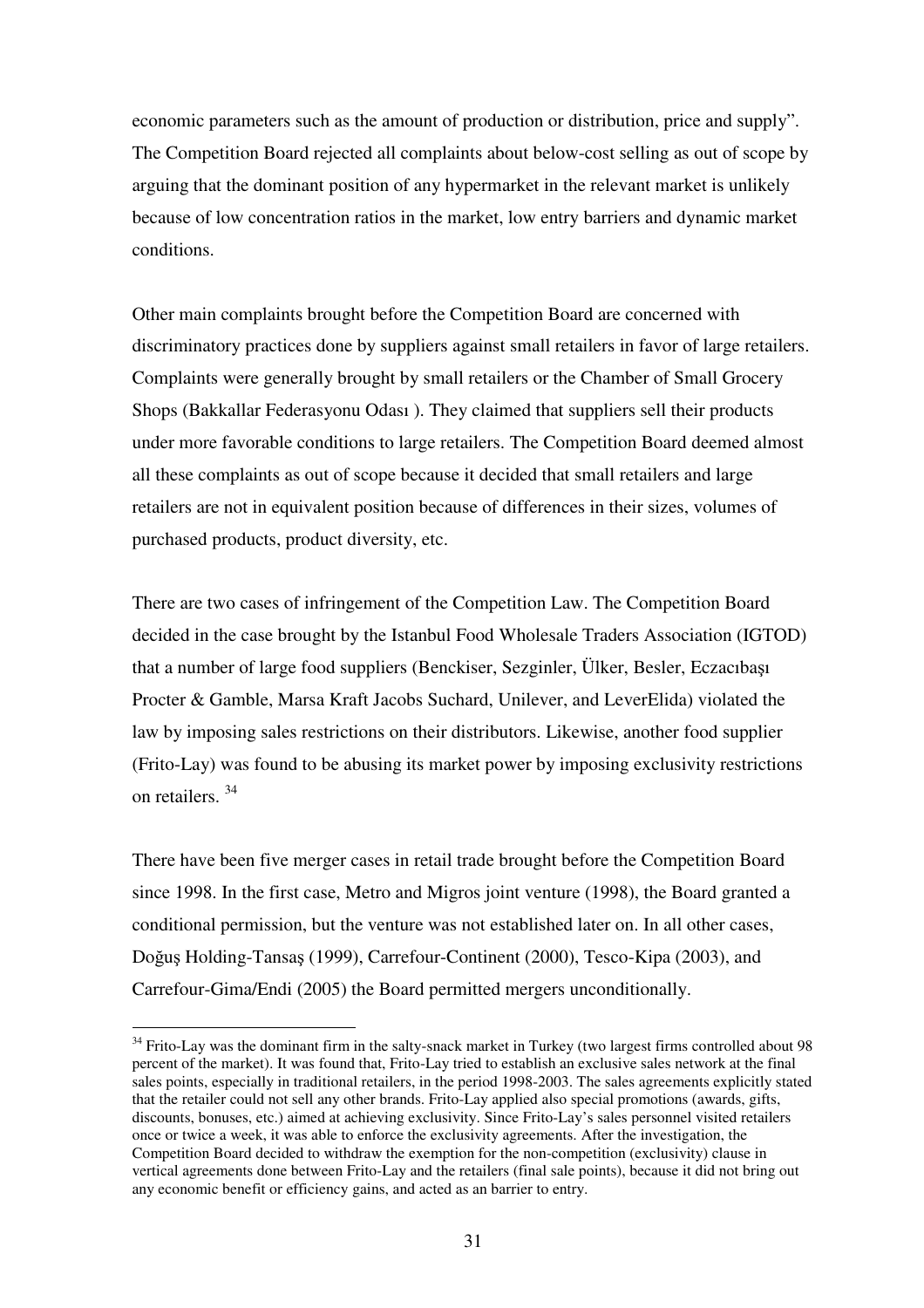As noted earlier, there is no special legislation regarding the establishment of large retailers in Turkey. There have been several attempts to introduce a law for this purpose, and three draft laws were brought before the Competition Board in recent years. Although there were some differences between these laws, the common aim was to help small retailers (groceries, green groceries, etc.) by forcing large stores to be located "outside" the city.

The first draft law prepared in 2001 aimed at regulating the establishment of stores having a sales area greater than 250  $m^2$  subject to the permission obtained from a Board composed of the Municipality, Chamber of Commerce, Competition Board and consumer associations. The Board would give its decision by considering the location (its distance to the city centre), demand and supply conditions in the city concerned, and the competitiveness of small retailers. The same procedure would apply to the stores that are larger than  $1000 \text{ m}^2$  that would be located 5 km away from the city centre.

The second draft law was prepared by Ministry of Trade and Industry in 2003. The difference between the first and second laws was the fact the latter one did not envisage any special Board. It assigned the authority to the governor or the Ministry of Industry and Trade according to size of large stores. It also included provisions that prohibited certain forms of conduct (predatory pricing tactics, etc.) that could be addressed indirectly under the Competition Act.

The last draft law was put on the agenda in 2004. Those above-mentioned prohibitions were excluded from draft law after the Competition Board's objections. Although there are some improvements in the new draft law, the Competition Board opposed to two issues concerning restriction of private label sales by large stores (the draft law envisaged 20 percent limit for private label sales) and limitations on low-price sales promotions. The Competition Board states that these restrictions harm consumers (by preventing price competition) and small and medium-sized manufactures (who can gain competitive advantage by producing private label products for large retailers). It seems that the law is not agenda of the government, and is not likely to be enacted in recent future.

Although most of the retailers and suppliers who participated in our survey stated that they welcome a law on regulating the retail market, restrictions on different forms of

32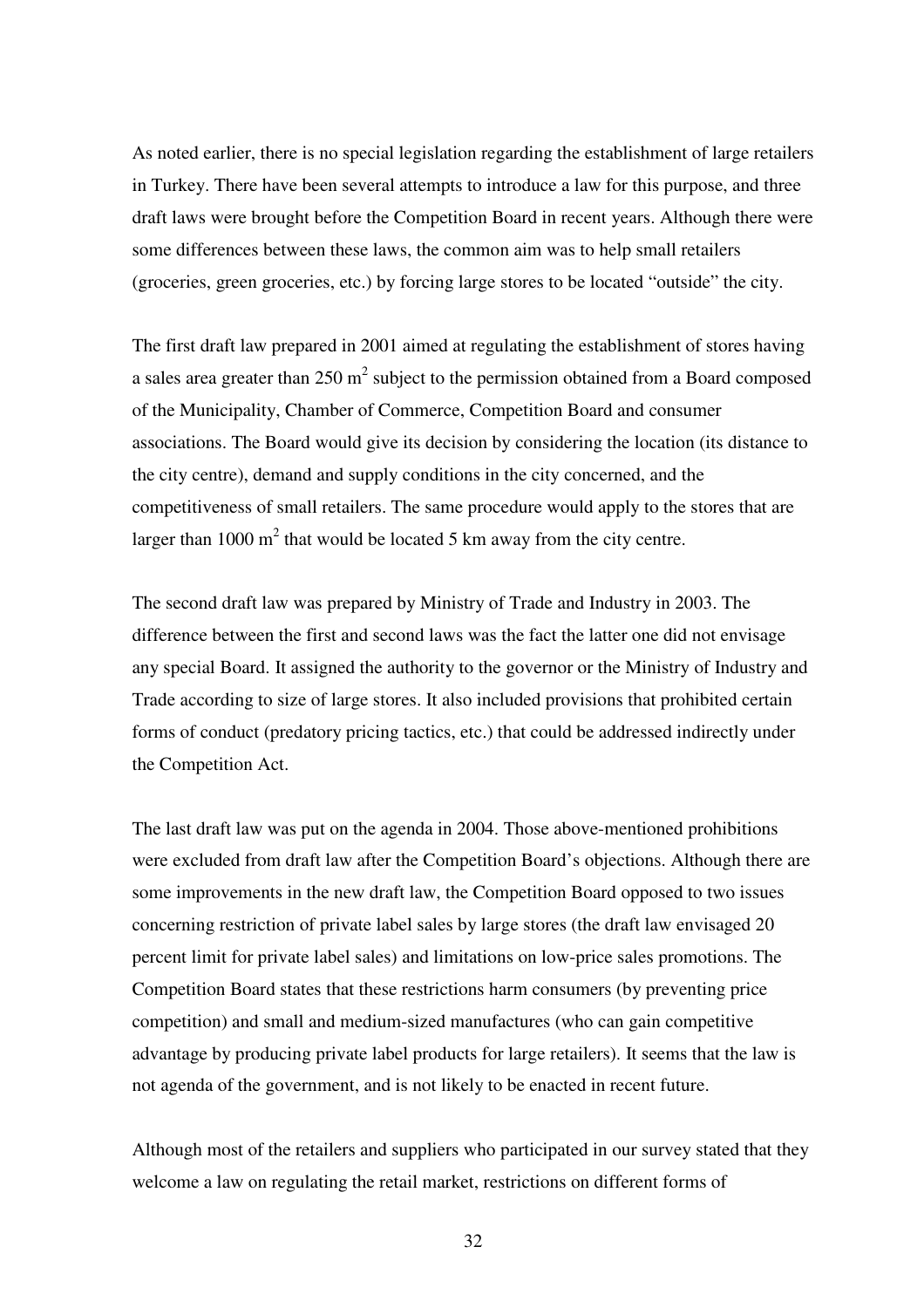competitive practices and on the location of large stores need to be tackled with care. Since the competition law provides sufficient safeguards against any anti-competitive behavior, there may not be any need to introduce additional general restrictions. The idea of protecting small retailers by imposing a ban on the establishment of new large stores around the city center is also questionable because it basically helps the incumbent large retailers. The issue of land provision for large stores and shopping centers can be better dealt within the context of urban planning.

## 7. Conclusions

Major findings of our analysis can be summarized as follows:

- \* The retail market in Turkey is competitive. There are no legal restrictions on entry, and no discrimination against foreign companies.
- ◆ Prices across retail formats differ substantially for a market operating on a very thin profit margin. However, these differences are likely to stem from cost differences.
- There are some practices applied by retail companies that are potentially anticompetitive (price flexing, listing fees, slotting fees, etc.). However, these practices do not distort competition in the retail market seriously, because these companies seem to lack a significant degree of market power. There are some practices applied by supplier companies that are potentially anti-competitive (discounts based on exclusivity agreements, shelf area, product range, etc.). These practices could distort competition because of high level of concentration in certain markets. These markets need to be scrutinized closely by the Competition Authority to guarantee further development of the retail market.
- \* Supermarkets, chains stores and foreign firms are likely to increase their market shares in the future. Any single retailer may not seem to establish a dominant position in the national market. However, the relevant markets in the retail sector should be defined locally rather than nationally. It is possible that some retailers may establish a dominant position in certain local markets, especially following a merger activity and/or exits.<sup>35</sup>

<sup>&</sup>lt;sup>35</sup> After the first draft of this study was written, Carrefour announced on May 3, 2005, that they reached an agreement with Fiba Holding to acquire Gima and Endi for USD 132 million and it would become Turkey's biggest food retailer after the acquisition. (The merger was later approved by the Competition Board on June 17.) Koç Holding reacted to this announcement by stating that they had reached an agreement with Fiba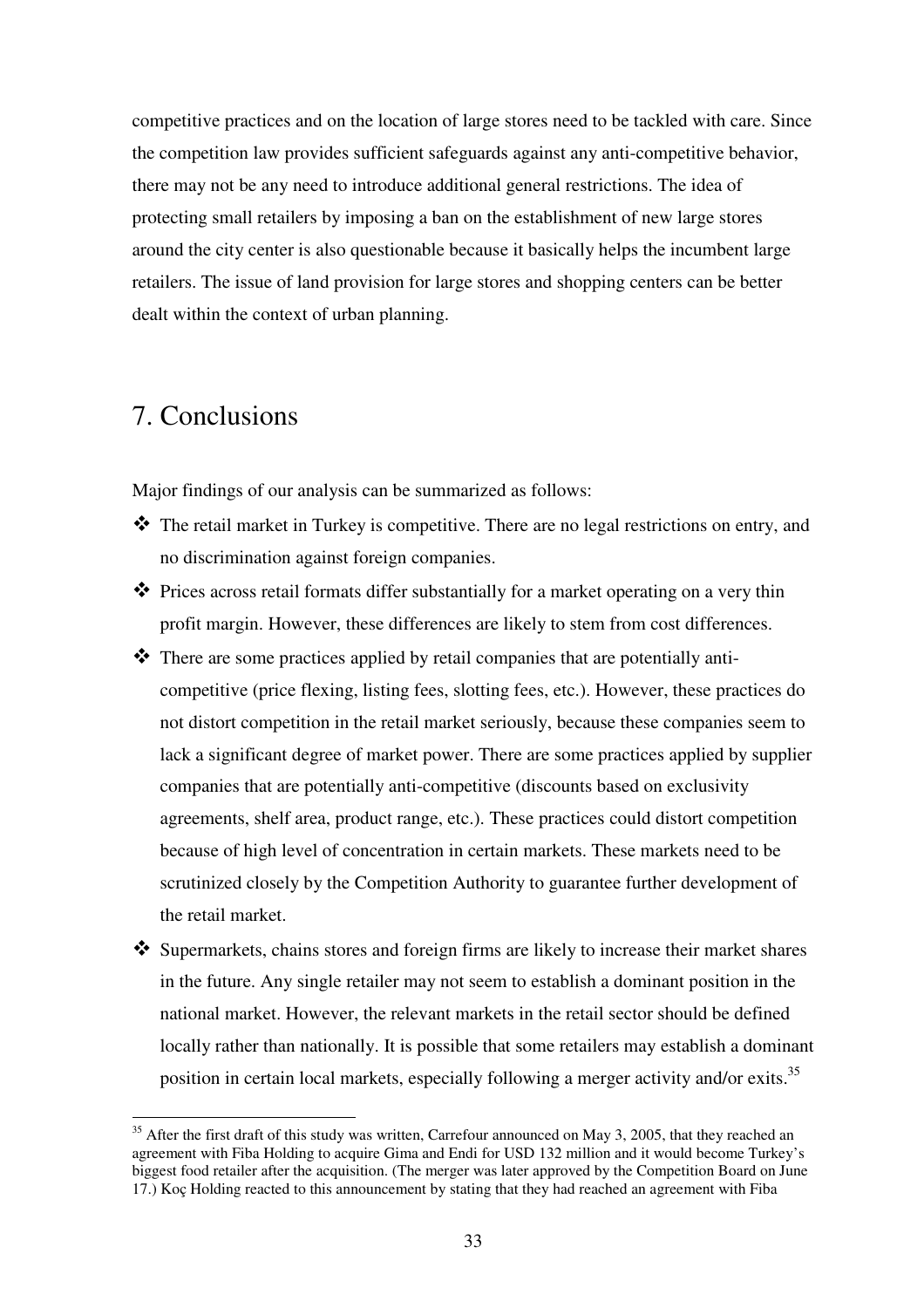- The share of private label products is likely to increase in the future. The increase in the share of private label is likely to lead to a more competitive retail market.
- \* These trends may have a slightly positive impact on retail prices, especially if discount stores continue to increase their market shares.
- $\hat{\mathbf{\cdot}}$  These trends are likely to have a positive impact on product diversity and the quality of products/services offered by retail stores.
- Employment impact of these trends could be negative because turnover/employee ratio is three times higher in chain stores than in traditional retailers. However, modern retail formats can generate new jobs if they provide additional services for their customers.
- The transformation of the retail market is likely to have a long-lasting impact on wholesale trade and the distribution of FMCGs as well. Traditional wholesalers are the most likely losers, because large retailers tend to buy directly from suppliers. Logistics companies that provide a wide range of complementary services will play an increasingly more important role in the distribution of FMCGs.

## References

- AC Nielsen (2004), *Shopping Trends 2004*, Unpublished report, Istanbul: AC Nielsen.
- Boylaud, Olivier (2000), *Regulatory Reform in Road Freight and Retail Distribution*, Economics Department Working Papers No. 255, Paris: OECD.
- Boylaud, Olivier and Giuseppe Nicoletti (2001), "Regulatory Reform in Retail Distribution", *OECD Economic Studies* (32): 254-273.
- Competition Commission (2000), *Supermarkets: A Report on the Supply of Groceries from Multiple Stores in the United Kingdom,* 3 volumes, presented to Parliament by the Secretary of State for Trade and Industry (www.Competition-Commission.org.uk).
- Cotterill, Ronald W., William P. Putsis Jr. and Ravi Dhar (2000), "Assessing the Competitive Interaction between Private Labels and National Brands", *Journal of Business* (73): 109-137.
- Dobson Consulting (1999), *Buyer Power and its Impact on Competition in the Food Retail Distribution Sector of the European Union*, Report prepared for the European Commission DG IV.

Holding on all matters including the price in their acquisition deal for Gima and Endi, but Fiba Holding moved ahead with Carrefour instead without any prior notice. As a result, Koc Holding broke away with Sabanci Holding in their planned joint bid for the privatization of Turk Telecom. A few months later, it was announced on August 22 that Migros of Koç Holding agreed to buy 70.77 percent stake in organised retailer Tansas for USD 387.million from Doğuş Group. Koç Holding declared that they would preserve the brands Migros and Tansa. After the acquisition, Migros will again be the largest FMCG retailer in Turkey.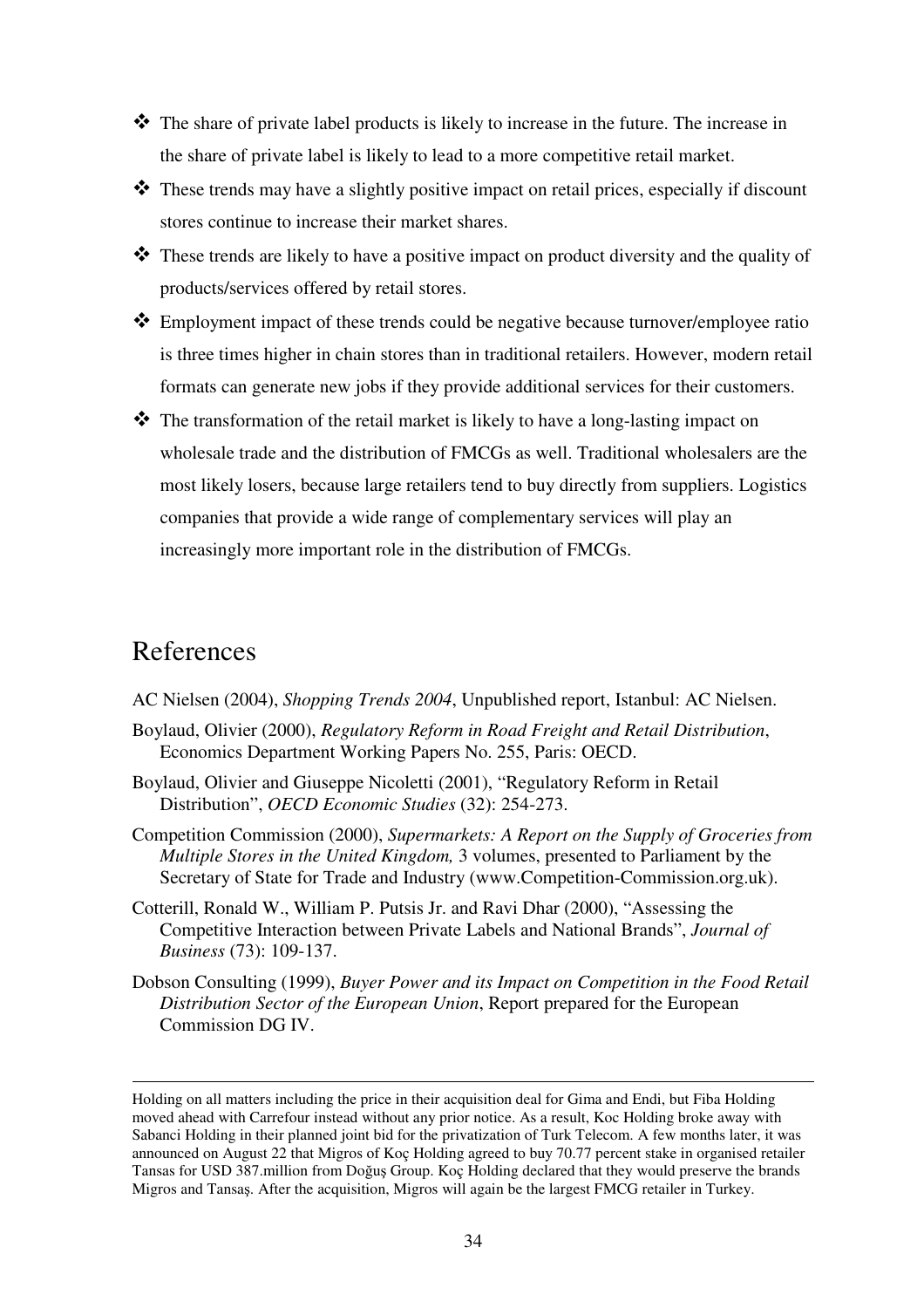- Dobson, Paul W., Roger Clarke, Stephen Davies and Michael Waterson (2001), "Buyer Power and its Impact on Competition in the Food Retail Distribution Sector of the European Union", *Journal of Industry, Competition and Industry* (1): 247-281.
- McKinsey Global Institute (2003), *Türkiye: Verimlilik ve Büyüme Atılımının* Gerçekleştirilmesi, Istanbul: McKinsey Company (www.mckinsey.com/knowledge/cgi).
- Mazzarotto, Nicola (2001), *Competition Policy towards Retailers: Size, Seller Market Power and Buyer Power*, Centre for Competition and Regulation (CCR) Working Paper No: 01-4, University of East Anglia.
- Morton, Fiona Scott and Florian Zettelmeyer (2004), "The Strategic Positioning of Store Brands in Retailer-Manufacturer Negotiations", *Review of Industrial Organization* (24): 161-194.
- Özcan, Gül Berna (2000), "The Transformation of Turkish Retailing: Survival Strategies of Small and Medium-sized Retailers", *Journal of Southern Europe and the Balkans* (2): 105-120.
- Özcan, Gül Berna (2001), "Pattern of Vertical and Horizontal Integration in Turkish Retailing", *European Regional Digest* (32): 35-41.
- Sayman, Serdar and Jagmohan S. Raju (2004), "Investigating the Cross-Category Effects of Store Brands", *Review of Industrial Organization* (24): 129-141.
- Steiner, Robert L. (2004), "The Nature and Benefits of National Bran/Private Label Competition", *Review of Industrial Organization* (24): 105-127.
- Togan, S. and Taymaz, E. (2005), *Turkey: Trade Issues*, unpublished paper.
- Tokatli, Nebahat (1999), "A Comparative Report on the Profiles of Retailing in the Emerging Markets of Europe: Turkey, Poland, Hungary, Portugal, and Greece", *Journal of Euromarketing* (8): 75-105.
- Tokatlı, Nebahat and Yonca Boyacı (1997), "Internalization of Retailing in Turkey", *New Perspective on Turkey* (17): 97-128.
- Tokatlı, Nebahat and Gül Berna Özcan (1998), "The State and the Corporate Private Sector in the Recent Restructuring of Turkish Retailing", *New Perspectives on Turkey* (18): 79-111.
- Tokatli, Nebahat and Yonca Boyaci Eldener (2002), "Globalization and the Changing Political Economy of Distribution Channels in Turkey", *Environment and Planning A* (34): 217-238.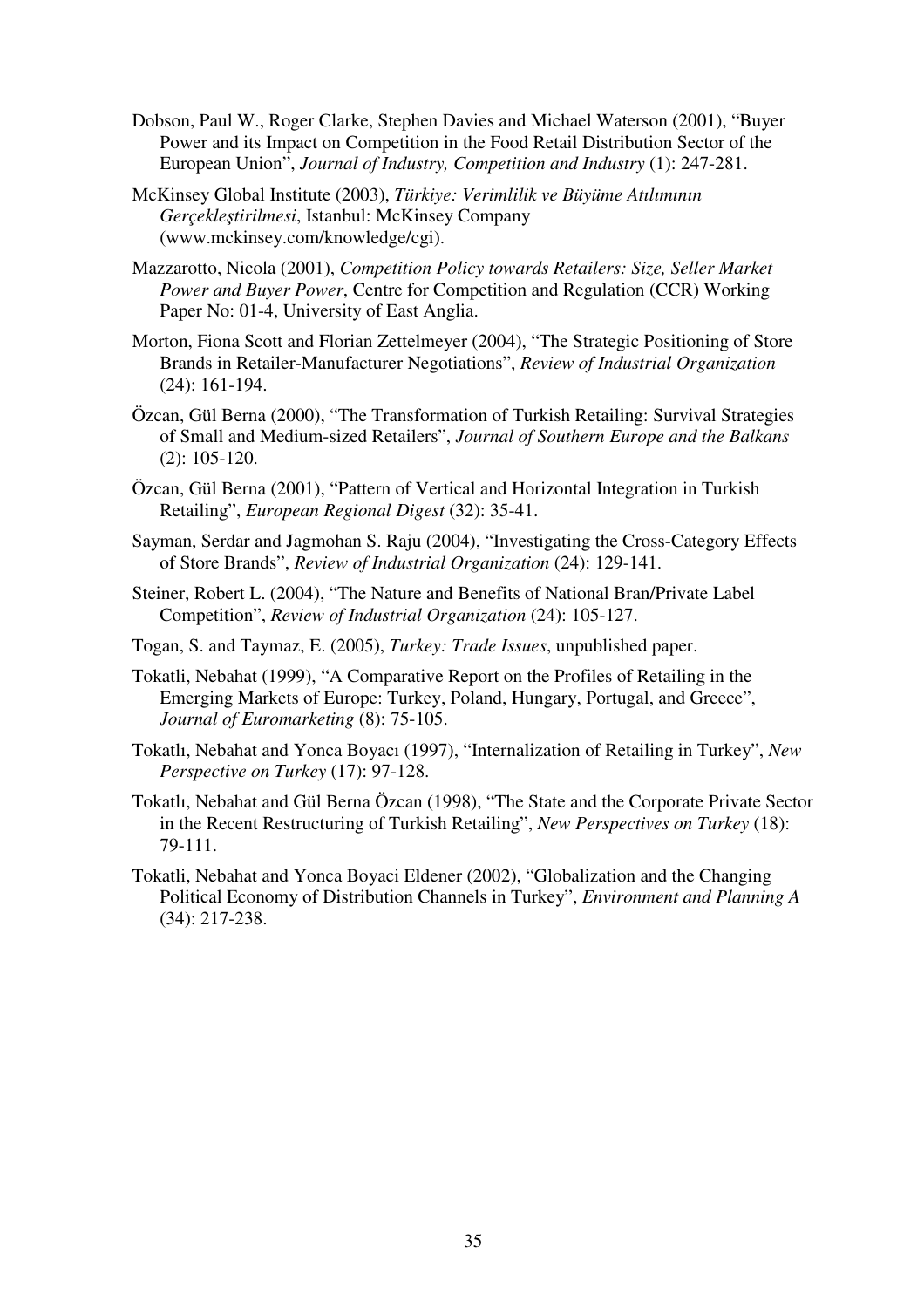## Tables and Figures

Table 1. FMCG wholesale and retail trade sectors, 1997, 1999 and2001 (million USD)

|                                                                                                     | Number of | Number of | Number of | Payments       | Input          | Output  | Value   | Total   |  |  |  |
|-----------------------------------------------------------------------------------------------------|-----------|-----------|-----------|----------------|----------------|---------|---------|---------|--|--|--|
|                                                                                                     | estab.    | empl.     | engaged   | to empl.       |                |         | added   | sales   |  |  |  |
| 1997                                                                                                |           |           |           |                |                |         |         |         |  |  |  |
| 51 - Wholesale trade (except of motor vehicles and motorcycles)                                     |           |           |           |                |                |         |         |         |  |  |  |
| 5121 - Agricultural raw materials and live animals                                                  | 2408      | 12 832    | 14 603    | 42             | 77             | 967     | 889     | 1949    |  |  |  |
| 5122 - Food, beverages and tobacco                                                                  | 15 705    | 69 559    | 82 901    | 177            | 299            | 2463    | 2 1 6 4 | 14 393  |  |  |  |
| 52 - Retail trade, except of motor vehicles and motorcycles; repair of personal and household goods |           |           |           |                |                |         |         |         |  |  |  |
| 5211 - Retail sale in non-specialized stores                                                        | 172 741   | 96 460    | 319 583   | 270            | 416            | 2997    | 2581    | 11 627  |  |  |  |
| 5219 - Other retail sale in non-specialized stores (departm                                         | 8 0 9 9   | 29 241    | 39 574    | 109            | 166            | 852     | 687     | 4 4 6 1 |  |  |  |
| 5220 - Retail sale of food, beverages and tobacco in spec                                           | 58 562    | 31 365    | 109 014   | 53             | 167            | 1 1 8 2 | 1015    | 4 7 5 9 |  |  |  |
| 5231 - Retail sale of pharmaceutical and medical goods, o                                           | 20 717    | 23 940    | 46 906    | 45             | 113            | 712     | 600     | 2 5 0 3 |  |  |  |
| 5259 - Other non-store retail sale                                                                  | 56        | 546       | 563       | $\mathbf{1}$   | 3              | 9       | 6       | 14      |  |  |  |
| 1999                                                                                                |           |           |           |                |                |         |         |         |  |  |  |
| 51 - Wholesale trade (except of motor vehicles and motorcycles)                                     |           |           |           |                |                |         |         |         |  |  |  |
| 5121 - Agricultural raw materials and live animals                                                  | 2474      | 12 8 24   | 14 573    | 64             | 109            | 1 2 5 6 | 1 1 4 7 | 3 3 9 8 |  |  |  |
| 5122 - Food, beverages and tobacco                                                                  | 16 664    | 77 359    | 90 754    | 246            | 569            | 4 4 5 6 | 3888    | 19676   |  |  |  |
| 52 - Retail trade, except of motor vehicles and motorcycles; repair of personal and household goods |           |           |           |                |                |         |         |         |  |  |  |
| 5211 - Retail sale in non-specialized stores                                                        | 180 934   | 110 803   | 338 897   | 399            | 520            | 3950    | 3 4 3 1 | 15 247  |  |  |  |
| 5219 - Other retail sale in non-specialized stores (departm                                         | 8629      | 43 197    | 52 212    | 205            | 273            | 1 3 5 3 | 1 0 8 0 | 5 4 7 7 |  |  |  |
| 5220 - Retail sale of food, beverages and tobacco in spec                                           | 61937     | 36 013    | 119 373   | 72             | 245            | 1 631   | 1 3 8 5 | 6 1 2 4 |  |  |  |
| 5231 - Retail sale of pharmaceutical and medical goods, o                                           | 21 557    | 26 4 26   | 51 183    | 61             | 120            | 869     | 749     | 2885    |  |  |  |
| 5259 - Other non-store retail sale                                                                  | 67        | 779       | 798       | $\overline{c}$ | 3              | 13      | 10      | 23      |  |  |  |
| 2001                                                                                                |           |           |           |                |                |         |         |         |  |  |  |
| 51 - Wholesale trade (except of motor vehicles and motorcycles)                                     |           |           |           |                |                |         |         |         |  |  |  |
| 5121 - Agricultural raw materials and live animals                                                  | 2503      | 13 567    | 15 4 65   | 56             | 118            | 1 0 8 3 | 965     | 2 181   |  |  |  |
| 5122 - Food, beverages and tobacco                                                                  | 17875     | 82 265    | 97 407    | 264            | 513            | 4720    | 4 207   | 17 189  |  |  |  |
| 52 - Retail trade, except of motor vehicles and motorcycles; repair of personal and household goods |           |           |           |                |                |         |         |         |  |  |  |
| 5211 - Retail sale in non-specialized stores                                                        | 185 504   | 117 956   | 346 193   | 256            | 373            | 2 3 7 1 | 1998    | 10 40 6 |  |  |  |
| 5219 - Other retail sale in non-specialized stores (departn                                         | 9430      | 44 582    | 54 599    | 146            | 214            | 894     | 680     | 3879    |  |  |  |
| 5220 - Retail sale of food, beverages and tobacco in spec                                           | 62 693    | 37 049    | 121 538   | 63             | 183            | 1 3 6 1 | 1 1 7 8 | 4 2 9 6 |  |  |  |
| 5231 - Retail sale of pharmaceutical and medical goods, o                                           | 24 201    | 30 753    | 57 050    | 66             | 95             | 941     | 846     | 3 2 1 3 |  |  |  |
| 5259 - Other non-store retail sale                                                                  | 83        | 581       | 617       | 1              | $\overline{c}$ | 8       | 6       | 69      |  |  |  |

*Source:* SIS.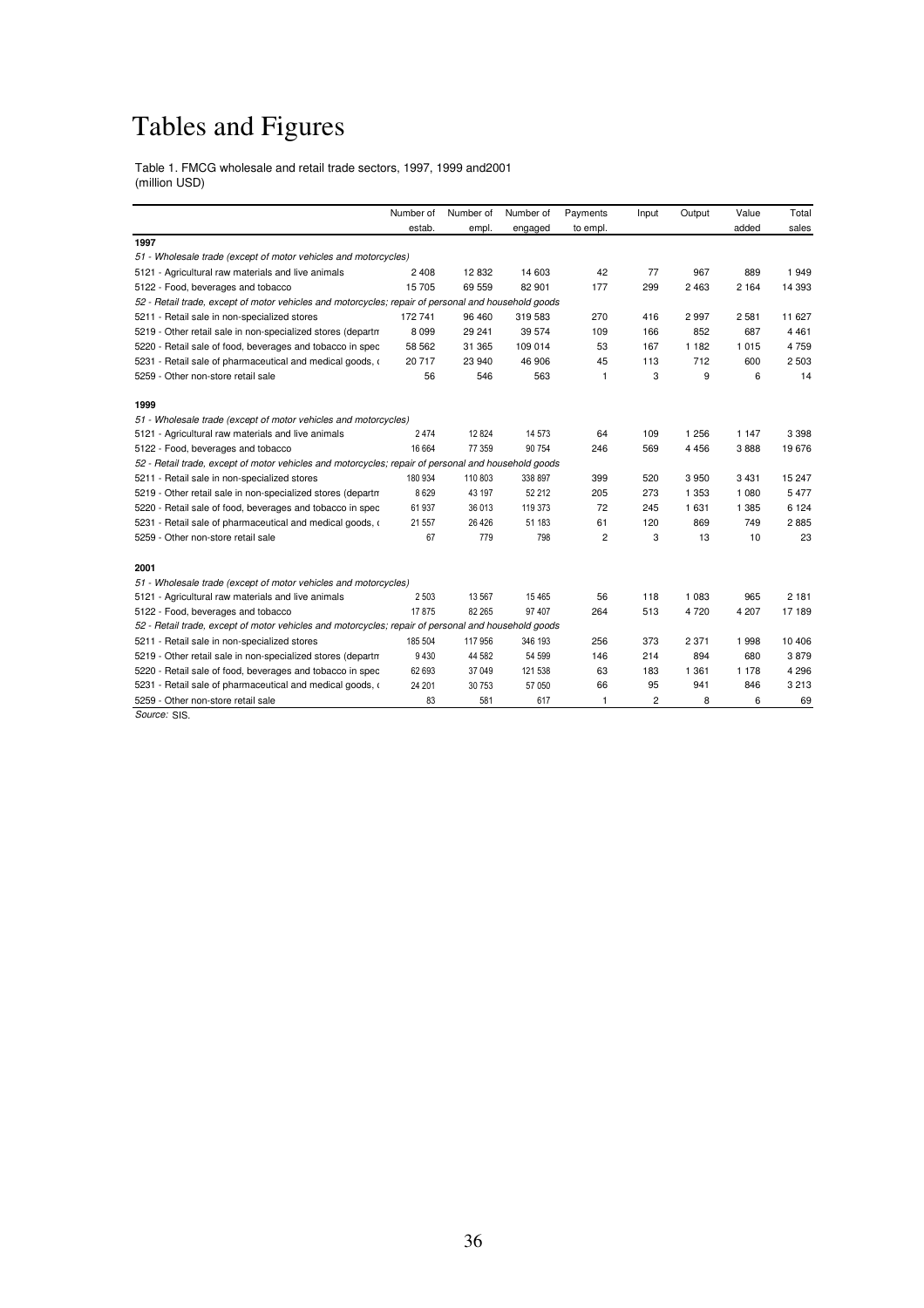Table 2. Value added, FMCG-related sectors, 1997-2001 (million USD)

|                                                                            | 1997  | 1998  | 1999  | 2000  | 2001  |
|----------------------------------------------------------------------------|-------|-------|-------|-------|-------|
| A - Agriculture, hunting and forestry                                      | 25815 | 33758 | 26665 | 27206 | 17890 |
|                                                                            |       |       |       |       |       |
| D - Manufacturing                                                          |       |       |       |       |       |
| 15 - Food products and beverages                                           |       |       |       |       |       |
| 151 - Meat, fish, fruit, vegetables, oils and fats                         |       |       |       |       |       |
| 1511 - Meat and meat products                                              | 373   | 543   | 381   | 476   | 259   |
| 1512 - Fish and fish products                                              | 53    | 27    | 20    | 20    | 17    |
| 1513 - Fruit and vegetables                                                | 680   | 687   | 744   | 610   | 569   |
| 1514 - Vegetable and animal oils and fat                                   | 650   | 653   | 564   | 492   | 419   |
| 152 - Dairy products                                                       |       |       |       |       |       |
| 1520 - Dairy products<br>153 - Grain mill products, starches, animal feeds | 235   | 305   | 384   | 412   | 224   |
| 1531 - Grain mill products                                                 | 191   | 225   | 196   | 209   | 136   |
| 1532 - Starches and starch products                                        | 31    | 42    | 41    | 33    | 26    |
| 1533 - Animal feeds                                                        | 171   | 212   | 270   | 224   | 81    |
| 154 - Other food products                                                  |       |       |       |       |       |
| 1541 - Bakery products                                                     | 323   | 336   | 286   | 304   | 197   |
| 1542 - Sugar                                                               | 203   | 414   | 401   | 410   | 396   |
| 1543 - Cocoa, chocolate and sugar conf                                     | 343   | 341   | 451   | 312   | 359   |
| 1544 - Macaroni, noodles, couscous                                         | 71    | 83    | 54    | 59    | 44    |
| 1549 - Other food products n.e.c.                                          | 336   | 479   | 373   | 461   | 307   |
| 155 - Beverages                                                            |       |       |       |       |       |
| 1551 - Spirits; ethyl alcohol                                              | 177   | 438   | 523   | 444   | 453   |
| 1552 - Wines                                                               | 17    | 20    | 15    | 14    | 16    |
| 1553 - Malt liquors and malt                                               | 231   | 225   | 215   | 208   | 191   |
| 1554 - Soft drinks, mineral waters                                         | 270   | 269   | 333   | 209   | 258   |
| 16 - Tobacco products                                                      |       |       |       |       |       |
| 160 - Tobacco products                                                     |       |       |       |       |       |
| 1600 - Tobacco products                                                    | 552   | 817   | 1000  | 1063  | 2015  |
| 21 - Paper and paper products                                              |       |       |       |       |       |
| 210 - Paper and paper products                                             |       |       |       |       |       |
| 2101 - Pulp, paper and paperboard                                          | 181   | 159   | 161   | 260   | 162   |
| 2102 - Corrugated paper, containers                                        | 228   | 269   | 250   | 244   | 214   |
| 2109 - Other articles of paper and paper                                   | 242   | 474   | 170   | 193   | 144   |
| 24 - Chemicals and chemical products                                       |       |       |       |       |       |
| 242 - Other chemical products                                              |       |       |       |       |       |
| 2424 - Soap and detergents, cleaning pr                                    | 851   | 468   | 920   | 655   | 518   |
| Total                                                                      | 6412  | 7487  | 7752  | 7312  | 7004  |
|                                                                            |       |       |       |       |       |
| G - Wholesale and retail trade; repair of motor                            |       |       |       |       |       |
| 51 - Wholesale trade (except of motor vehicles an                          |       |       |       |       |       |
| 512 - Agricultural raw materials, live animals,                            |       |       |       |       |       |
| 5121 - Agricultural raw materials and live                                 | 889   | 977   | 1147  | 1632  | 965   |
| 5122 - Food, beverages and tobacco                                         | 2164  | 2843  | 3888  | 3930  | 4207  |
| 52 - Retail trade, except of motor vehicles and mo                         |       |       |       |       |       |
| 521 - Non-specialized retail trade in stores                               |       |       |       |       |       |
| 5211 - Retail sale in non-specialized sto                                  | 2581  | 2879  | 3431  | 3668  | 1998  |
| 5219 - Other retail sale in non-specialize                                 | 687   | 1193  | 1080  | 1069  | 680   |
| 522 - Retail sale of food, beverages and tobar                             |       |       |       |       |       |
| 5220 - Retail sale of food, beverages an                                   | 1015  | 1214  | 1385  | 1873  | 1178  |
| 523 - Other retail trade of new goods in special                           |       |       |       |       |       |
| 5231 - Retail sale of pharmaceutical and                                   | 600   | 706   | 749   | 811   | 846   |
| 525 - Retail trade not in stores                                           |       |       |       |       |       |
| 5259 - Other non-store retail sale                                         | 6     | 10    | 10    | 8     | 6     |
| Total                                                                      | 7943  | 9822  | 11690 | 12993 | 9879  |
|                                                                            |       |       |       |       |       |
| H - Hotels and restaurants                                                 |       |       |       |       |       |
| 55 - Hotels and restaurants                                                |       |       |       |       |       |
| 551 - Hotels; camping sites and other provisic                             |       |       |       |       |       |
| 5510 - Hotels; camping sites and other p                                   | 1797  | 1954  | 2449  | 2997  | 2489  |
| 552 - Restaurants, bars and canteens                                       |       |       |       |       |       |
| 5520 - Restaurants, bars and canteens                                      | 2385  | 2376  | 3491  | 4449  | 3250  |
| <b>Total</b>                                                               | 4182  | 4330  | 5940  | 7446  | 5739  |
| Total (all sectors except agriculture)                                     | 18537 | 21639 | 25382 | 27750 | 22622 |

*Note:* The data on manufacturing industries exclude private establishments employing less than 10 people.

*Source:* SIS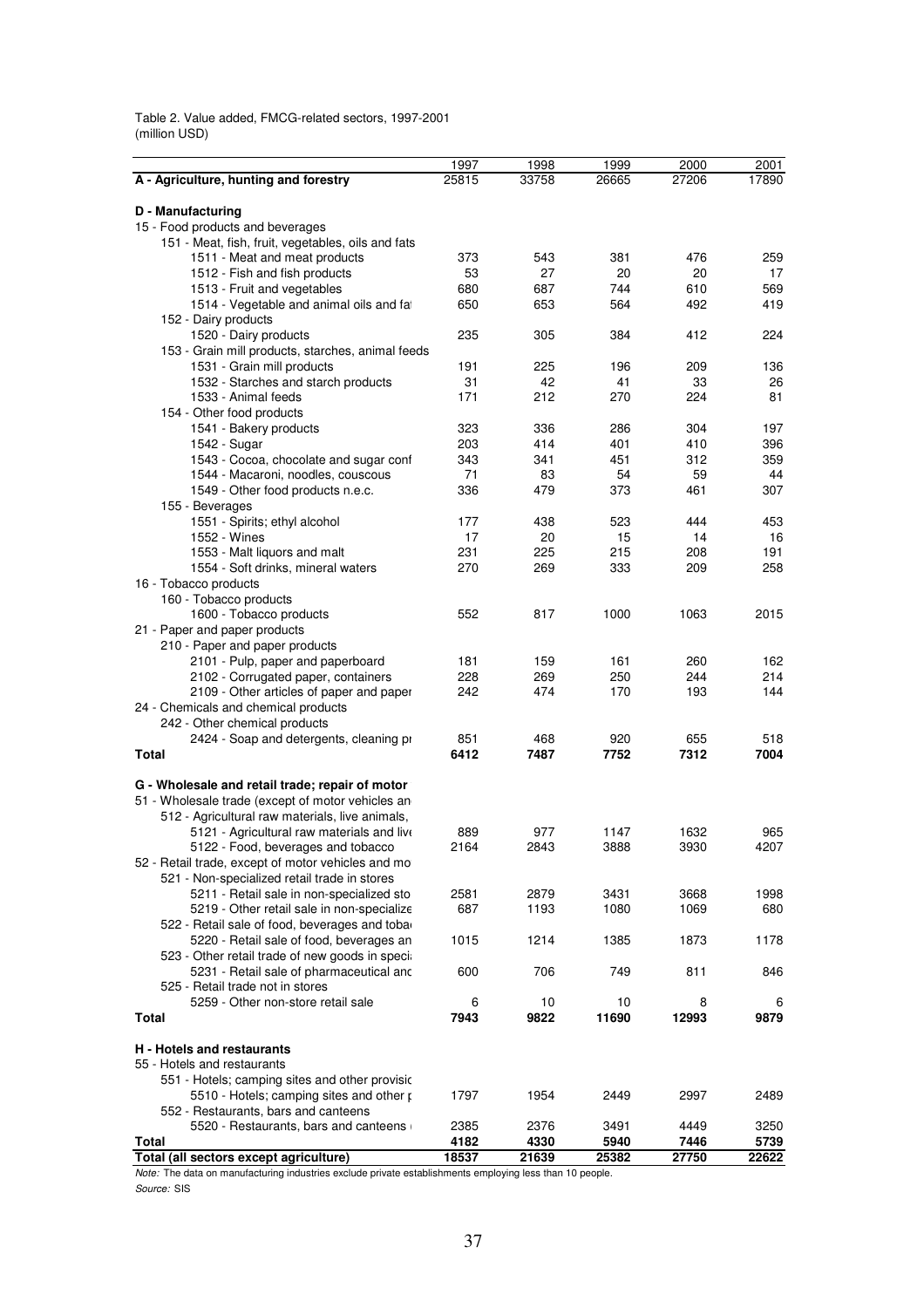Table 3. Concentration rates in domestic production, FMCG-related sectors, 1997-2001

|                                                                                                                                                                                                                                                                                                                                                                                                 | 1997                  |                              | 1998                  |                              |                       | 1999                         |                                 | 2000                         |                                      | 2001                                 |  |
|-------------------------------------------------------------------------------------------------------------------------------------------------------------------------------------------------------------------------------------------------------------------------------------------------------------------------------------------------------------------------------------------------|-----------------------|------------------------------|-----------------------|------------------------------|-----------------------|------------------------------|---------------------------------|------------------------------|--------------------------------------|--------------------------------------|--|
|                                                                                                                                                                                                                                                                                                                                                                                                 | n                     | CR4                          | n                     | CR4                          | n                     | CR4                          | n                               | CR4                          | n                                    | CR4                                  |  |
| D - Manufacturing                                                                                                                                                                                                                                                                                                                                                                               |                       |                              |                       |                              |                       |                              |                                 |                              |                                      |                                      |  |
| 15 - Food products and beverages                                                                                                                                                                                                                                                                                                                                                                |                       |                              |                       |                              |                       |                              |                                 |                              |                                      |                                      |  |
| 151 - Meat, fish, fruit, vegetables, oils and fats                                                                                                                                                                                                                                                                                                                                              |                       |                              |                       |                              |                       |                              |                                 |                              |                                      |                                      |  |
| 1511 - Meat and meat products                                                                                                                                                                                                                                                                                                                                                                   | 94                    | 33.4                         | 110                   | 29.6                         | 99                    | 32.4                         | 101                             | 31.2                         | 99                                   | 34.7                                 |  |
| 1512 - Fish and fish products                                                                                                                                                                                                                                                                                                                                                                   | 16                    | 90.5                         | 19                    | 82.8                         | 17                    | 77.5                         | 14                              | 79.7                         | 16                                   | 68.1                                 |  |
| 1513 - Fruit and vegetables                                                                                                                                                                                                                                                                                                                                                                     | 239                   | 17.6                         | 251                   | 21.4                         | 240                   | 11.8                         | 226                             | 16.3                         | 234                                  | 20.0                                 |  |
| 1514 - Vegetable and animal oils and fat                                                                                                                                                                                                                                                                                                                                                        | 124                   | 48.4                         | 120                   | 42.5                         | 108                   | 43.2                         | 103                             | 44.0                         | 95                                   | 35.1                                 |  |
| 152 - Dairy products                                                                                                                                                                                                                                                                                                                                                                            |                       |                              |                       |                              |                       |                              |                                 |                              |                                      |                                      |  |
| 1520 - Dairy products                                                                                                                                                                                                                                                                                                                                                                           | 113                   | 51.1                         | 118                   | 50.0                         | 112                   | 51.4                         | 110                             | 49.5                         | 114                                  | 51.8                                 |  |
| 153 - Grain mill products, starches, animal fer                                                                                                                                                                                                                                                                                                                                                 |                       |                              |                       |                              |                       |                              |                                 |                              |                                      |                                      |  |
| 1531 - Grain mill products                                                                                                                                                                                                                                                                                                                                                                      | 305                   | 16.3                         | 310                   | 16.6                         | 279                   | 24.0                         | 272                             | 22.8                         | 264                                  | 18.1                                 |  |
| 1532 - Starches and starch products                                                                                                                                                                                                                                                                                                                                                             | 10                    | 93.5                         | 8                     | 96.7                         | 7                     | 96.4                         | $\overline{7}$                  | 96.6                         | 6                                    | 95.8                                 |  |
| 1533 - Animal feeds                                                                                                                                                                                                                                                                                                                                                                             | 141                   | 23.9                         | 149                   | 26.3                         | 144                   | 27.9                         | 134                             | 29.1                         | 130                                  | 33.0                                 |  |
| 154 - Other food products                                                                                                                                                                                                                                                                                                                                                                       |                       |                              |                       |                              |                       |                              |                                 |                              |                                      |                                      |  |
| 1541 - Bakery products                                                                                                                                                                                                                                                                                                                                                                          | 431                   | 36.6                         | 442                   | 38.6                         | 390                   | 39.0                         | 365                             | 43.8                         | 372                                  | 35.5                                 |  |
| 1542 - Sugar                                                                                                                                                                                                                                                                                                                                                                                    | 35                    | 39.1                         | 34                    | 33.2                         | 34                    | 35.9                         | 35                              | 32.0                         | 39                                   | 35.9                                 |  |
| 1543 - Cocoa, chocolate and sugar conf                                                                                                                                                                                                                                                                                                                                                          | 86                    | 64.1                         | 91                    | 59.3                         | 84                    | 59.1                         | 85                              | 59.6                         | 85                                   | 61.4                                 |  |
| 1544 - Macaroni, noodles, couscous                                                                                                                                                                                                                                                                                                                                                              | 15                    | 79.2                         | 16                    | 68.0                         | 13                    | 75.7                         | 16                              | 69.1                         | 19                                   | 61.6                                 |  |
| 1549 - Other food products n.e.c.                                                                                                                                                                                                                                                                                                                                                               | 101                   | 39.4                         | 106                   | 41.4                         | 106                   | 43.4                         | 110                             | 38.4                         | 113                                  | 38.3                                 |  |
| 155 - Beverages                                                                                                                                                                                                                                                                                                                                                                                 |                       |                              |                       |                              |                       |                              |                                 |                              |                                      |                                      |  |
| 1551 - Spirits; ethyl alcohol                                                                                                                                                                                                                                                                                                                                                                   | 15                    | 58.5                         | 13                    | 65.8                         | 14                    | 71.4                         | 14                              | 73.7                         | 13                                   | 71.3                                 |  |
| 1552 - Wines                                                                                                                                                                                                                                                                                                                                                                                    | 12                    | 72.2                         | 14                    | 71.5                         | 12                    | 77.5                         | 12                              | 72.1                         | 13                                   | 73.5                                 |  |
| 1553 - Malt liquors and malt                                                                                                                                                                                                                                                                                                                                                                    | 9                     | 74.6                         | 10                    | 79.5                         | 9                     | 69.0                         | 8                               | 76.5                         | 8                                    | 77.2                                 |  |
| 1554 - Soft drinks, mineral waters                                                                                                                                                                                                                                                                                                                                                              | 54                    | 65.7                         | 60                    | 67.0                         | 60                    | 63.5                         | 55                              | 67.9                         | 54                                   | 75.0                                 |  |
| 16 - Tobacco products                                                                                                                                                                                                                                                                                                                                                                           |                       |                              |                       |                              |                       |                              |                                 |                              |                                      |                                      |  |
| 160 - Tobacco products                                                                                                                                                                                                                                                                                                                                                                          |                       |                              |                       |                              |                       |                              |                                 |                              |                                      |                                      |  |
| 1600 - Tobacco products                                                                                                                                                                                                                                                                                                                                                                         | 38                    | 54.8                         | 39                    | 58.9                         | 35                    | 57.6                         | 28                              | 61.4                         | 25                                   | 66.7                                 |  |
| 21 - Paper and paper products                                                                                                                                                                                                                                                                                                                                                                   |                       |                              |                       |                              |                       |                              |                                 |                              |                                      |                                      |  |
| 210 - Paper and paper products                                                                                                                                                                                                                                                                                                                                                                  |                       |                              |                       |                              |                       |                              |                                 |                              |                                      |                                      |  |
|                                                                                                                                                                                                                                                                                                                                                                                                 |                       |                              |                       |                              |                       |                              |                                 |                              |                                      |                                      |  |
|                                                                                                                                                                                                                                                                                                                                                                                                 |                       |                              |                       |                              |                       |                              |                                 |                              |                                      |                                      |  |
|                                                                                                                                                                                                                                                                                                                                                                                                 |                       |                              |                       |                              |                       |                              |                                 |                              |                                      |                                      |  |
|                                                                                                                                                                                                                                                                                                                                                                                                 |                       |                              |                       |                              |                       |                              |                                 |                              |                                      |                                      |  |
|                                                                                                                                                                                                                                                                                                                                                                                                 |                       |                              |                       |                              |                       |                              |                                 |                              |                                      |                                      |  |
|                                                                                                                                                                                                                                                                                                                                                                                                 |                       |                              |                       |                              |                       |                              |                                 |                              |                                      |                                      |  |
|                                                                                                                                                                                                                                                                                                                                                                                                 |                       |                              |                       |                              |                       |                              |                                 |                              |                                      |                                      |  |
|                                                                                                                                                                                                                                                                                                                                                                                                 |                       |                              |                       |                              |                       |                              |                                 |                              |                                      |                                      |  |
|                                                                                                                                                                                                                                                                                                                                                                                                 |                       |                              |                       |                              |                       |                              |                                 |                              |                                      |                                      |  |
| 2101 - Pulp, paper and paperboard<br>2102 - Corrugated paper, containers<br>2109 - Other articles of paper and paper<br>24 - Chemicals and chemical products<br>242 - Other chemical products<br>2424 - Soap and detergents, cleaning pr<br>52 - Retail trade, except of motor vehicles and motorcycles; repair of personal and household goods<br>521 - Non-specialized retail trade in stores | 40<br>101<br>50<br>63 | 46.7<br>24.9<br>59.9<br>62.1 | 46<br>117<br>68<br>67 | 37.7<br>26.2<br>60.1<br>64.9 | 40<br>105<br>52<br>64 | 35.9<br>27.2<br>47.7<br>71.2 | 43<br>107<br>60<br>63<br>194127 | 31.5<br>26.4<br>46.3<br>63.3 | 46<br>116<br>56<br>71<br>10.8 194934 | 36.6<br>26.1<br>42.5<br>66.8<br>11.5 |  |

*Source:* SIS, *Concentration Rates in Manufacturing;* Sector 52, authors' estimates.

### Table 4. Profit margins in FMCG-related sectors, 1997-2002 (operating profits/turnover)

|     | Sectors (ISIC Rev. 3)                                | 1997    | 1998 | 1999    | 2000    | 2001    | 2002  |
|-----|------------------------------------------------------|---------|------|---------|---------|---------|-------|
| 011 | Growing of crops                                     | 0.11    | 0.13 | 0.12    | 0.11    | 0.13    | 0.11  |
| 012 | Farming of animals                                   | 0.08    | 0.12 | 0.10    | 0.06    | 0.07    | 0.10  |
| 014 | Agricultural and animal husbandry service activities | 0.04    | 0.04 | 0.04    | 0.03    | 0.03    | 0.02  |
| 050 | Fishing, fish farms                                  | 0.12    | 0.10 | 0.11    | 0.08    | 0.14    | 0.08  |
| 151 | Meat products                                        | 0.01    | 0.10 | 0.06    | $-0.04$ | 0.00    | 0.04  |
| 152 | Fish products                                        | 0.12    | 0.16 | 0.17    | 0.01    | 0.06    | 0.08  |
| 153 | Fruit and vegetables                                 | 0.09    | 0.07 | 0.08    | 0.03    | 0.09    | 0.06  |
| 154 | Vegetable and animal oils and fats                   | 0.09    | 0.09 | 0.07    | 0.05    | 0.09    | 0.05  |
| 155 | Dairy products                                       | 0.10    | 0.06 | 0.05    | 0.03    | 0.04    | 0.02  |
| 156 | Grain mill products                                  | 0.05    | 0.04 | 0.02    | 0.03    | 0.04    | 0.05  |
| 157 | Animal feeds                                         | 0.05    | 0.05 | 0.05    | 0.04    | 0.02    | 0.06  |
| 158 | Other food products                                  | 0.08    | 0.10 | 0.06    | 0.06    | 0.11    | 0.12  |
| 159 | <b>Beverages</b>                                     | 0.11    | 0.01 | 0.03    | 0.06    | 0.06    | 0.10  |
| 160 | Tobacco products                                     | 0.16    | 0.13 | 0.09    | 0.14    | 0.08    | 0.13  |
| 211 | Pulp, paper and paperboard                           | 0.04    | 0.04 | $-0.02$ | $-0.05$ | 0.01    | 0.04  |
| 212 | Containers of paper and paperboard                   | 0.13    | 0.09 | 0.09    | 0.09    | 0.11    | 0.13  |
| 245 | Other chemical products                              | 0.14    | 0.18 | 0.17    | 0.11    | 0.13    | 0.12  |
| 512 | Wholesale of agricultural raw materials              | 0.07    | 0.07 | 0.06    | 0.03    | 0.09    | 0.03  |
| 513 | Wholesale of food, beverages and tobacco             | 0.03    | 0.01 | 0.02    | 0.02    | 0.02    | 0.02  |
| 521 | Non-specialized retail trade in stores               | 0.01    | 0.01 | $-0.02$ | $-0.02$ | $-0.05$ | -0.02 |
| 523 | Retail trade of new goods in specialized stores      | 0.06    | 0.11 | 0.15    | 0.08    | 0.11    | 0.06  |
| 551 | Hotels; camping sites                                | 0.10    | 0.08 | $-0.02$ | 0.04    | 0.10    | 0.08  |
| 553 | Restaurants, bars and canteens                       | $-0.02$ | 0.00 | 0.01    | 0.02    | 0.00    | 0.03  |

*Source:* The Central Bank of the Republic of Turkey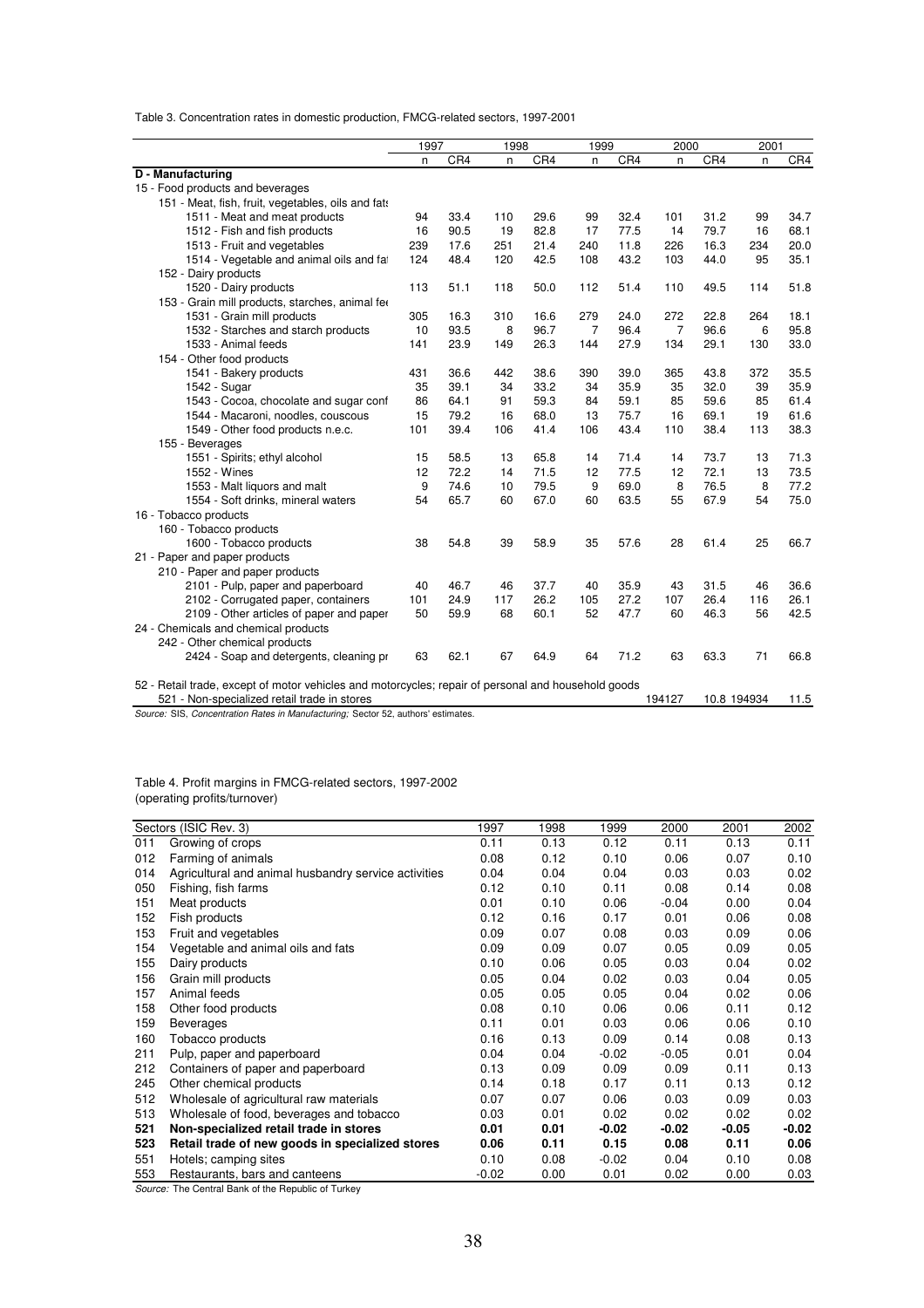Table 5. Restrictiveness index scores for distribution services (wholesale and retail trade)

|                                            | Developed | EU-15 | Latin   | Asia  | Turkey |
|--------------------------------------------|-----------|-------|---------|-------|--------|
|                                            | countries |       | America |       |        |
| <b>Domestic Index</b>                      |           |       |         |       |        |
| Restrictions on commercial land            | 0.000     | 0.000 | 0.000   | 0.013 | 0.000  |
| Direct investment in distribution firms    | 0.000     | 0.001 | 0.000   | 0.001 | 0.000  |
| Restrictions on large-scale stores         | 0.011     | 0.012 | 0.000   | 0.009 | 0.000  |
| Factors affecting investment               | 0.005     | 0.007 | 0.002   | 0.005 | 0.000  |
| Local government requirements              | 0.017     | 0.005 | 0.013   | 0.011 | 0.000  |
| Restrictions on establishment total        | 0.033     | 0.025 | 0.015   | 0.039 | 0.000  |
| Wholesale import licensing                 | 0.005     | 0.001 | 0.011   | 0.019 | 0.000  |
| Limits on promotion of retail products     | 0.007     | 0.008 | 0.004   | 0.003 | 0.000  |
| Statutory government monopolies            | 0.004     | 0.000 | 0.005   | 0.005 | 0.013  |
| Protection of intellectual property rights | 0.014     | 0.050 | 0.018   | 0.028 | 0.050  |
| Restrictions on ongoing operations total   | 0.031     | 0.060 | 0.038   | 0.055 | 0.063  |
| Domestic index total                       | 0.064     | 0.085 | 0.053   | 0.094 | 0.063  |
| <b>Foreign Index</b>                       |           |       |         |       |        |
| Restrictions on commercial land            | 0.043     | 0.100 | 0.000   | 0.038 | 0.000  |
| Direct investment in distribution firms    | 0.000     | 0.005 | 0.031   | 0.085 | 0.000  |
| Restrictions on large-scale stores         | 0.011     | 0.012 | 0.000   | 0.009 | 0.000  |
| Factors affecting investment               | 0.010     | 0.012 | 0.004   | 0.018 | 0.000  |
| Local government requirements              | 0.017     | 0.005 | 0.017   | 0.015 | 0.000  |
| Permanent movement of people               | 0.013     | 0.020 | 0.027   | 0.011 | 0.031  |
| Restrictions on establishment total        | 0.094     | 0.153 | 0.080   | 0.176 | 0.031  |
| Wholesale import licensing                 | 0.005     | 0.001 | 0.011   | 0.023 | 0.000  |
| Limits on promotion of retail products     | 0.007     | 0.008 | 0.004   | 0.003 | 0.000  |
| Statutory government monopolies            | 0.004     | 0.000 | 0.005   | 0.005 | 0.013  |
| Protection of intellectual property rights | 0.014     | 0.050 | 0.018   | 0.028 | 0.050  |
| Licensing requirements on management       | 0.033     | 0.019 | 0.030   | 0.038 | 0.014  |
| Temporary movement of people               | 0.007     | 0.007 | 0.007   | 0.008 | 0.019  |
| Restrictions on ongoing operations total   | 0.071     | 0.086 | 0.074   | 0.105 | 0.096  |
| Foreign index total                        | 0.165     | 0.239 | 0.154   | 0.281 | 0.126  |

*Note:* Developed countries: Australia, Canada, Japan, New Zealand, South Africa, Switzerland and United States; EU-15: Austria, Belgium, Denmark, Finland, France, Germany, Greece, Ireland, Italy, Luxembourg, Netherlands, Portugal, Spain, Sweden and United Kingdom; Latin America: Argentina, Brazil, Chile, Colombia, Mexico, Uruguay and Venezuela; Asia: India, Hong Kong, Indonesia, Korea, Malaysia, Philippines, Singapore and Thailand

*Source:* Productivity Commission Trade Restrictiveness Database, Australia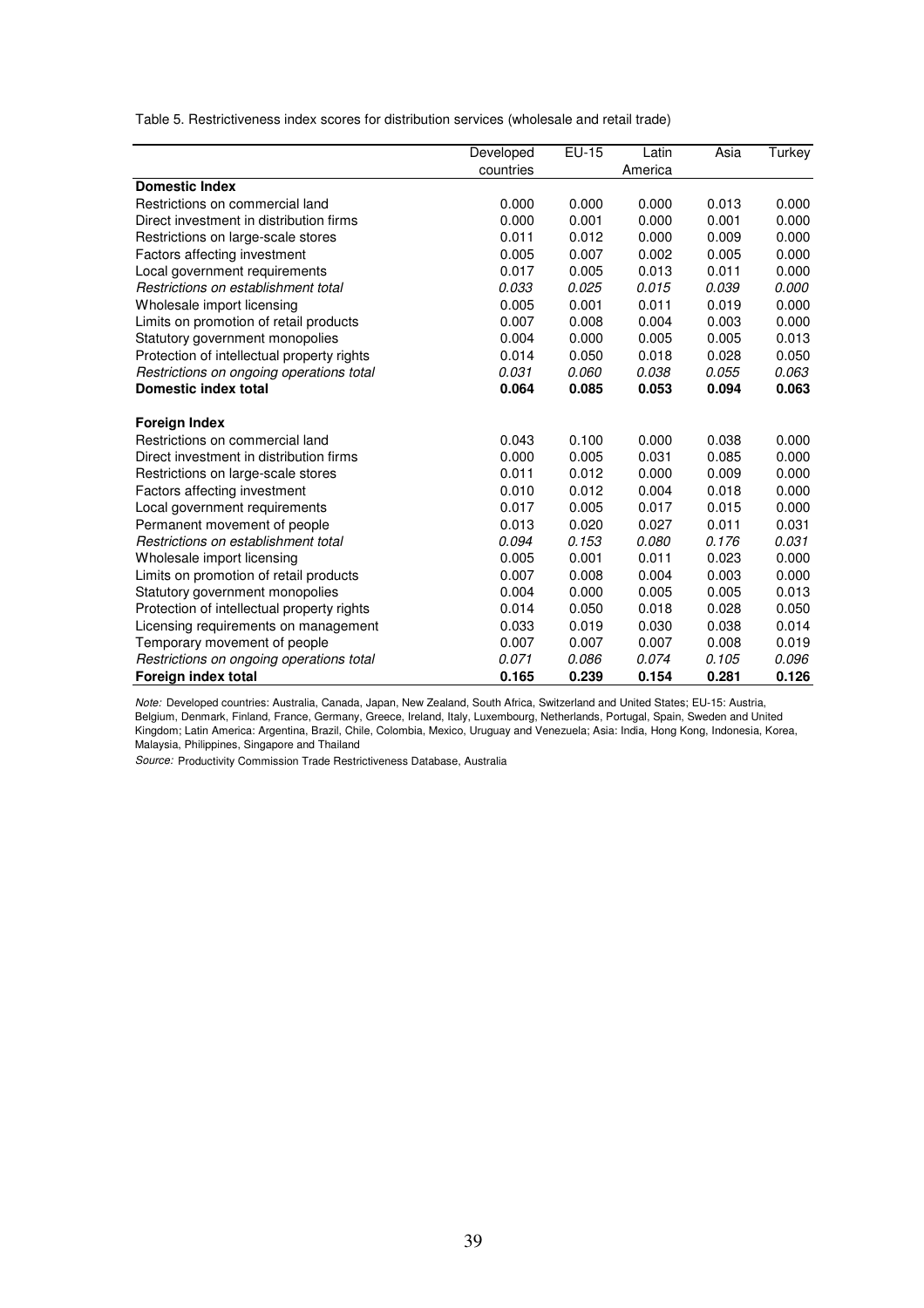Table 6. Vertical integration in FMCGs sector in Turkey

| Business group  | Sectors      |                       |               |                         |                        |                               |  |  |  |
|-----------------|--------------|-----------------------|---------------|-------------------------|------------------------|-------------------------------|--|--|--|
|                 | Retail       |                       | Manufacturing |                         | Wholesale/Distribution | <b>Hotels and Restaurants</b> |  |  |  |
|                 | Store Brands | <b>Retail Formats</b> | Company Name  | Sector                  | Company Name           | Company Name                  |  |  |  |
| Sabancı Holding | Carrefoursa  | Hypermarket           | Marsa Kraft   | Oils and fats           | <b>Philip Morrissa</b> | Tursa A.S.                    |  |  |  |
|                 | Championsa   | Supermarket           | Gidasa        | Macaroni, flour         |                        | Ankara Enternasyonel.         |  |  |  |
|                 | Diasa        | <b>Discount Store</b> |               | juice, biscuit, cake    |                        | Otelcilik A:.S.               |  |  |  |
|                 |              |                       | Philsa        | Tobacco                 |                        |                               |  |  |  |
| Koç Holding     | Migros       | Hypermarket           | Tat           | Meat products, dairy    | Düzey Pazarlama A.Ş.   | Divan A.S.                    |  |  |  |
|                 |              | Supermarket           |               | products, macoroni      |                        | Talya A.Ş.                    |  |  |  |
|                 | Şok          | <b>Discount Store</b> |               | canned food             |                        |                               |  |  |  |
|                 |              |                       |               | bottled water           |                        |                               |  |  |  |
| Doğuş Holding   | Tansas       | Supermarket           |               |                         |                        | <b>Antur Turizm</b>           |  |  |  |
|                 | Macrocenter  | Supermarket           |               |                         |                        | Garanti Turizm                |  |  |  |
|                 |              |                       |               |                         |                        | Voyager Turizm                |  |  |  |
|                 |              |                       |               |                         |                        | Datmar Turizm                 |  |  |  |
|                 |              |                       |               |                         |                        | Göktrans Turizm               |  |  |  |
| Fiba Holding    | Gima         | Supermarket           |               |                         |                        |                               |  |  |  |
|                 | Endi         | <b>Discount Store</b> |               |                         |                        |                               |  |  |  |
| Azizler Holding | BİM          | <b>Discount Store</b> |               |                         |                        |                               |  |  |  |
| Kombassan       | Afra         | Hypermarket           | Komas Gida    | Macaroni, flour,        | Baykur A.Ş.            | <b>Bera Turizm</b>            |  |  |  |
|                 |              | Supermarket           |               | dry food                |                        | <b>Hotel Bera</b>             |  |  |  |
|                 |              |                       | Kardelen A.Ş. | <b>Bottled</b> water    |                        |                               |  |  |  |
| Yimpaş Holding  | Yimpaş       | Hypermarket           | Aytaç         | Meat products, dairy    |                        | Yimpaş Otelcilik ve           |  |  |  |
|                 | Proma        | Supermarket           |               | products, oils and fats |                        | Restoranları                  |  |  |  |
|                 |              |                       |               | bottled water, juice    |                        |                               |  |  |  |
| Canerler Group  | Canerler     | Hypermarket           | Anmar         | Mineral waters          |                        |                               |  |  |  |
|                 |              | Supermarket           | Beka          | Dry food                |                        |                               |  |  |  |
|                 | Keybi        | Supermarket           | Söğüt         | Meat products           |                        |                               |  |  |  |
| İttifak Holding | Adese        | Hypermarket           | Selva Gıda    | Macaroni                |                        |                               |  |  |  |

**Source:** Compiled by authors' from company web sites.

### Table 7. Establishment year of survey firms

|                 |       | Retailers |         | <b>Suppliers</b> |         |         |  |
|-----------------|-------|-----------|---------|------------------|---------|---------|--|
|                 | Total | Foreign   | Holding | Total            | Foreign | Holding |  |
| 1983 and before | 6     |           |         | 38               | د،      |         |  |
| 1984-1988       | 5     |           |         | 12               | 3       | 5       |  |
| 1989-1993       | 19    | З         |         |                  | 2       |         |  |
| 1994-1998       | 13    |           |         |                  |         | 2       |  |
| 1999-2003       |       |           |         | 5                |         |         |  |
| Unknown         |       |           |         | 6                |         |         |  |
| Total           | 51    | 5         | 12      | 79               |         | 22      |  |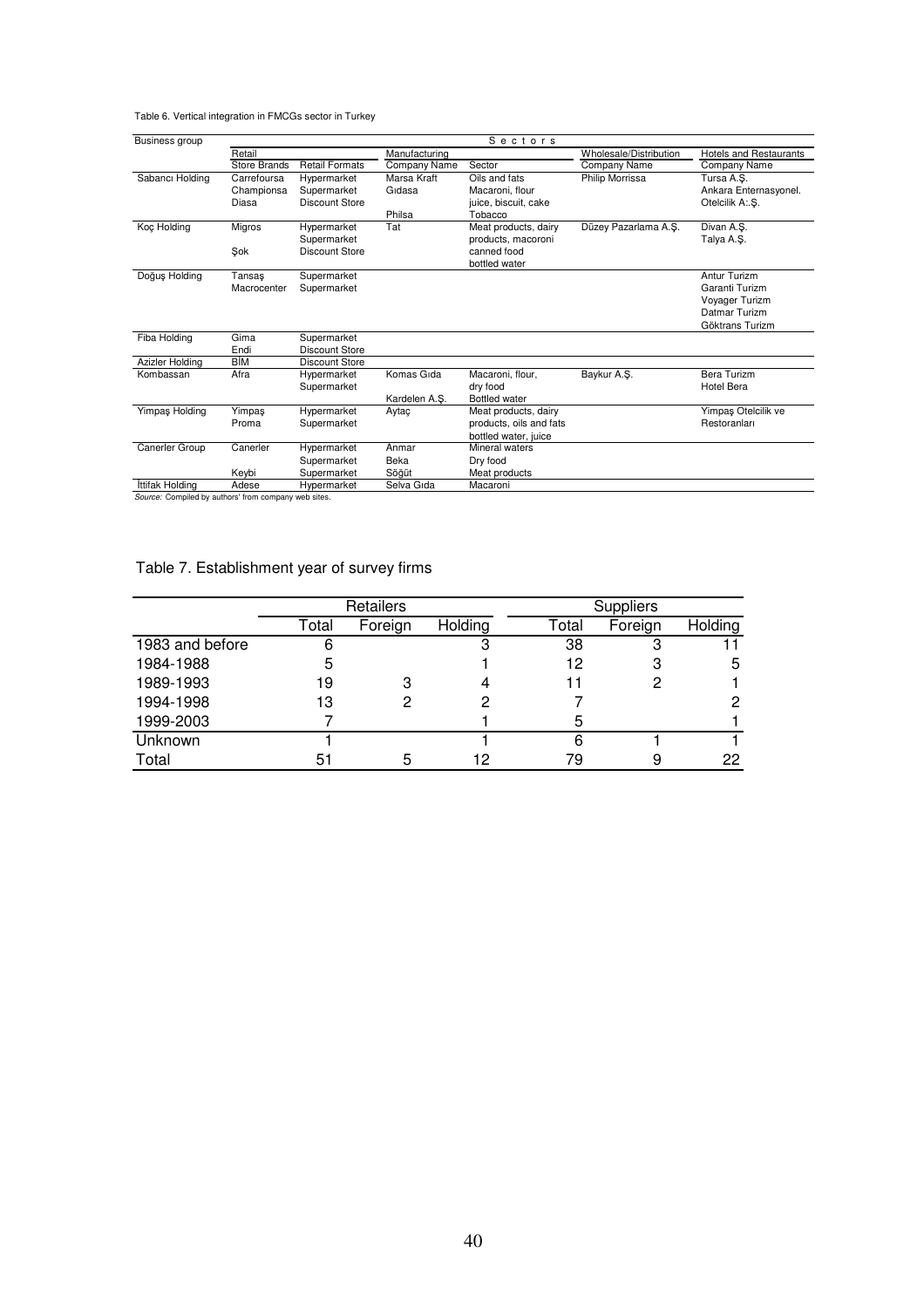

**Figure 1a. AB group purchasing patterns (4-q MA) 1999:4-2003:3**

**Figure 1b. C1 group purchasing patterns (4-q MA) 1999:4-2003:3**

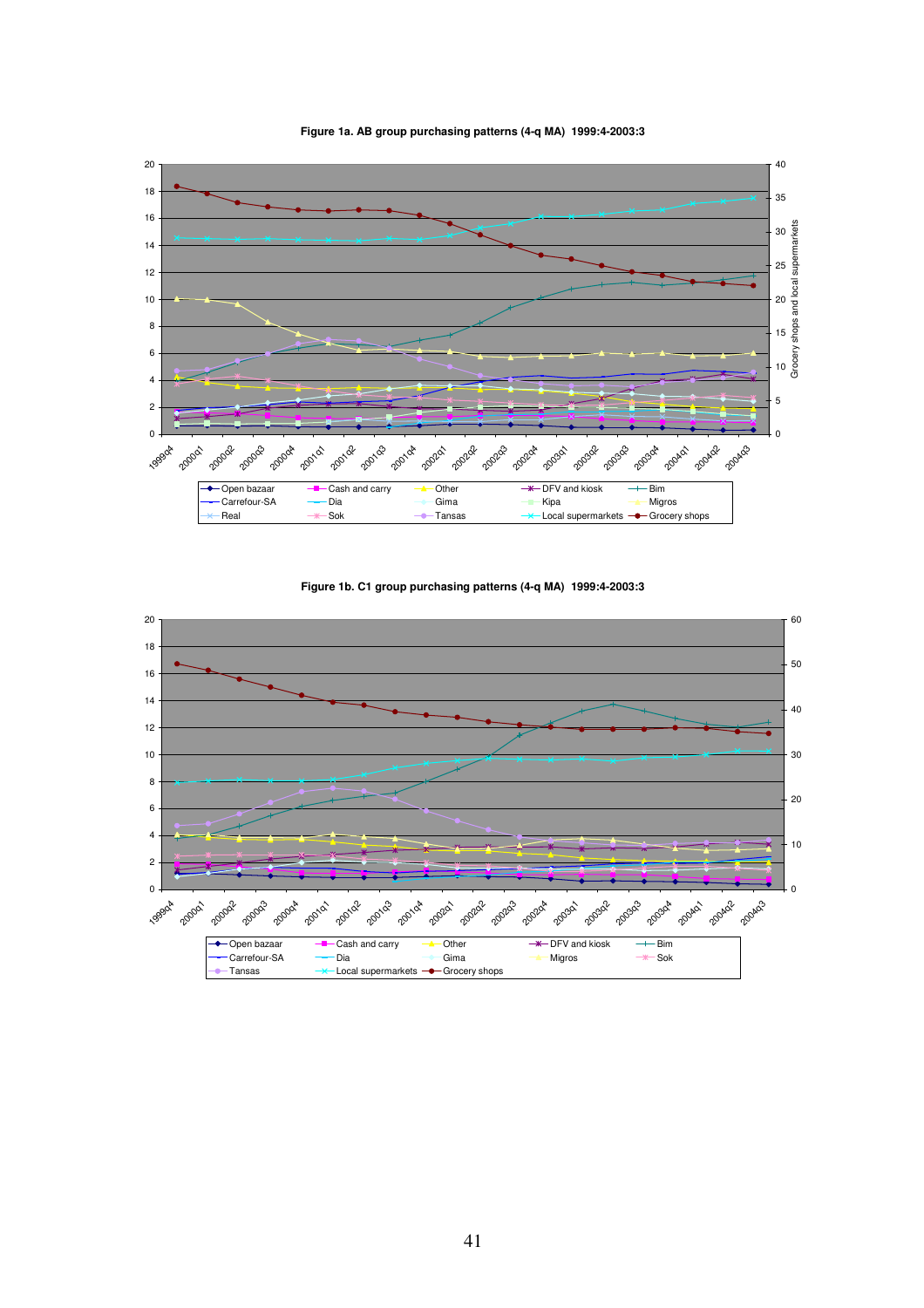

**Figure 1c. C2 group purchasing patterns (4-q MA) 1999:4-2003:3**

**Figure 1d. D group purchasing patterns (4-q MA) 1999:4-2003:3**

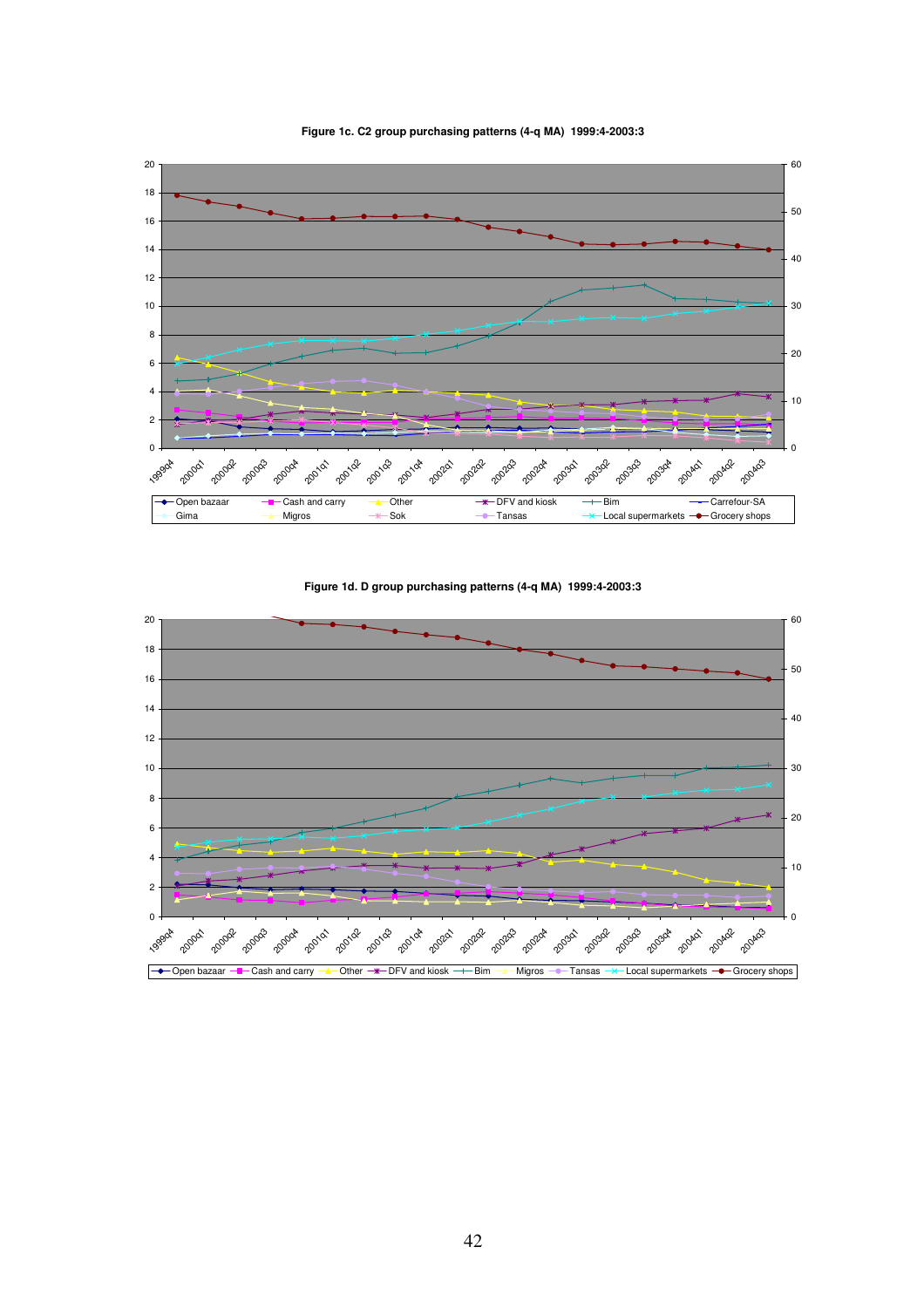### Table 8. Survey coverage

|                                              | Sales         | Number of | Firm size     |
|----------------------------------------------|---------------|-----------|---------------|
|                                              | (million USD) | employees | (million USD) |
| SIS, 2001                                    |               |           |               |
| Total retail (521 and 522)                   | 18581         | 721917    | 0.093         |
| 521 - Non-specialized retail trade in stores | 14285         | 563330    | 0.088         |
| 522 - Retail sale in specialized stores      | 4296          | 158587    | 0.116         |
| Total suppliers <sup>a</sup>                 | 18602         | 194166    | 9.357         |
| HTP, 2003                                    |               |           |               |
| Total                                        | 14438         |           |               |
| Chains/discounters/hyper and super           | 4617          |           |               |
| Survey sample <sup>b</sup>                   |               |           |               |
| Retail, 44 firms <sup>c</sup> , 2001         | 2608          | 35063     | 59.3          |
| Retail, 47 firms <sup>c</sup> , 2003         | 4368          | 40025     | 92.9          |
| Supplier, 69 firms, 2001                     | 3418          | 53234     | 49.5          |
| Coverage ratios                              |               |           |               |
| SIS total retail, 2001                       | 0.140         | 0.049     |               |
| SIS non-specialized retail trade, 2001       | 0.183         | 0.062     |               |
| SIS suppliers, 2001                          | 0.184         | 0.274     |               |
| HTP total, 2003                              | 0.303         |           |               |
| HTP >supermarkets, 2003                      | 0.946         |           |               |

a Supplier industries (ISIC Rev 3): 1511, 1512, 1513, 1514, 1520, 1531, 1532, 1533, 1541, 1542, 1543, 1544, 1549, 1551, 1552, 1553, 1554, 1600, 2101, 2102, 2109 and 2424.

b There are 51 and 79 firms who responded to the retail and supplier surveys, respectively.

c Turnover for 8 firms estimated as 0.78 and 0.11 USD turnover/employee in 2001 and 2003, respectively.

|         |       | Retailers |         | <b>Suppliers</b> |         |         |  |
|---------|-------|-----------|---------|------------------|---------|---------|--|
|         | Total | Foreign   | Holding | Total            | Foreign | Holding |  |
| Small   | 16    |           |         | 25               |         |         |  |
| Medium  | 19    |           | Э       | 19               |         | 5       |  |
| Large   | 16    |           |         | 26               | 5       | 13      |  |
| Unknown |       |           |         |                  |         | 3       |  |
| Total   | 51    |           | 12      | 79               | 9       | 22      |  |

### Table 9. Size distribution of survey firms

For retailers, small: <150 employees (<10 million USD turnover); medium: 150-499 employees (10-50 million USD turnover); large: 500+ employees (50+ million USD turnover).

For suppliers, small: <20 million USD turnover; medium: 20-50 million USD turnover; large: 50+ million USD turnover.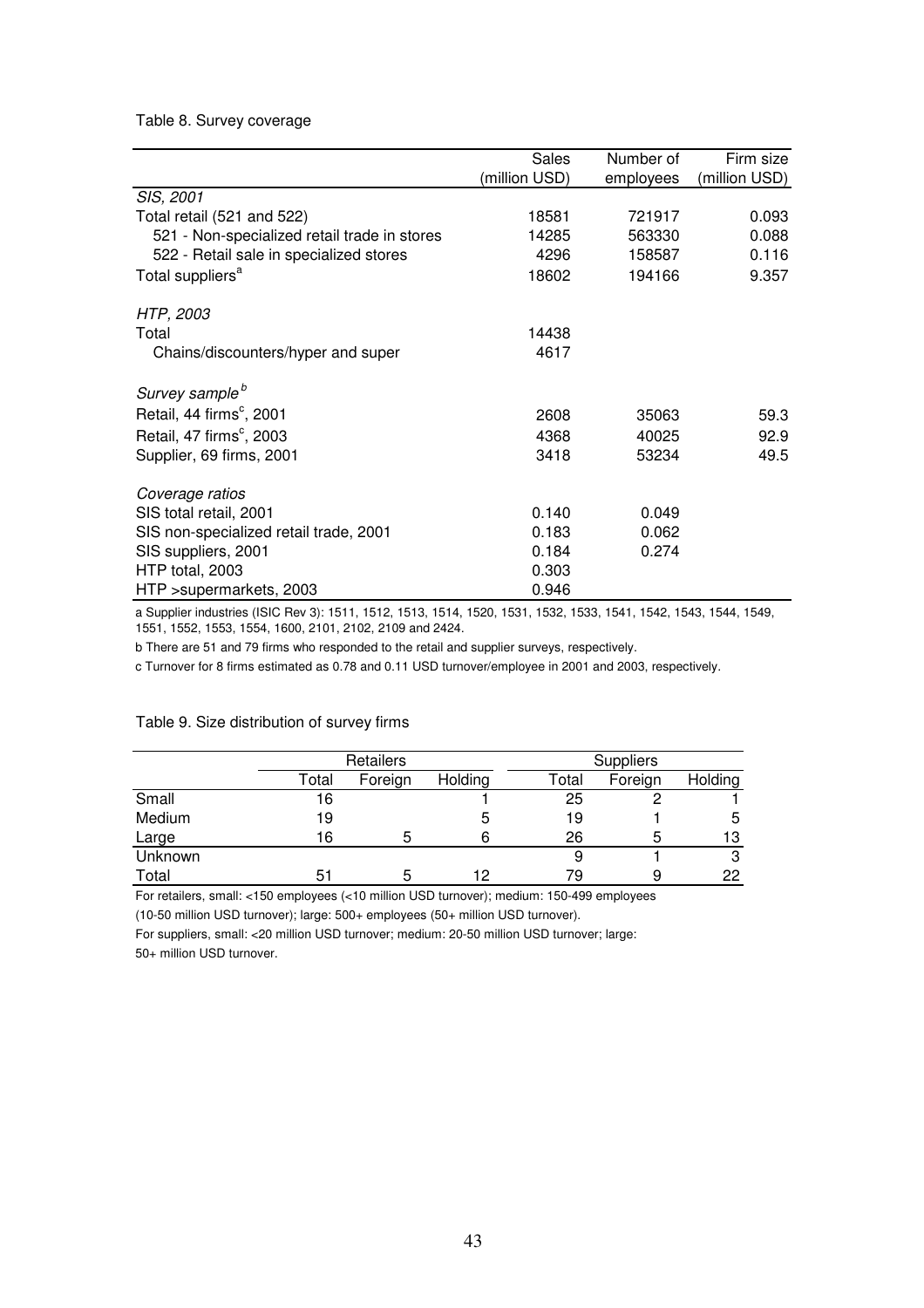Table 10. Number of stores by size, 2000-2003

|                                         | 2000  | 2001     | 2002                    | 2003  |
|-----------------------------------------|-------|----------|-------------------------|-------|
| Small retailers (total)                 | 18    | 31       | 39                      | 71    |
| Hypermarket (>2500 m2)                  | 0     | 0        | 0                       | 0     |
| Large supermarket (1000-2500 m2)        | 4     | 6        | 7                       | 10    |
| Supermarket (400-1000 m2)               | 7     | 10       | 14                      | 21    |
| Small süpermarket (100-400 m2)          | 6     | 14       | 17                      | 39    |
| Market (50-100 m2)                      | 1     | 1        | 1                       | 1     |
| Total area (000 m2)                     | 13.5  | 21.1     | 26.4                    | 42.0  |
| n                                       | 10    | 12       | 12                      | 14    |
| Medium-sized retailers (total)          | 122   | 142      | 162                     | 206   |
| Hypermarket (>2500 m2)                  | 3     | 3        | $\overline{\mathbf{4}}$ | 4     |
| Large supermarket (1000-2500 m2)        | 5     | 8        | 13                      | 19    |
| Supermarket (400-1000 m2)               | 63    | 71       | 73                      | 96    |
| Small süpermarket (100-400 m2)          | 50    | 59       | 71                      | 86    |
| Market (50-100 m2)                      | 1     | 1        | 1                       | 1     |
| Total area (000 m2)                     | 75.9  | 89.0     | 105.7                   | 136.0 |
| n                                       | 14    | 14       | 14                      | 15    |
| Large retailers - excl. foreign (total) | 774   | 857      | 895                     | 915   |
| Hypermarket (>2500 m2)                  | 51    | 62       | 67                      | 69    |
| Large supermarket (1000-2500 m2)        | 102   | 112      | 117                     | 125   |
| Supermarket (400-1000 m2)               | 162   | 179      | 192                     | 221   |
| Small süpermarket (100-400 m2)          | 456   | 500      | 516                     | 497   |
| Market (50-100 m2)                      | 3     | 4        | 3                       | 3     |
| Total area (000 m2)                     | 584.6 | 663.6    | 702.9                   | 739.4 |
| n                                       | 10    | 11       | 11                      | 11    |
| Foreign retailers (total)               | 581   | 684      | 801                     | 958   |
| Hypermarket (>2500 m2)                  | 15    | 28       | 31                      | 32    |
| Large supermarket (1000-2500 m2)        | 0     | 3        | 3                       | 5     |
| Supermarket (400-1000 m2)               | 0     | $\Omega$ | 0                       | 0     |
| Small süpermarket (<400 m2)             | 566   | 653      | 767                     | 921   |
| Small süpermarket (100-400 m2)          | 0     | $\Omega$ | 0                       | 0     |
| Total area (000 m2)                     | 194.0 | 266.5    | 305.5                   | 351.0 |
| n                                       | 3     | 4        | 4                       | 4     |

*Note:* Data from 44 retailers

Total area is estimated by assuming 3500 m2 area for hypermarkets. For all other stores, the mid-values are used.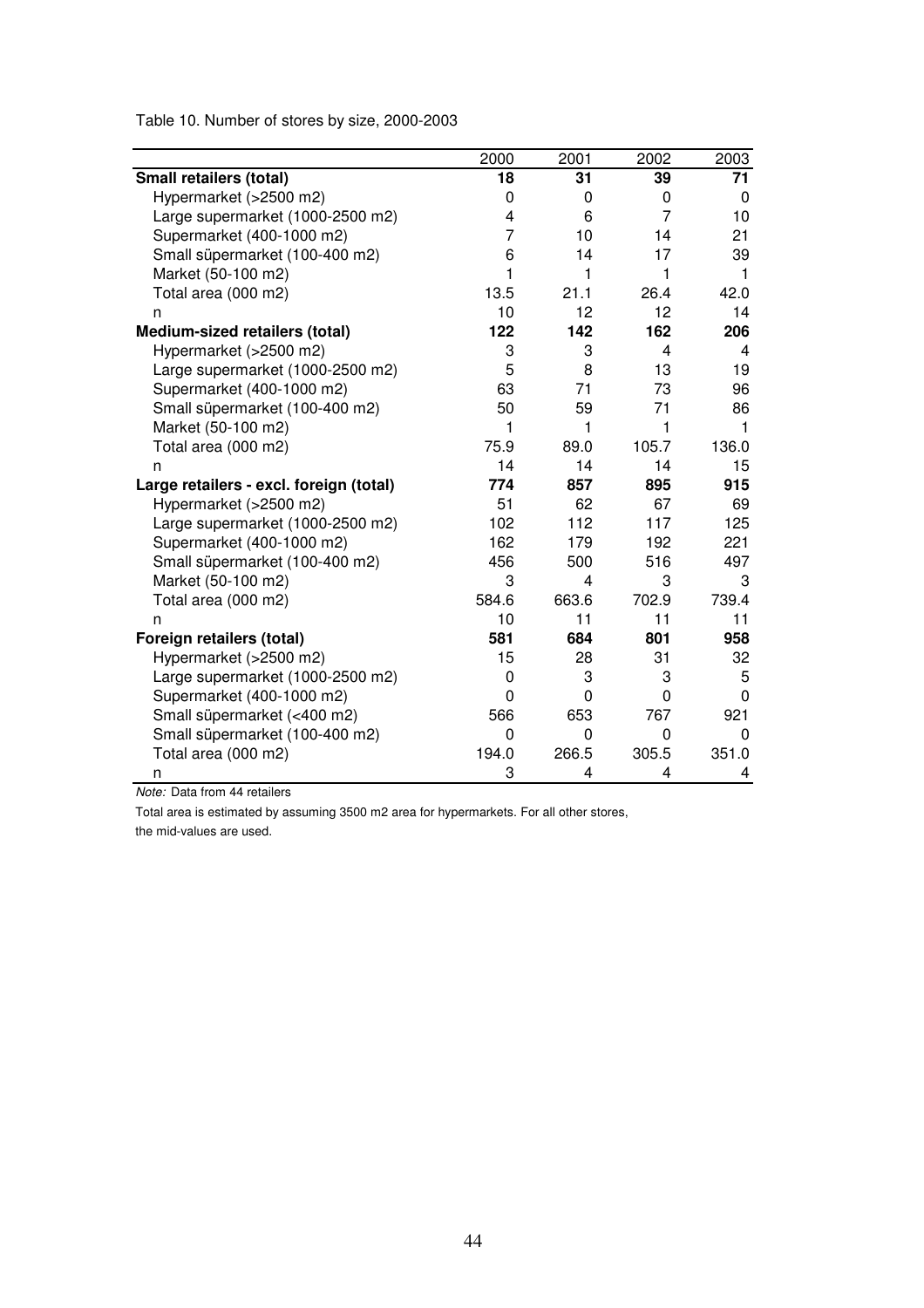|                                        | Small     | Medium-sized | Large     | Total |  |  |  |  |
|----------------------------------------|-----------|--------------|-----------|-------|--|--|--|--|
|                                        | retailers | retailers    | retailers |       |  |  |  |  |
| Consumer group (socio-economic status) |           |              |           |       |  |  |  |  |
| A category                             | 0.56      | 0.53         | 0.75      | 0.63  |  |  |  |  |
| <b>B</b> category                      | 0.56      | 0.73         | 1.00      | 0.80  |  |  |  |  |
| C category                             | 0.56      | 0.67         | 0.88      | 0.73  |  |  |  |  |
| D category                             | 0.11      | 0.27         | 0.44      | 0.30  |  |  |  |  |
| n                                      |           |              |           | 40    |  |  |  |  |
| Retail format                          |           |              |           |       |  |  |  |  |
| Hypermarket                            | 0.36      | 0.50         | 0.75      | 0.54  |  |  |  |  |
| Supermarket                            | 0.79      | 0.83         | 0.88      | 0.83  |  |  |  |  |
| Discount market                        | 0.14      | 0.22         | 0.31      | 0.23  |  |  |  |  |
| Cash & carry                           | 0.00      | 0.11         | 0.25      | 0.13  |  |  |  |  |
| Grocery                                | 0.14      | 0.11         | 0.19      | 0.15  |  |  |  |  |
| Bazaar                                 | 0.29      | 0.17         | 0.19      | 0.21  |  |  |  |  |
| <b>Gas station</b>                     | 0.00      | 0.06         | 0.13      | 0.06  |  |  |  |  |
| Specialized                            | 0.00      | 0.11         | 0.06      | 0.06  |  |  |  |  |
| n                                      |           |              |           | 48    |  |  |  |  |
| Geographical market                    |           |              |           |       |  |  |  |  |
| International                          | 0.00      | 0.00         | 0.31      | 0.10  |  |  |  |  |
| National                               | 0.07      | 0.17         | 0.56      | 0.27  |  |  |  |  |
| Regional                               | 0.47      | 0.17         | 0.31      | 0.31  |  |  |  |  |
| Local                                  | 0.53      | 0.72         | 0.31      | 0.53  |  |  |  |  |
| n                                      |           |              |           | 49    |  |  |  |  |

Table 11. Relavant market for retailers (per cent of retailers)

Note: Colum totals exceed 1 because of multiple response.



#### **Figure 2a. Relative food prices (4-quarter moving averages), 1994:4-2004:3**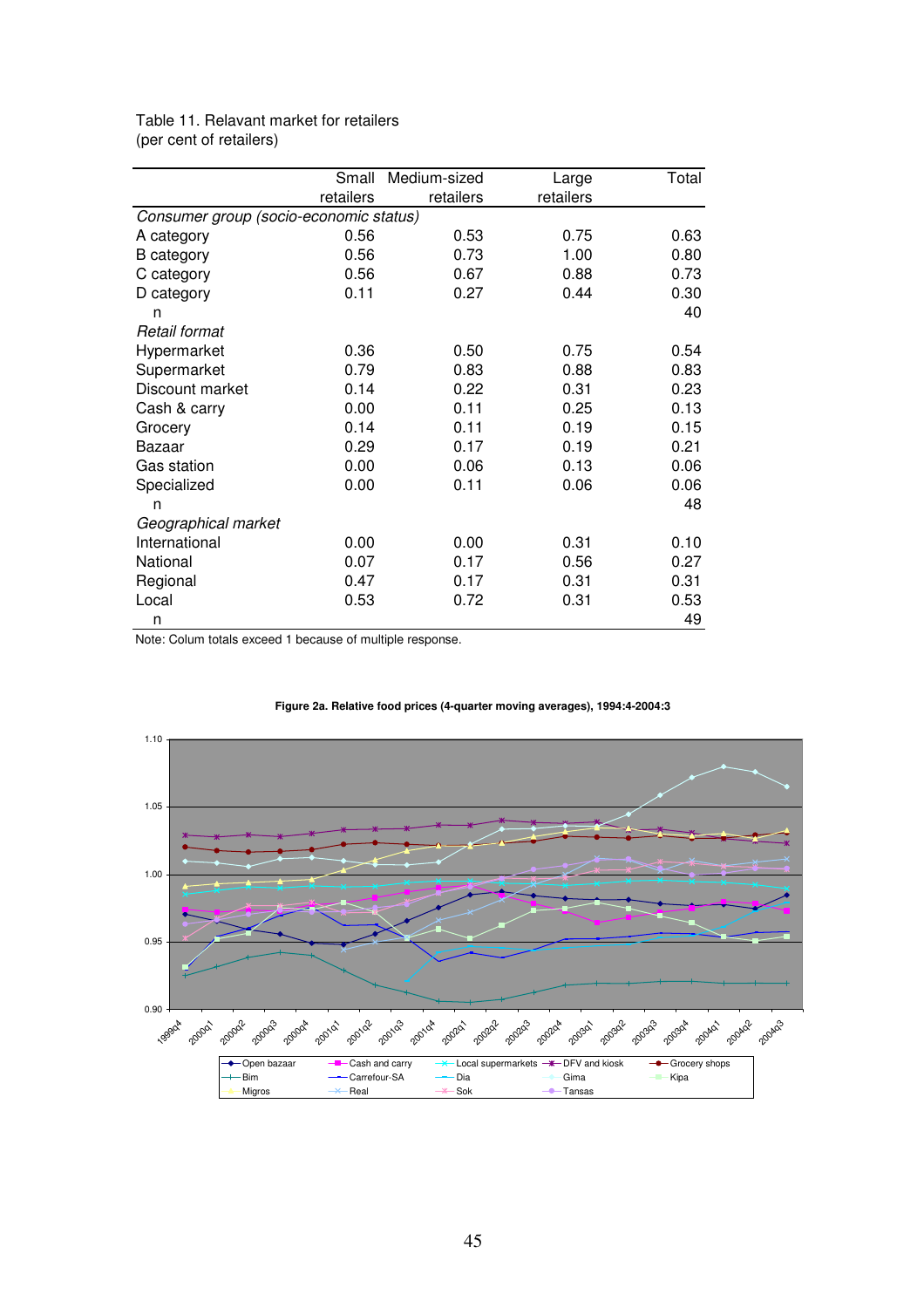



**Figure 2c. Relative prices of cleaning products (4-quarter moving averages), 1994:4-2004:3**

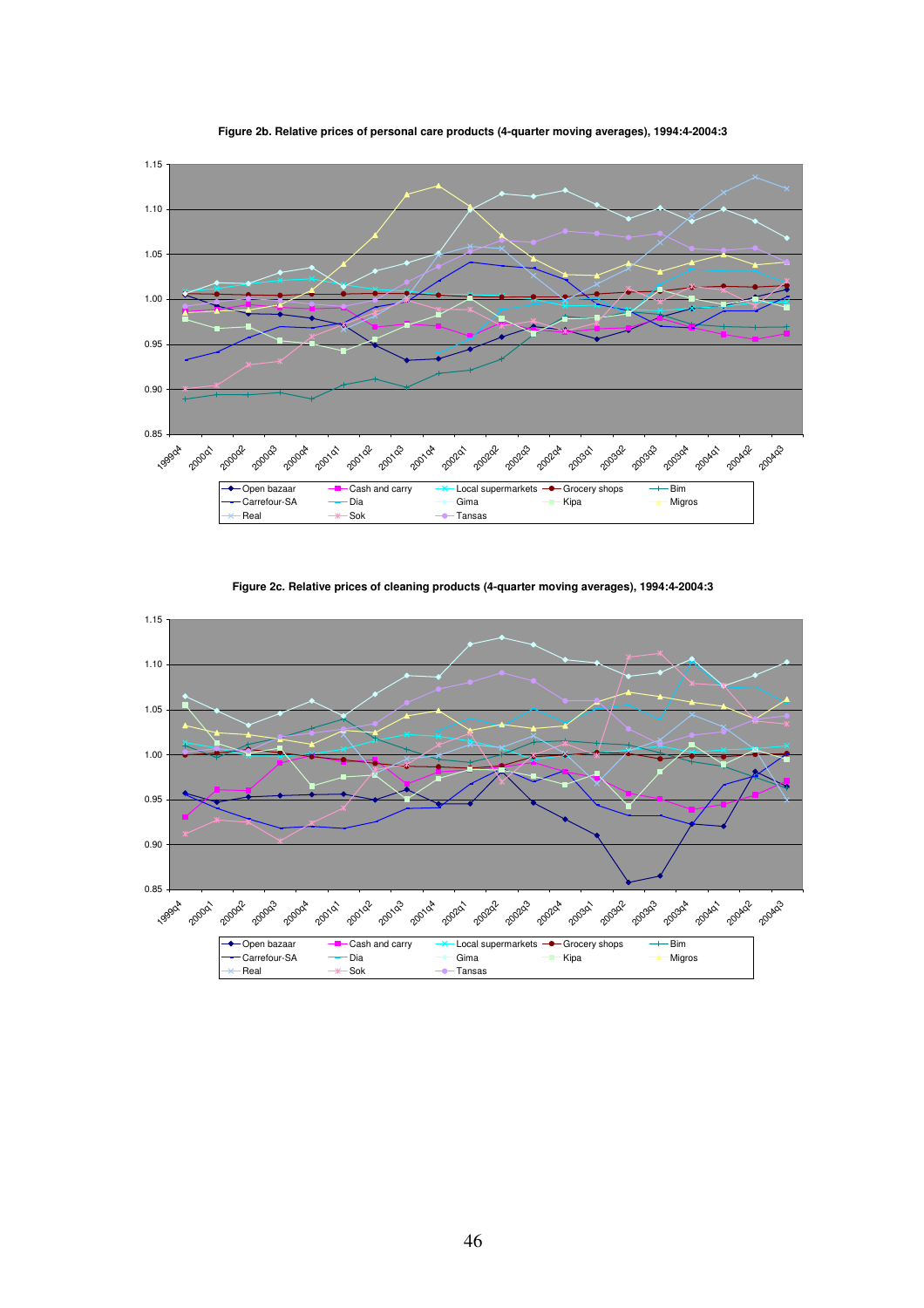

**Figure 3a. Price flexing in food products by retail type, 1999:4-2004:3**



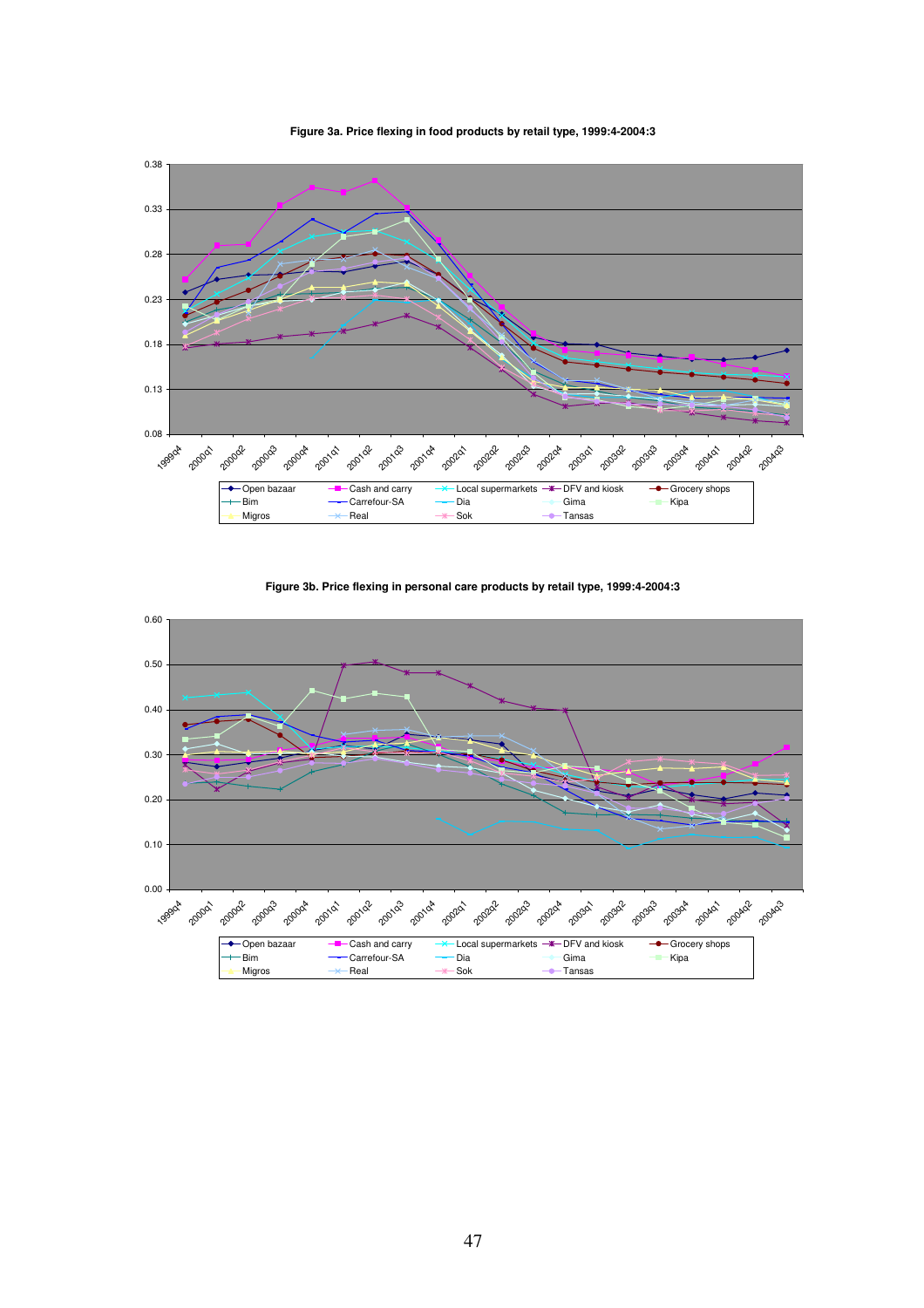

### **Figure 3c. Price flexing in cleaning products by retail type, 1999:4-2004:3**

### Table 12. Determinants of product prices

|                                    | Retailers |        |       |       | <b>Suppliers</b> |        |       |       |
|------------------------------------|-----------|--------|-------|-------|------------------|--------|-------|-------|
|                                    | Small     | Medium | Large | Total | Small            | Medium | Large | Total |
| Input costs                        | 2.9       | 3.0    | 2.9   | 2.9   | 3.0              | 2.8    | 2.9   | 2.9   |
| Demand                             | 2.3       | 2.4    | 2.6   | 2.4   | 2.0              | 2.1    | 2.0   | 2.0   |
| Other retailers'/suppliers' prices | 2.6       | 2.6    | 2.6   | 2.6   | 2.0              | 1.9    | 1.8   | 2.0   |
| Level of stocks                    | 2.4       | 2.2    | 2.0   | 2.2   | 1.8              | 2.0    | 1.9   | 1.9   |
| Retailers' financial position      |           |        |       |       | 2.1              | 2.3    | 1.9   | 2.1   |
| Payment conditions                 |           |        |       |       | 2.4              | 2.6    | 2.2   | 2.4   |
| "Private label"                    |           |        |       |       | 2.5              | 2.6    | 2.5   | 2.5   |
| n                                  | 50        |        |       |       | 74               |        |       |       |

Scale: 1 no impact, 2 some impact, 3 strong impact

### Table 13. Price flexing

|                               | Retailers |        |       |       |       | Suppliers |       |       |
|-------------------------------|-----------|--------|-------|-------|-------|-----------|-------|-------|
|                               | Small     | Medium | Large | Total | Small | Medium    | Large | Total |
| Price flexing                 | 0.33      | 0.53   | 0.75  | 0.54  | 0.63  | 0.61      | 0.79  | 0.68  |
| n                             | 50        |        |       |       | 74    |           |       |       |
| Determinants of price flexing |           |        |       |       |       |           |       |       |
| Regional demand               | 0.80      | 0.50   | 0.33  | 0.48  | 0.33  | 0.43      | 0.80  | 0.48  |
| Regional cost differentials   | 0.60      | 0.20   | 0.50  | 0.41  | 0.56  | 0.50      | 1.00  | 0.65  |
| Other regional                |           |        |       |       |       |           |       |       |
| retailers'/suppliers' prices  | 1.00      | 0.80   | 0.83  | 0.85  | 0.44  | 0.67      | 0.80  | 0.60  |
| New stores                    | 0.80      | 0.60   | 0.75  | 0.70  |       |           |       |       |
| Entry by others               | 0.80      | 0.50   | 0.25  | 0.44  | 0.11  | 0.00      | 0.60  | 0.20  |
| n                             | 27        |        |       |       | 21    |           |       |       |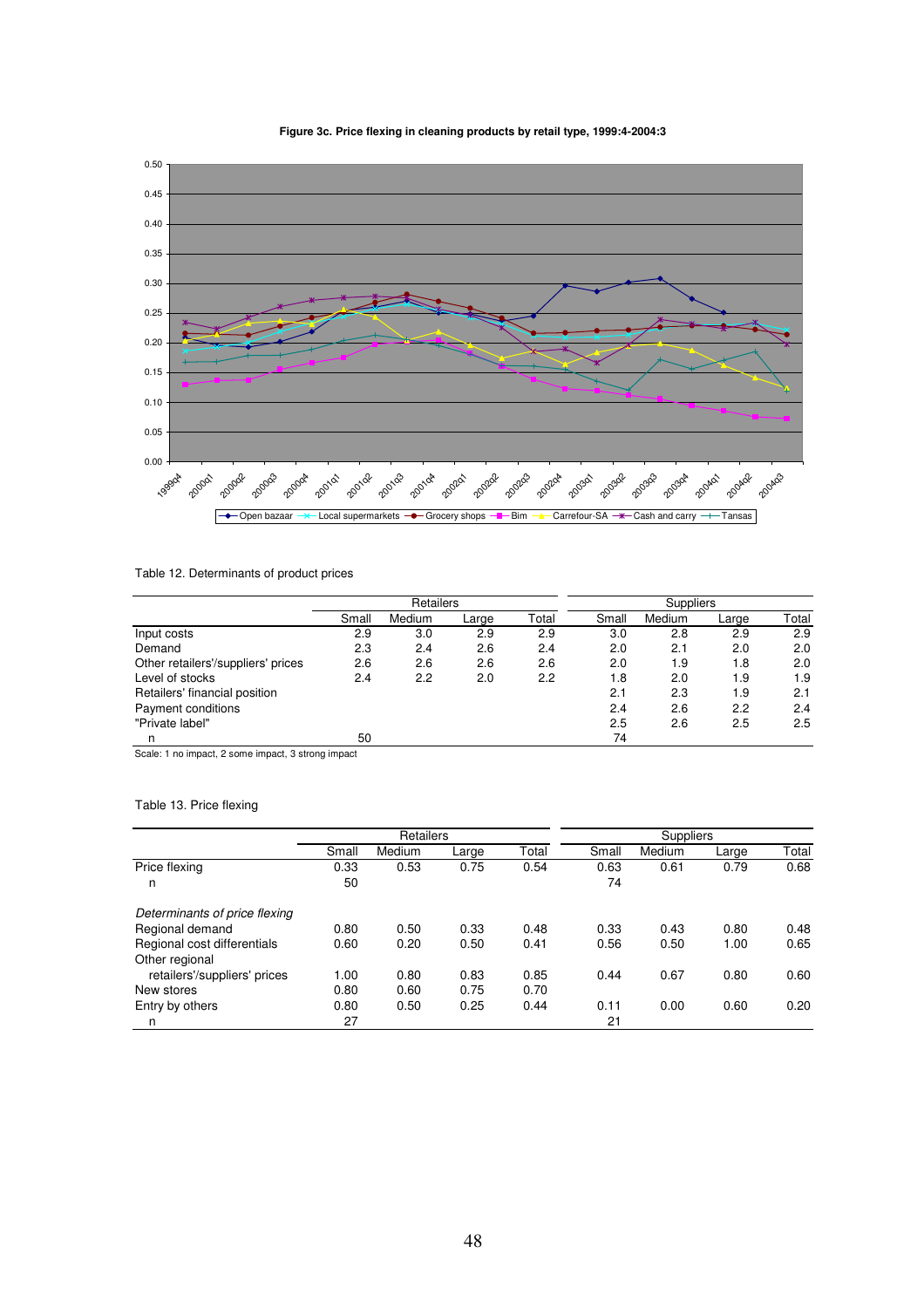| Table 14. Near- and below-cost sales |  |  |  |
|--------------------------------------|--|--|--|
|                                      |  |  |  |

|                                                | Never | Once a | Once a | Once a | Always |
|------------------------------------------------|-------|--------|--------|--------|--------|
|                                                |       | year   | month  | week   |        |
| Near- or below-cost selling by yourself        |       |        |        |        |        |
| Small                                          | 0.27  | 0.00   | 0.27   | 0.40   | 0.07   |
| Medium                                         | 0.29  | 0.07   | 0.43   | 0.14   | 0.07   |
| Large                                          | 0.36  | 0.45   | 0.09   | 0.00   | 0.09   |
| <b>Total</b>                                   | 0.30  | 0.15   | 0.28   | 0.20   | 0.08   |
| n                                              | 40    |        |        |        |        |
|                                                |       |        |        |        |        |
| Near- or below-cost selling by other retailers |       |        |        |        |        |
| Small                                          | 0.08  | 0.08   | 0.31   | 0.15   | 0.38   |
| Medium                                         | 0.00  | 0.00   | 0.53   | 0.24   | 0.24   |
| Large                                          | 0.20  | 0.10   | 0.20   | 0.00   | 0.50   |
| Total                                          | 0.08  | 0.05   | 0.38   | 0.15   | 0.35   |
| n                                              | 40    |        |        |        |        |
| Suppliers' assessment                          |       |        |        |        |        |
| Small                                          | 0.43  | 0.35   | 0.22   | 0.00   | 0.00   |
| Medium                                         | 0.54  | 0.00   | 0.46   | 0.00   | 0.00   |
| Large                                          | 0.33  | 0.33   | 0.19   | 0.14   | 0.00   |
| Total                                          | 0.36  | 0.29   | 0.23   | 0.06   | 0.06   |
| n                                              | 66    |        |        |        |        |

### Table 15. Assessment on below-cost sales

|                                              | Retailers |                  |       |       |  |
|----------------------------------------------|-----------|------------------|-------|-------|--|
|                                              | Small     | Medium           | Large | Total |  |
| Used as a marketing method                   | 0.53      | 0.50             | 0.53  | 0.52  |  |
| Used to eliminate stocks                     | 0.47      | 0.58             | 0.88  | 0.64  |  |
| Used to force competitors to exit            | 0.33      | 0.32             | 0.19  | 0.28  |  |
| Used to attract customers for other products | 0.67      | 0.68             | 0.50  | 0.62  |  |
| Cannot be used systematically                | 0.60      | 0.79             | 0.81  | 0.74  |  |
| Harmul for suppliers                         | 0.60      | 0.63             | 0.69  | 0.64  |  |
| Makes markets more competitive               | 0.47      | 0.32             | 0.19  | 0.32  |  |
| Causes unfair competition                    | 0.93      | 0.89             | 0.81  | 0.88  |  |
| n                                            | 48        |                  |       |       |  |
|                                              |           | <b>Suppliers</b> |       |       |  |
|                                              | Small     | Medium           | Large | Total |  |
| Used as a marketing method                   | 0.30      | 0.39             | 0.32  | 0.33  |  |
| Used to eliminate stocks                     | 0.70      | 0.72             | 0.72  | 0.71  |  |
| Used to force competitors to exit            | 0.35      | 0.33             | 0.32  | 0.33  |  |
| Used to attract customers for other products | 0.43      | 0.71             | 0.60  | 0.57  |  |
| Cannot be used systematically                | 0.86      | 0.89             | 0.79  | 0.84  |  |
| Harmul for suppliers                         | 0.74      | 0.88             | 0.88  | 0.83  |  |
| Makes markets more competitive               | 0.35      | 0.28             | 0.12  | 0.24  |  |
| Causes unfair competition                    | 0.83      | 0.89             | 0.96  | 0.89  |  |
| n                                            | 75        |                  |       |       |  |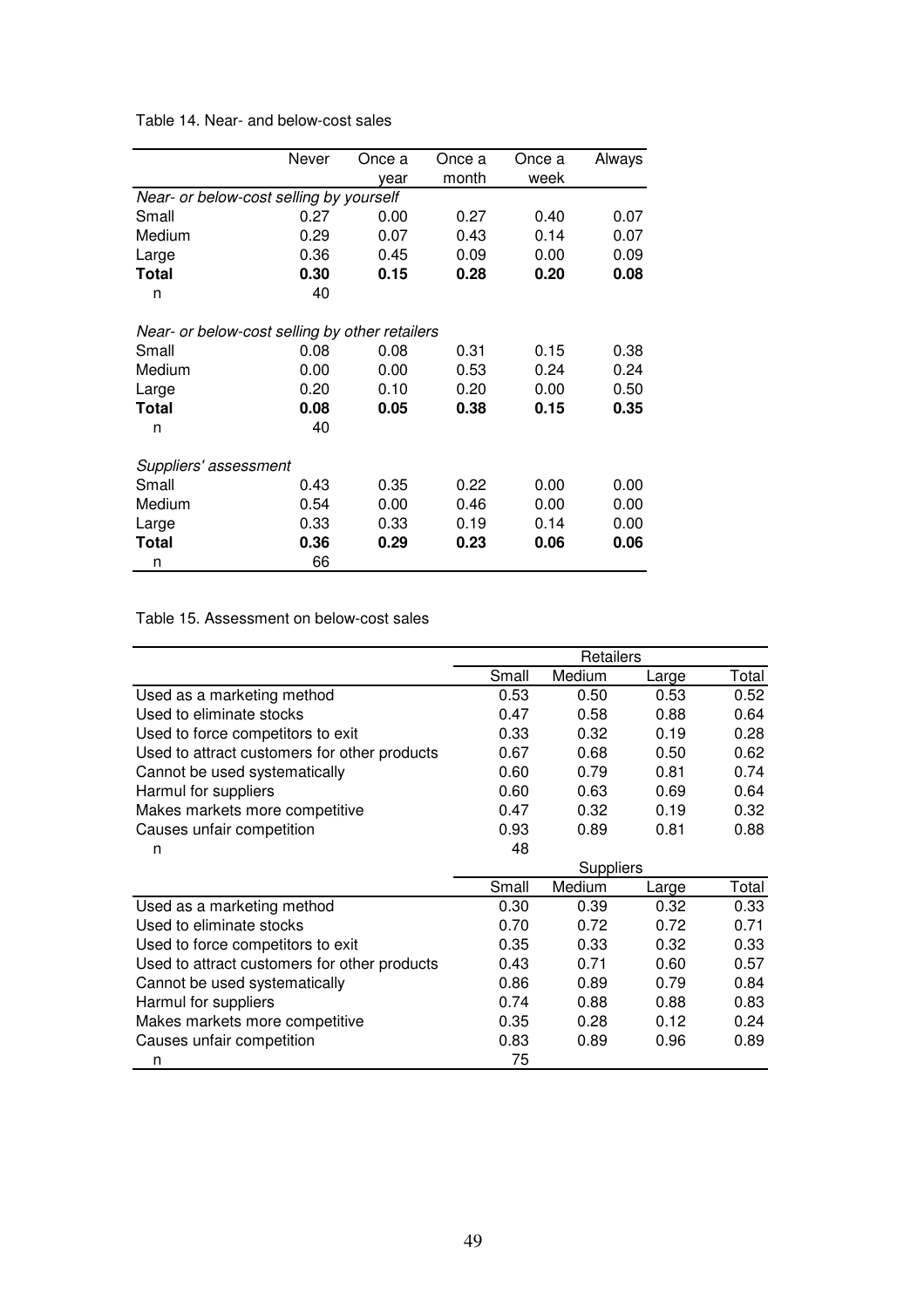### Table 16. Procurement and distribution channels

|        |           | Retailers |              |             |           | Suppliers    |             |           |
|--------|-----------|-----------|--------------|-------------|-----------|--------------|-------------|-----------|
|        | Number of |           | Share of     |             | Number of |              | Share of    |           |
|        | suppliers | producers | distributors | wholesalers | retailers | distributors | wholesalers | retailers |
| Small  | 178       | 0.20      | 0.60         | 0.19        | 10        | 0.47         | 0.23        | 0.30      |
| Medium | 400       | 0.27      | 0.52         | 0.21        | 10        | 0.44         | 0.29        | 0.28      |
| Large  | 1250      | 0.60      | 0.31         | 0.09        | 28        | 0.66         | 0.14        | 0.20      |
| Total  | 500       | 0.35      | 0.48         | 0.17        | 10        | 0.53         | 0.21        | 0.26      |
| n      | 51        | 50        |              |             | 60        | 78           |             |           |

*Note:* Number of suppliers and number of retailers are median values.

### Table 17. Retailer-supplier relations

|                                                 | Retailers |        |       |       | <b>Suppliers</b> |        |       |       |
|-------------------------------------------------|-----------|--------|-------|-------|------------------|--------|-------|-------|
|                                                 | Small     | Medium | Large | Total | Small            | Medium | Large | Total |
| Retailers' charges on suppliers for shelf space |           |        |       |       |                  |        |       |       |
| Listing (entry) fee                             | 2.2       | 2.1    | 1.9   | 2.1   | 3.1              | 2.6    | 3.1   | 3.0   |
| Shelf fee                                       | 1.4       | 1.3    | 1.2   | 1.3   | 1.7              | 1.9    | 1.8   | 1.8   |
| Slotting/position fee (gondola, palet, etc)     | 2.4       | 2.4    | 2.3   | 2.4   | 3.0              | 2.6    | 3.1   | 2.9   |
| Promotion (insert) fee                          | 2.6       | 3.0    | 2.6   | 2.7   | 3.1              | 2.7    | 3.2   | 3.0   |
| n                                               | 50        |        |       |       | 71               |        |       |       |
| Supply conditions                               |           |        |       |       |                  |        |       |       |
| Packing by suppliers                            | 1.8       | 2.6    | 3.1   | 2.5   | 3.7              | 2.8    | 3.0   | 3.2   |
| Returned items taken by suppliers               | 3.4       | 3.4    | 3.1   | 3.3   | 3.6              | 3.1    | 3.0   | 3.2   |
| Exclusivity restrictions on suppliers           | 1.5       | 1.3    | 1.1   | 1.3   | 1.6              | 1.5    | 1.3   | 1.5   |
| Prices set by suppliers                         | 1.6       | 1.7    | 1.8   | 1.7   | 2.1              | 1.9    | 1.7   | 1.9   |
| n                                               | 50        |        |       |       | 71               |        |       |       |
| Discounts by suppliers                          |           |        |       |       |                  |        |       |       |
| Quantity purchased                              | 2.8       | 2.7    | 2.5   | 2.7   | 2.6              | 2.1    | 2.4   | 2.4   |
| Payment period                                  | 3.2       | 3.0    | 2.9   | 3.0   | 2.4              | 2.7    | 2.5   | 2.5   |
| Retailers' promotions                           | 2.7       | 2.4    | 2.7   | 2.6   | 2.6              | 2.3    | 2.4   | 2.4   |
| Product range                                   | 2.5       | 2.8    | 2.5   | 2.6   | 2.1              | 1.8    | 2.0   | 2.0   |
| <b>Exclusivity agreement</b>                    | 2.2       | 2.5    | 2.0   | 2.2   | 1.9              | 1.8    | 2.1   | 1.9   |
| Shelf area                                      | 2.2       | 2.3    | 1.8   | 2.1   | 1.4              | 1.4    | 1.9   | 1.6   |
| n                                               | 50        |        |       |       | 72               |        |       |       |

*Scale:* 1 never, 2 sometimes, 3 frequently, 4 everytime

### Table 18. Characteristics of private label products

|                       | Retail  | Supplier | Production | Marketing | Quality |
|-----------------------|---------|----------|------------|-----------|---------|
|                       | price   | price    | cost       | cost      |         |
| Retailers' assessment |         |          |            |           |         |
| Small                 | $-0.58$ | $-0.58$  |            |           | $-0.25$ |
| Medium                | $-0.64$ | $-0.71$  |            |           | $-0.21$ |
| Large                 | $-0.87$ | $-1.00$  |            |           | $-0.27$ |
| <b>Total</b>          | $-0.71$ | $-0.79$  |            |           | $-0.24$ |
| n                     | 42      |          |            |           |         |
| Suppliers' assessment |         |          |            |           |         |
| Small                 |         | $-0.59$  | $-0.29$    | $-0.53$   | $-0.18$ |
| Medium                |         | $-0.58$  | $-0.17$    | $-0.50$   | $-0.25$ |
| Large                 |         | $-0.78$  | $-0.35$    | $-0.47$   | $-0.35$ |
| <b>Total</b>          |         | $-0.66$  | $-0.28$    | $-0.50$   | $-0.26$ |
| n                     | 54      |          |            |           |         |

*Index values:* -1 lower/worse, 0 same, +1 higher/better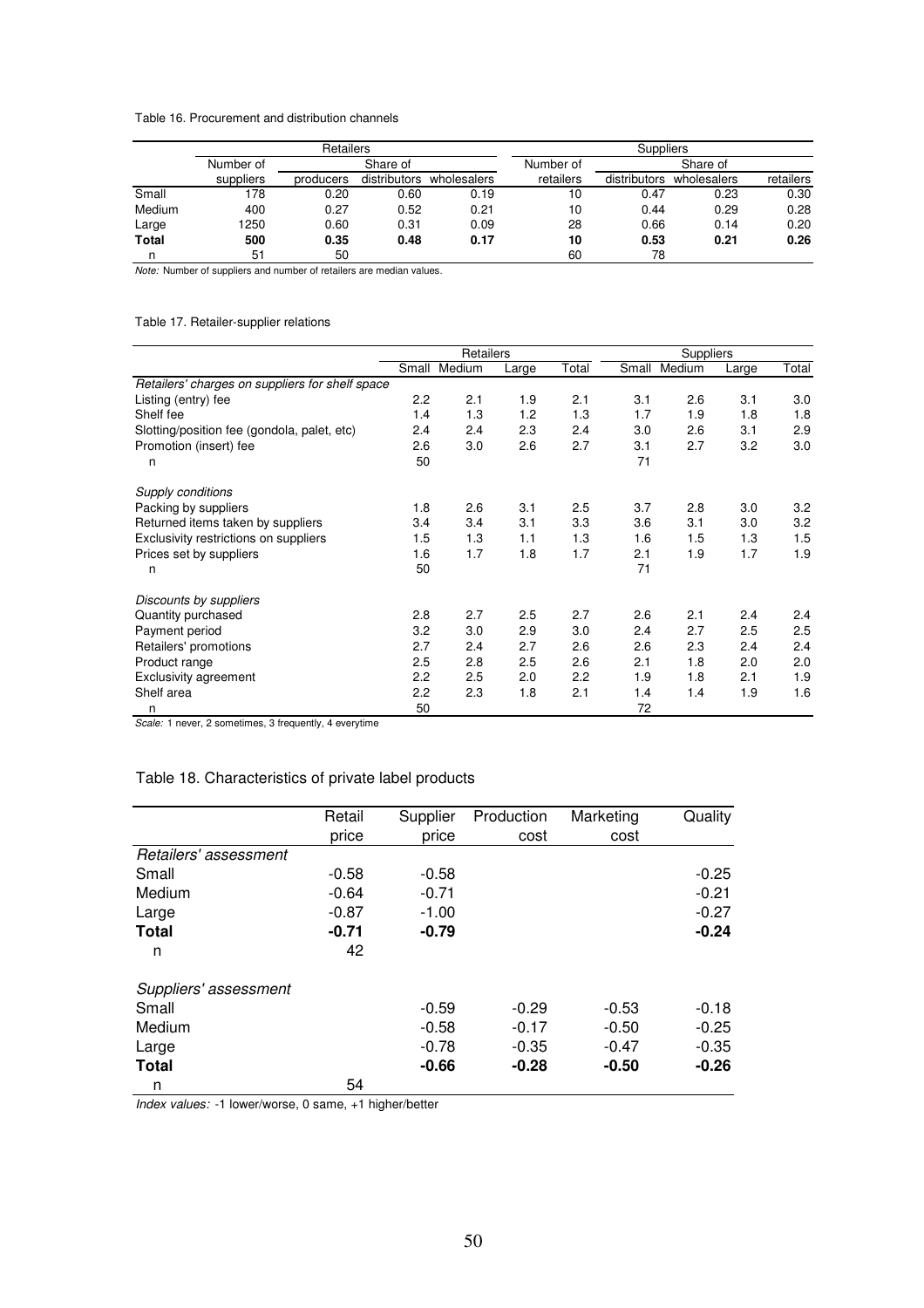Table 19. Obstacles for retailers' growth

|                                                            | Small | Medium | Large | Total |
|------------------------------------------------------------|-------|--------|-------|-------|
| Tax rates                                                  | 3.3   | 3.4    | 2.9   | 3.2   |
| Land/store availability                                    | 2.9   | 2.9    | 3.1   | 3.0   |
| Competition from informal firms                            | 3.1   | 2.7    | 3.1   | 3.0   |
| Competition from large chain stores                        | 3.1   | 3.1    | 2.4   | 2.9   |
| Regulation on opening new markets/shops                    | 2.7   | 2.3    | 3.1   | 2.7   |
| Macroeconomic uncertainty (exchange rate, inflation, etc.) | 2.7   | 2.9    | 2.5   | 2.7   |
| Costs of financing (interest rate, etc.)                   | 2.3   | 2.7    | 2.0   | 2.4   |
| Conditions on financing (collateral, etc.)                 | 2.2   | 2.3    | 2.1   | 2.2   |
| Transportation                                             | 2.1   | 2.0    | 2.3   | 2.2   |
| Customs and trade regulations                              | 1.9   | 1.9    | 2.0   | 1.9   |
| Consumer demand                                            | 2.0   | 1.8    | 1.7   | 1.9   |
| n                                                          | 48    |        |       |       |

*Scale:* 1 does not pose any problem, 2 partially important, 3 important, 4 the most important obstacle.

Table 20. Determinants of retailers' competitiveness

|                                                | Small | Medium | Large | Total |
|------------------------------------------------|-------|--------|-------|-------|
| Stores' location                               | 2.9   | 2.9    | 3.0   | 3.0   |
| Product quality                                | 2.9   | 2.9    | 2.9   | 2.9   |
| Product range/diversity                        | 2.9   | 2.8    | 3.0   | 2.9   |
| Retailer's brand/reputation                    | 2.8   | 2.8    | 3.0   | 2.9   |
| Promotions                                     | 2.8   | 2.8    | 2.9   | 2.8   |
| Proximity to consumers                         | 2.9   | 2.8    | 2.8   | 2.8   |
| Price                                          | 2.5   | 3.0    | 2.8   | 2.8   |
| Other services provided (parking, etc.)        | 2.8   | 2.8    | 2.6   | 2.7   |
| Sales services (packing, etc.)                 | 2.9   | 2.6    | 2.6   | 2.7   |
| Stores' appearance (lighting, open area, etc.) | 2.9   | 2.6    | 2.5   | 2.7   |
| Product brand                                  | 2.7   | 2.7    | 2.6   | 2.6   |
| Loyalty card practices                         | 2.4   | 2.1    | 2.1   | 2.2   |
| n                                              | 50    |        |       |       |

*Scale:* 1 does not important, 2 partially important, 3 very important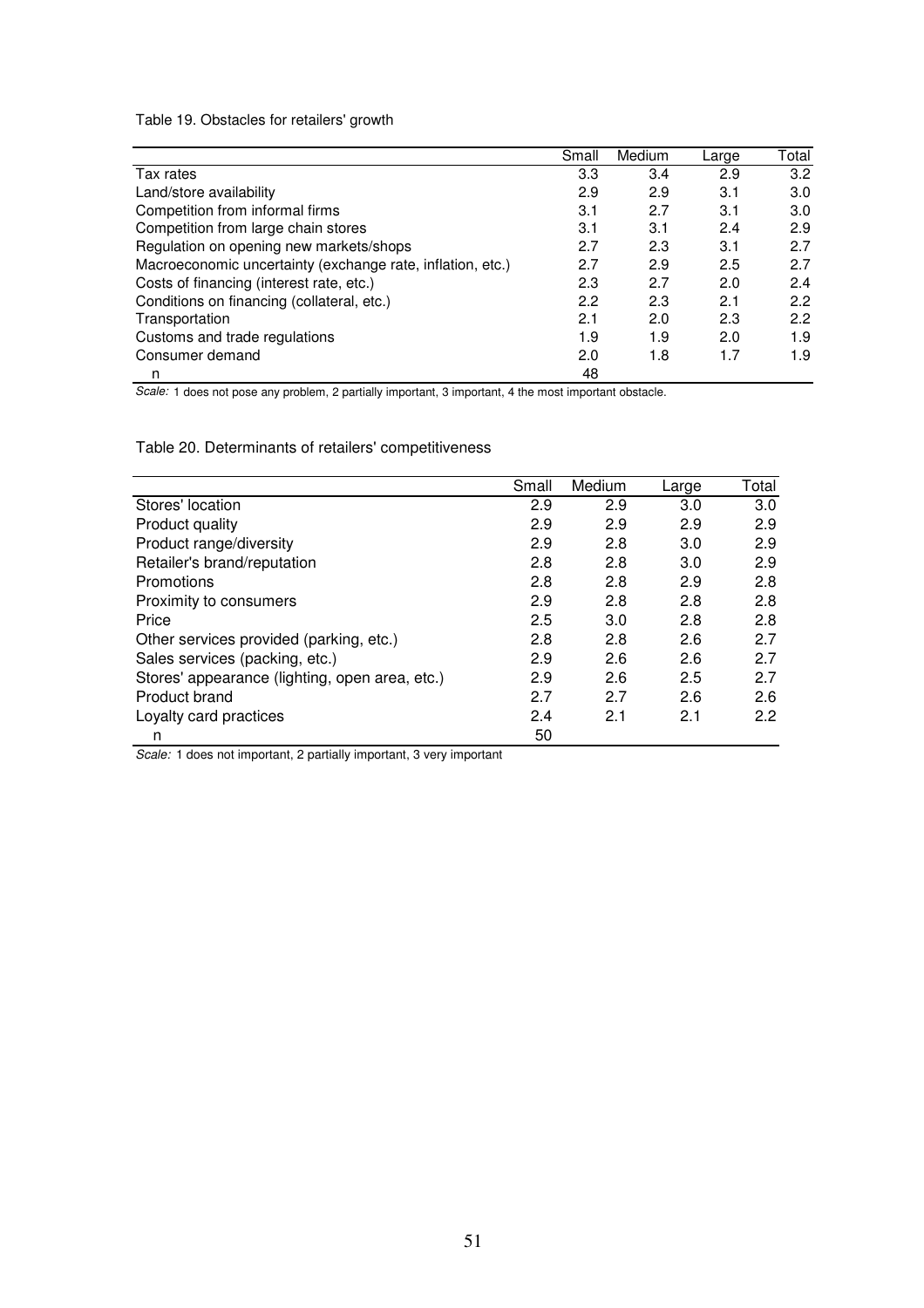|                                              | Retailers |                          |         |         |  |
|----------------------------------------------|-----------|--------------------------|---------|---------|--|
|                                              | Small     | Medium                   | Large   | Total   |  |
| Foreign share will increase (% of retailers) | 0.75      | 0.89                     | 0.93    | 0.86    |  |
| n                                            | 50        |                          |         |         |  |
| Impact on                                    |           |                          |         |         |  |
| Retail prices                                | $-0.36$   | $-0.12$                  | $-0.43$ | $-0.29$ |  |
| Product diversity                            | 1.00      | 0.76                     | 0.93    | 0.88    |  |
| Product quality                              | 0.73      | 0.59                     | 0.64    | 0.64    |  |
| Employment                                   | 0.55      | 0.47                     | 0.79    | 0.60    |  |
| Production of domestic suppliers             | $-0.09$   | $-0.06$                  | 0.21    | 0.02    |  |
| n                                            | 42        |                          |         |         |  |
|                                              | Suppliers |                          |         |         |  |
|                                              | Small     | Medium<br>Total<br>Large |         |         |  |
| Foreign share will increase (% of suppliers) | 0.87      | 0.94                     | 0.88    | 0.89    |  |
| n                                            | 72        |                          |         |         |  |
| Impact on                                    |           |                          |         |         |  |
| Retail prices                                | $-0.35$   | $-0.13$                  | $-0.22$ | $-0.24$ |  |
| Product diversity                            | 1.00      | 0.94                     | 0.91    | 0.95    |  |
| Product quality                              | 0.80      | 0.25                     | 0.68    | 0.60    |  |
| Employment                                   | 0.65      | 0.44                     | 0.68    | 0.60    |  |
| Production of domestic suppliers             | 0.55      | 0.37                     | 0.32    | 0.41    |  |
| n                                            | 64        |                          |         |         |  |

Table 21. Expected change in foreign firms' market share in the next decade

*Index values:* 1 increase, 0 no change, -1 decrease.